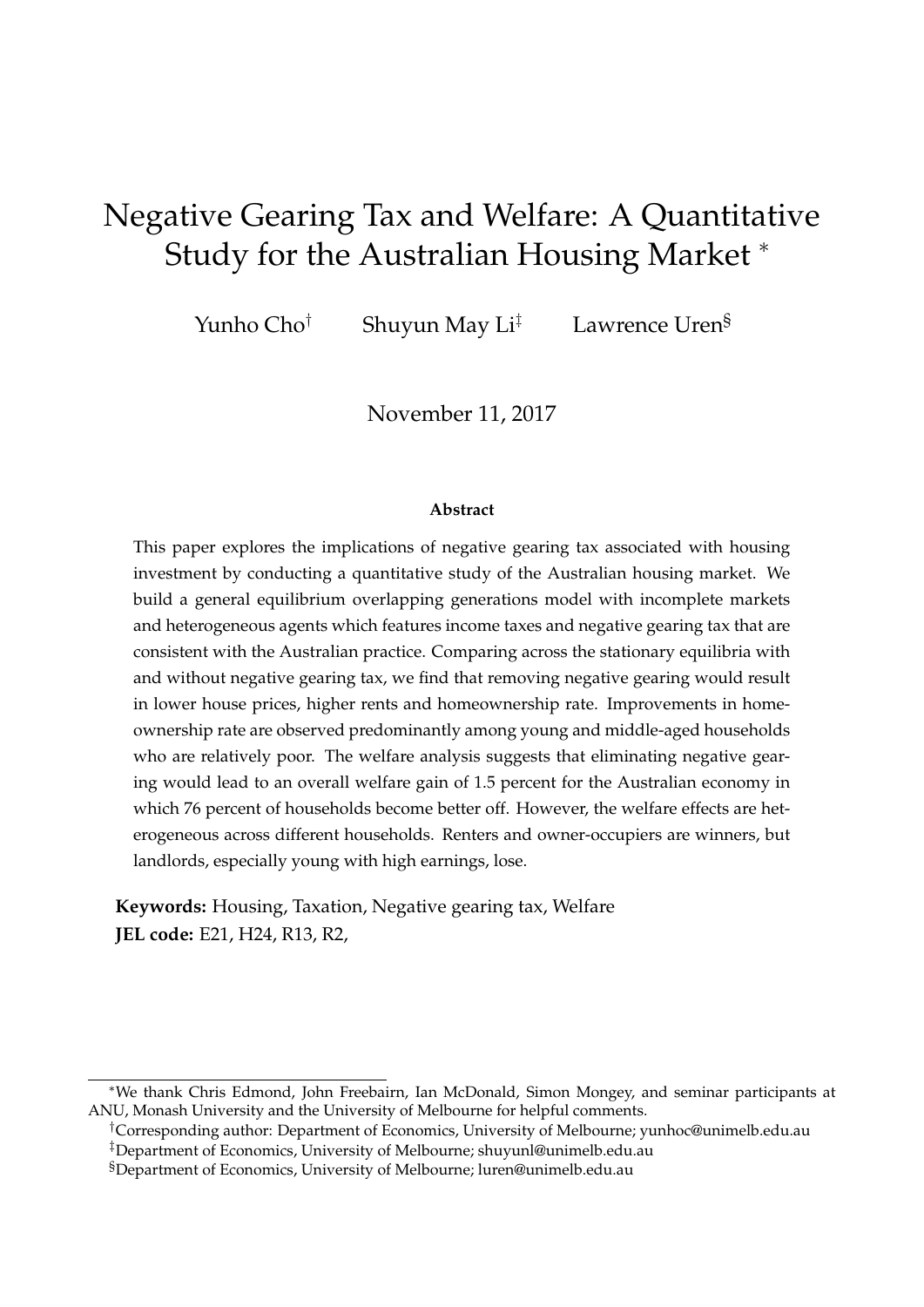### **1 Introduction**

Many governments promote investment in housing markets by providing tax concessions to landlords. In Australia, negative gearing is the process by which housing investors can deduct housing investment losses from their gross income.<sup>[1](#page-1-0)</sup> The annual government expenditure on negative gearing is estimated to be \$2 billion, which constitutes 5 percent of the budget deficit for the year 2016 [\(Australian Treasury](#page-36-0) and [Grattan Institute,](#page-37-0) [2016\)](#page-36-0). Potential reforms to negative gearing are hotly debated.<sup>[2](#page-1-1)</sup> Supporters of negative gearing argue that the policy stabilizes the rental market as it stimulates the supply of rental properties. The policy therefore helps renters who are mostly low income earners. However, opponents argue that negative gearing puts additional upward pressure on housing prices, making houses less affordable.

This paper aims to quantitatively examine the welfare implications of negative gearing. To do so, we develop a general equilibrium overlapping generations model with heterogeneous agents that features endogenous house prices and rents, as well as the demand and supply decisions for rental properties. The model economy is populated by overlapping generations of finitely-lived households who differ along age and earnings dynamics, and such heterogeneity allows us to identify the group of households that benefits or loses from the elimination of negative gearing. Households derive utility from a numeraire nondurable consumption good and housing services, and in each period, they choose to become renters or homeowners. Buying and selling a home are subject to a lumpy transaction cost. A decision to purchase a house provides access to collateralized borrowing which requires a minimum downpayment. Homeowners can lease out houses in the rental market and claim tax deductions for the loss incurred from their housing investment. House prices are subject to an idiosyncratic shock that yields potential capital gains or losses for different house-

<span id="page-1-0"></span><sup>&</sup>lt;sup>1</sup>Negative gearing is not unique to Australia. Several OECD countries including New Zealand, Canada and Japan provide a full negative gearing concession to offset taxes from other income sources. Other countries such as the U.S., Germany, France, Switzerland and Sweden allow partial offsetting against the loss from housing investment.

<span id="page-1-1"></span><sup>&</sup>lt;sup>2</sup>For instance, the current opposition (Australian Labor Party) proposes to limit negative gearing to newly constructed housing from the 1st of July 2017.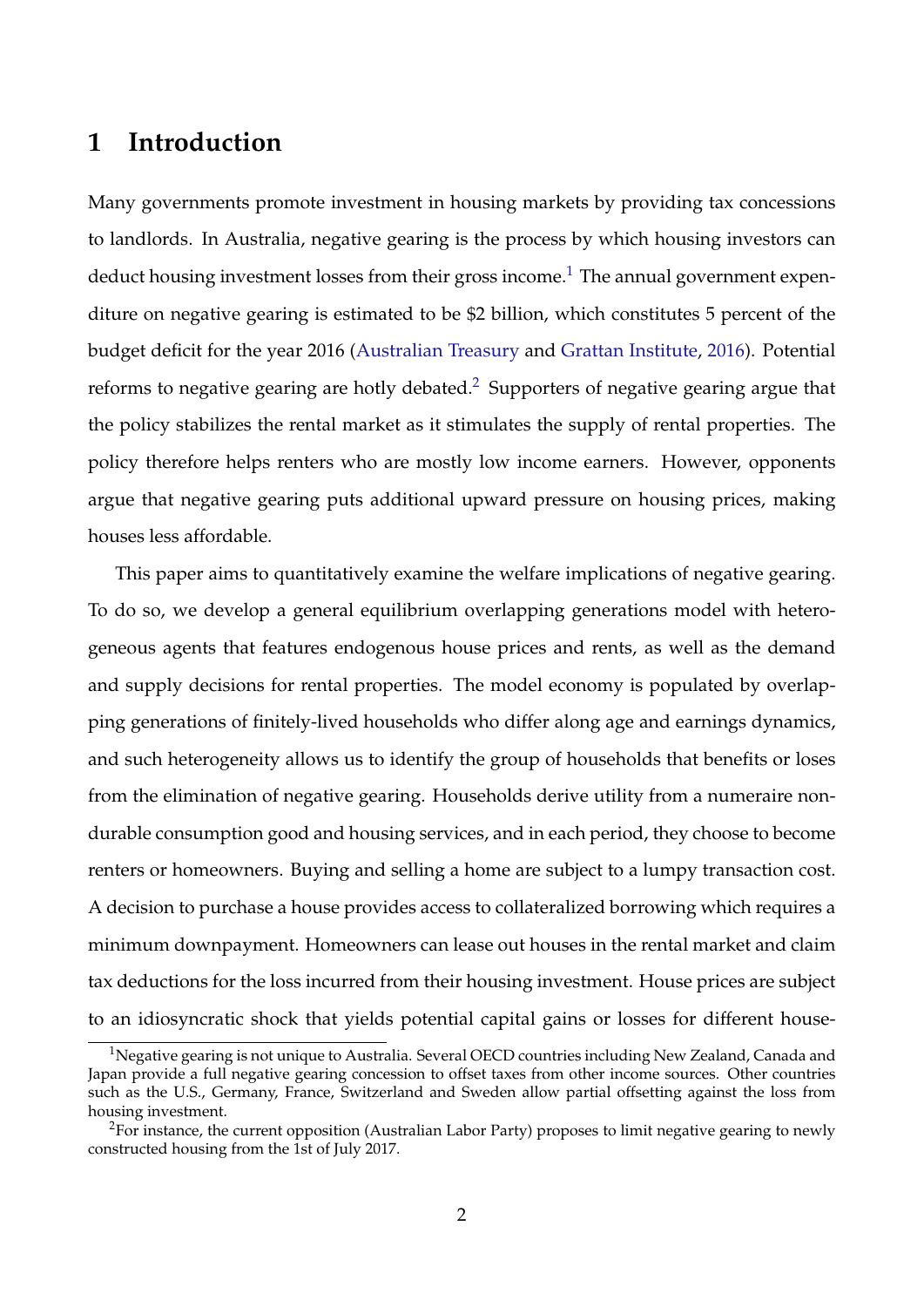holds, and this generates sizable negatively geared landlords in the stationary equilibrium. The government collects taxes, which are progressive, and redistributes them in a lump-sum fashion. The presence of a progressive tax system and lump-sum transfers has important implications for households' decision to become landlords and redistributive channels in our counterfactual policy experiment as a reform that eliminates negative gearing would impact differently for households in the different income brackets. A housing construction sector responds to the changes in prices and adjusts the supply of new housing stocks.

The model is calibrated to match relevant moments of the Australian housing market. We estimate an idiosyncratic shock to household earnings, which provides a key source of heterogeneity in our model, using data from a longitudinal household survey.<sup>[3](#page-2-0)</sup> A tax function is calibrated to mimic the current tax system of the Australian economy. The model can match homeownership and landlord rates over the life-cycle and across the earnings distribution in the data. The model also generates the proportion of negatively geared landlords, house value-to-income, loan-to-value and loan-to-income ratios that are similar to the data counterparts.

Our model shows that eliminating negative gearing would reduce housing investments and house prices, and increase the average homeownership rate. Comparing across the stationary equilibria, removing negative gearing increases the average homeownership rate by 5.5 percent. In the counterfactual economy, the effective cost of housing investment is higher, depressing the aggregate demand for housing stocks and therefore housing prices. Lower house prices improve housing affordability as both the downpayment requirement for mortgages and the transaction costs associated with housing purchase decrease. This particularly benefits those low-income credit constrained households who were at the margin of being homeowners, and the improvements in the homeownership rate are prominent among these households. As the supply of rental properties falls, rents increase but only marginally because its demand also falls. The small increase in rents also makes homeownership relatively less expensive and this leads renters with high earnings to become

<span id="page-2-0"></span><sup>&</sup>lt;sup>3</sup>We use the Household, Income, and Labour Dynamics in Australia (HILDA) survey for the estimation of earnings process. We provide more details about this in a technical appendix.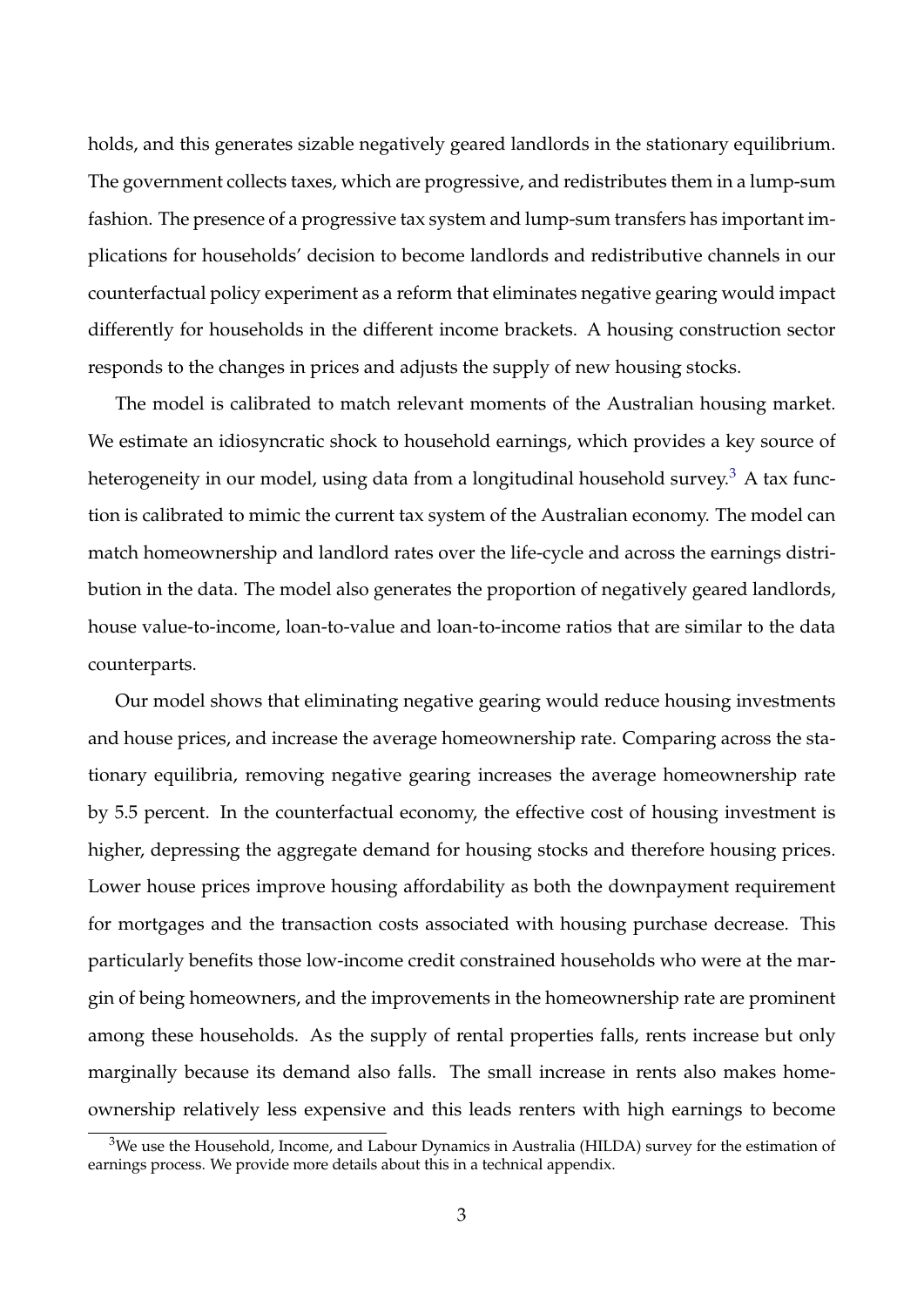homeowners. The policy change has significant impacts on the composition of landlords. Landlords who rely on borrowings to finance their investment, and hence benefit the most from negative gearing, are driven out of the market for investment properties. Most of these landlords are young but rich enough to afford the downpayment requirement for their investment. It also contracts the amount of mortgage holdings for landlords, and the decrease in the size of mortgage holdings is larger for households in upper income percentiles.

The majority of households experience welfare gains when negative gearing is removed. Our welfare analysis suggests that around 76 percent of households prefer to live in an economy without negative gearing. The overall welfare for the economy also improves by 1.5 percent. The general equilibrium effects of the policy change, a decrease in house prices and in particular an increase in transfer payments, make these households better off in the counterfactual economy.<sup>[4](#page-3-0)</sup> The welfare implications differ along dimensions of age, income and housing tenure in which the increase in welfare is regressive across both age and income. Young households who are relatively poor experience higher welfare gains from the reform as the fall in house prices makes it easier to purchase a house for owneroccupied purposes. Poorer renters who would never afford houses even after the reform benefit due to the increased transfer payments. Most young owner-occupiers also benefit from the lower house prices as they can move up a housing ladder more easily. However, landlords especially young with higher earnings who also bear high mortgages are worse off as the policy change reduces their disposable income. The welfare losses for these landlords are larger than any other groups in the economy due to the progressive tax system.

Our paper belongs to a large literature of quantitative studies of the housing market: [Jeske, Krueger, and Mitman](#page-37-1) [\(2013\)](#page-37-1), [Chatterjee and Eyigungor](#page-36-1) [\(2015\)](#page-36-1), [Corbae and Quintin](#page-36-2) [\(2015\)](#page-36-2), and [Kaplan, Mitman, and Violante](#page-37-2) [\(2017\)](#page-37-2). It is closely related to [Gervais](#page-37-3) [\(2002\)](#page-37-3), [Chambers, Garriga, and Schlagenhauf](#page-36-3) [\(2009b\)](#page-36-3), [Sommer and Sullivan](#page-38-0) [\(2016\)](#page-38-0) and [Floetotto,](#page-36-4) [Kirker, and Stroebel](#page-36-4) [\(2016\)](#page-36-4) who study the implications of tax policies in the housing markets using quantitative macroeconomic models. Unlike [Gervais](#page-37-3) [\(2002\)](#page-37-3) and [Chambers, Garriga,](#page-36-3)

<span id="page-3-0"></span> $^{4}$ [In Appendix, we simulate a counterfactual economy that does not allow for redistribution, and show that](#page-36-3) [the welfare gain is largely driven by the increase in lump-sum transfers.](#page-36-3)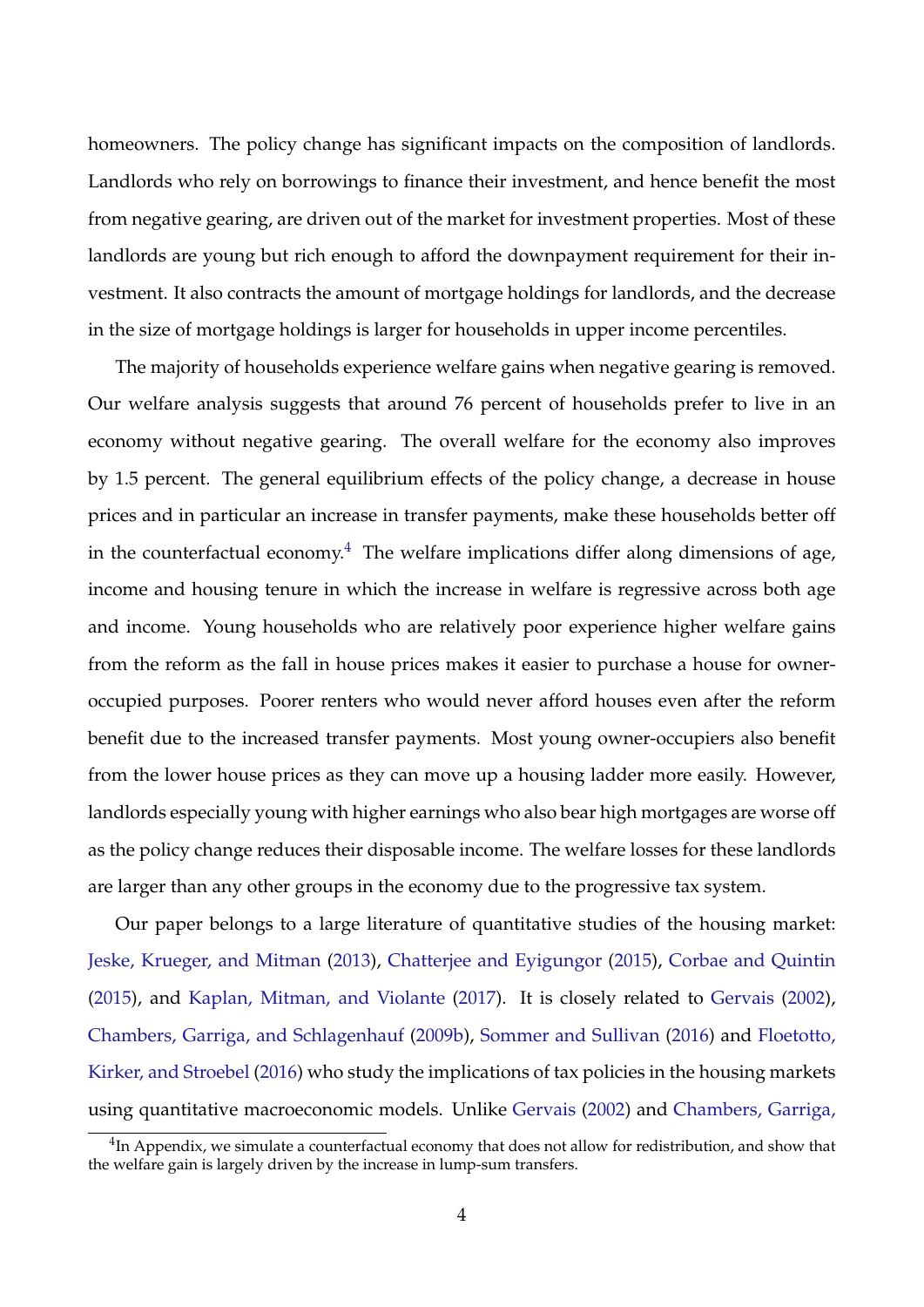[and Schlagenhauf](#page-36-3) [\(2009b\)](#page-36-3), our model allows for endogenous house prices, rents, and buy vs. rent decisions. Relative to [Sommer and Sullivan](#page-38-0) [\(2016\)](#page-38-0) and [Floetotto, Kirker, and Stroebel](#page-36-4) [\(2016\)](#page-36-4) who focus on the mortgage interest deductibility in the U.S. housing markets, our paper examines the effects of negative gearing which provides tax benefits only to landlords. None of the previous papers discuss the implications of negative gearing tax concessions although it is a common practice in some OECD countries. Our model is different to those in [Sommer and Sullivan](#page-38-0) [\(2016\)](#page-38-0) and [Floetotto, Kirker, and Stroebel](#page-36-4) [\(2016\)](#page-36-4) by introducing an idiosyncratic house price shock that generates ex-post capital gains or losses for homeowners. In the absence of house price appreciation, forward-looking landlords are not negatively geared in the stationary equilibrium. Models in [Sommer and Sullivan](#page-38-0) [\(2016\)](#page-38-0) and [Floetotto,](#page-36-4) [Kirker, and Stroebel](#page-36-4) [\(2016\)](#page-36-4) may not be suitable if they consider a policy alternative such as restricting mortgage interest deductions to housing investment.<sup>[5](#page-4-0)</sup>

[Laidler](#page-37-4) [\(1969\)](#page-37-4), [Rosen](#page-38-1) [\(1985\)](#page-38-1) [Poterba](#page-37-5) [\(1984,](#page-37-5) [1992\)](#page-38-2), and [Berkovec and Fullerton](#page-36-5) [\(1992\)](#page-36-5) also study the impacts of housing tax policies. We contribute to this literature by providing a model that is rich enough for the analysis of welfare and distributional consequences of government policy. Some of earlier papers rely on a dynamic setting, e.g. [Poterba](#page-37-5) [\(1984,](#page-37-5) [1992\)](#page-38-2) and [Berkovec and Fullerton](#page-36-5) [\(1992\)](#page-36-5), but ignore household heterogeneity and the role of a rental market. Considering household heterogeneity and the interaction with the rental market is important when we are interested in the general equilibrium effects on both housing prices and rents, as well as the welfare effects across the different class of households.

The rest of this paper is organized as follows: Section [2](#page-5-0) describes the background of negative gearing in the Australian housing market. Sections [3](#page-7-0) discusses the model. Section [4](#page-16-0) describes the calibration strategy and some important quantitative properties of the baseline model. Section [5](#page-23-0) discusses the result of this paper, the price and quantity effects of negative gearing and its impact on aggregate and distributional welfare. Section [6](#page-34-0) concludes.

<span id="page-4-0"></span> $5$ Currently, the U.S. government allows both owner-occupiers and landlords to deduct mortgage interest expenses from their income.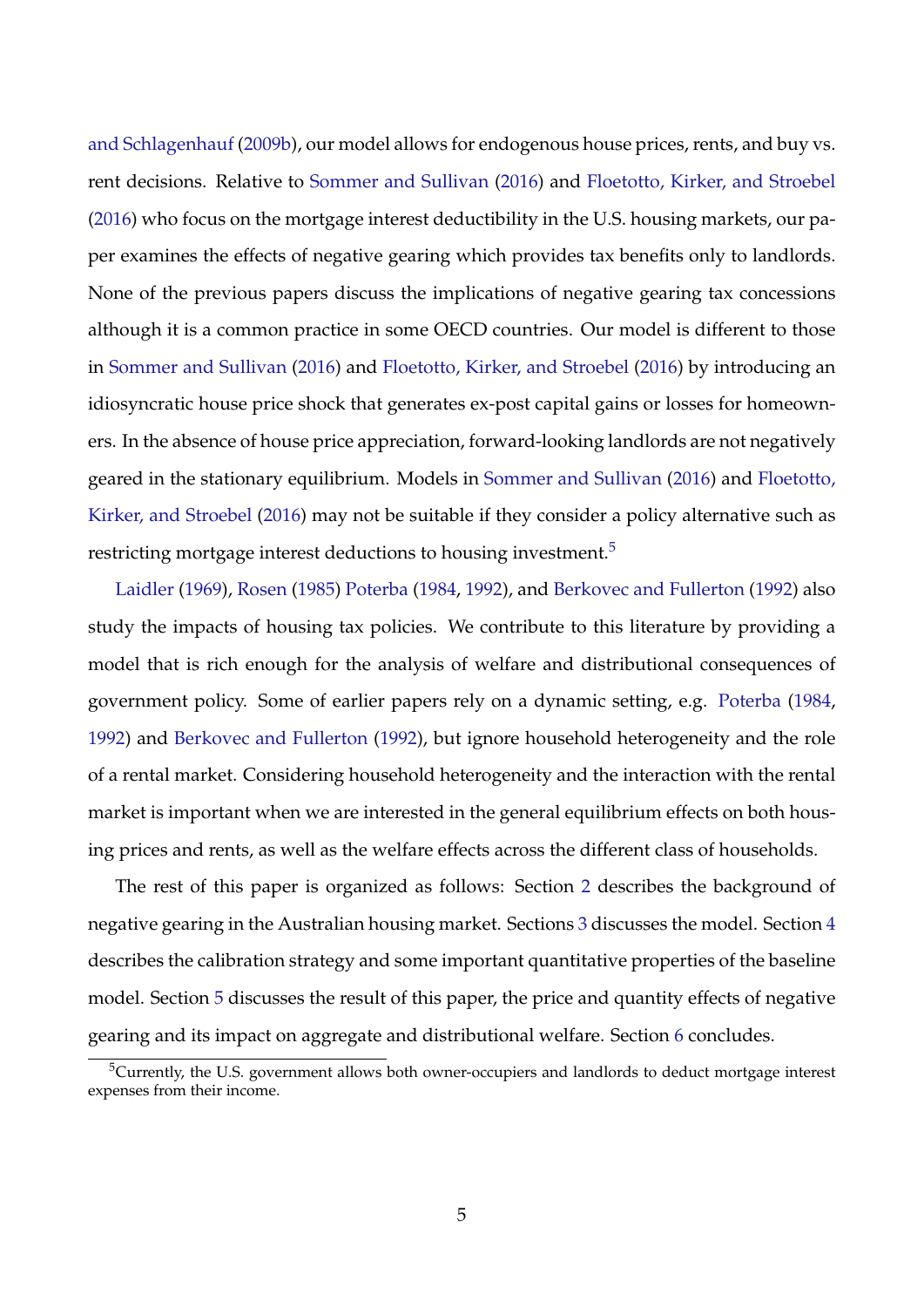<span id="page-5-2"></span>

Figure 1: Taxable landlords (left) and Real housing loan approvals in billions (right)

Source: Taxation Statistics, Table 1 Individual, Australian Taxation Office (ATO); Cat. No. 5609.0 Housing Finance Commitment, Australian Bureau of Statistics (ABS). Note: Housing loan approval series are deflated by the price index of housing, sourced from Cat. No. 6401.0 Consumer Price Index, ABS.

### <span id="page-5-0"></span>**2 Background**

Housing has been increasingly a popular source of investment in Australia.<sup>[6](#page-5-1)</sup> The left panel in Figure [1](#page-5-2) shows that the proportion of landlords has risen by around 50 percent over the last two decades. The right panel in Figure [1](#page-5-2) shows that the real housing loan approvals have also increased dramatically during the same period. In particular, the loan approvals for investment purposes increased more sharply than that for owner-occupied purposes, surpassing it by around \$0.5 billion in the early 2010s.

The tax treatment of negative gearing allows landlords to fully deduct the interest on investment loans and on-going expenses including depreciation from their gross income.<sup>[7](#page-5-3)</sup> Figure [2](#page-6-0) documents the proportion negatively geared landlords and the aggregate net rental income across the period from 1994 to 2015. The left panel in Figure [2](#page-6-0) shows that the proportion of negatively geared landlords has increased from 50 percent in 1994 to around 60

<span id="page-5-1"></span><sup>&</sup>lt;sup>6</sup>Another favorable tax treatment to landlords in Australia is 50 percent discount on capital gains tax which was introduced in 1999.

<span id="page-5-3"></span><sup>7</sup>Other on-going expenses on investment properties may include body corporate fees, insurance, property agent fees, and maintenance costs.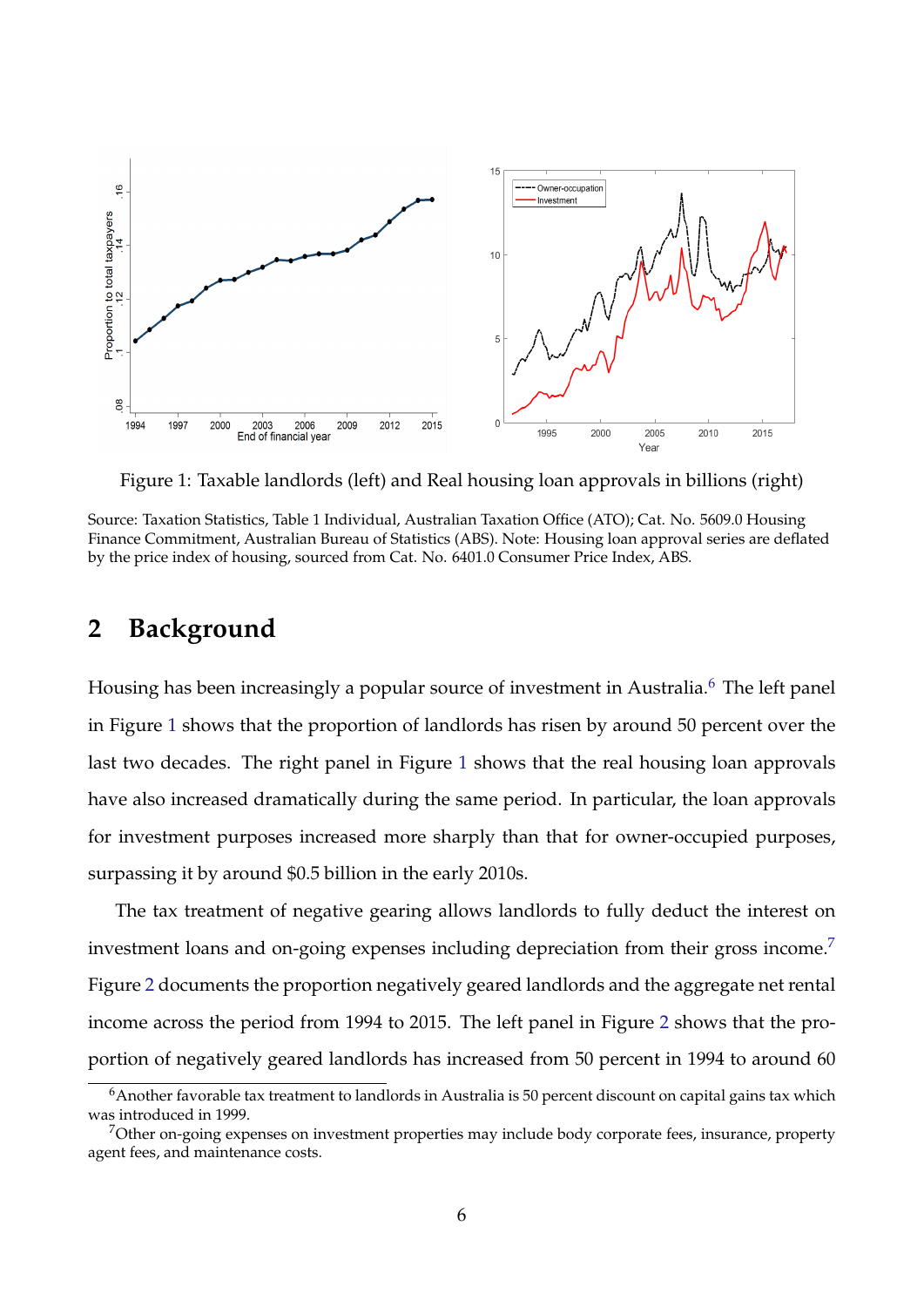<span id="page-6-0"></span>

Figure 2: Negatively geared landlords (left) and Net rental income (right) Source: Taxation Statistics, Table 1 Individual, ATO

percent in 2015. The right panel in Figure [2](#page-6-0) shows that the aggregate net rental income became large negative from the early 2000s onwards. Evidence shown in Figures [1](#page-5-2) and [2](#page-6-0) suggest that Australian households increasingly participate in the residential property investment and take advantage of negative gearing, reducing tax obligations with the flow loss incurred from their housing investment.

Figure [3](#page-7-1) compares the share of households with home loans for investment by age (left panel) and income percentile (right panel) for the years 2002 and 2014. There has been a significant increase in the share, particularly among young to middle-aged households. The largest increase was occurred in the age group  $25 - 35$ , increased by 85 percent from 7 percent to 13 percent. From the right panel, we find that the share of households with investment housing loans has increased mainly among those in upper income percentiles. These evidence are in line with the arguments by opponents of negative gearing that the policy essentially benefits the rich households who borrow and speculate in the property market. The fact that the distribution of housing investment loans is different across age and income also motivates our use of a heterogeneous agents incomplete markets model to study the implications of negative gearing.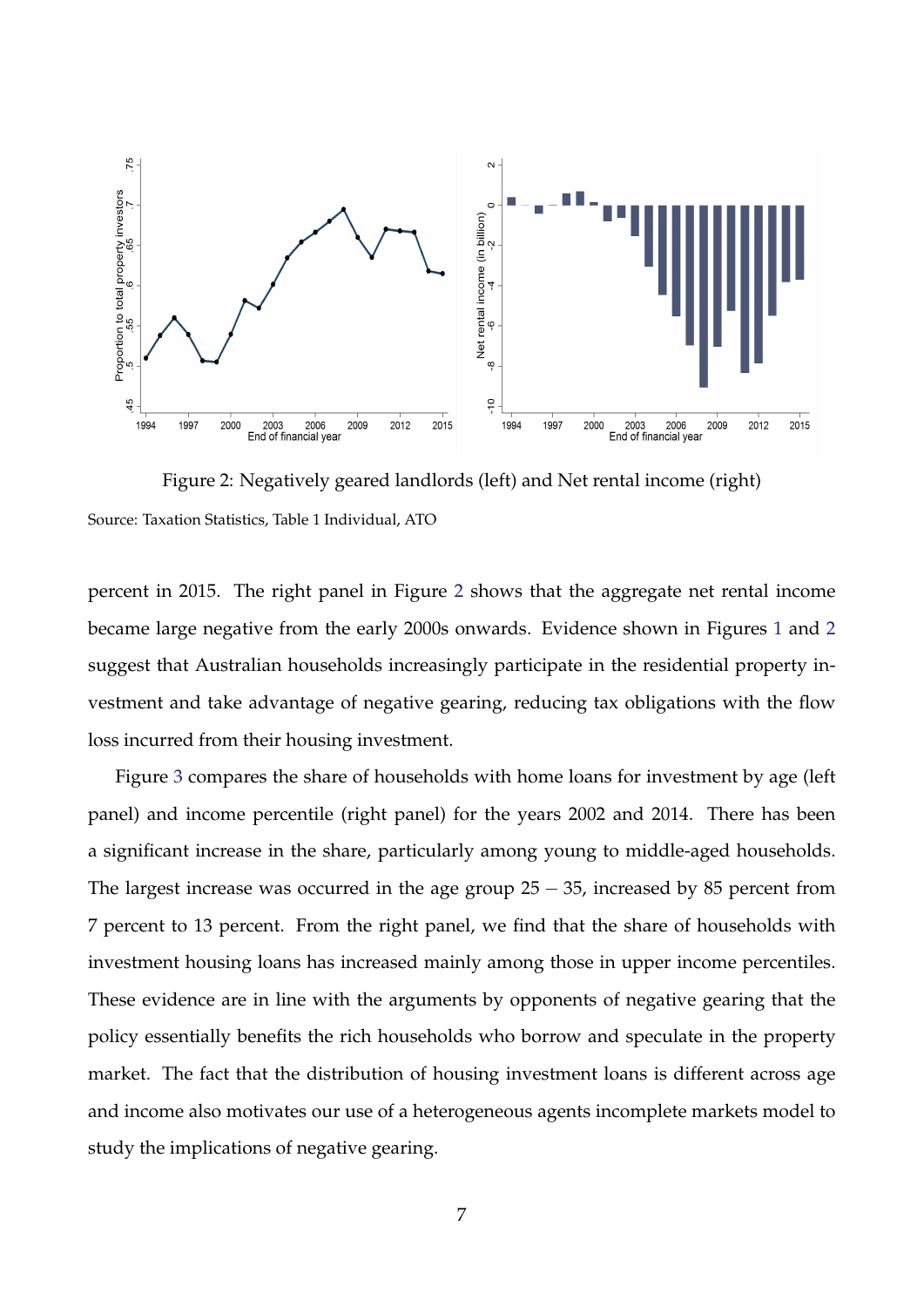<span id="page-7-1"></span>

Figure 3: Households with investment housing loan: By age (left) and income (right) Source: Statistical Table E7 – Household Debt Distribution, Reserve Bank of Australia

# <span id="page-7-0"></span>**3 Model**

To analyze the effects of negative gearing on the Australian housing market, we develop an overlapping generations general equilibrium model with heterogeneous agents. The economy is populated by overlapping generations of households who are subject to uninsurable idiosyncratic income shocks. Households derive utility from a numeraire non-durable consumption good and housing services, which can be obtained via renting or owning. Homeowners can purchase additional units of housing stock and lease to other households. The decision to become a landlord is affected by the government taxation policy. Purchasing and selling housing stocks incur non-convex transaction costs and homeowners are required to pay maintenance costs to prevent housing stocks from depreciation. In every period, the equilibrium price and rent are determined by the market clearing conditions for the housing and rental markets. A competitive construction sector adjusts the supply of new housing stocks in response to changes in prices.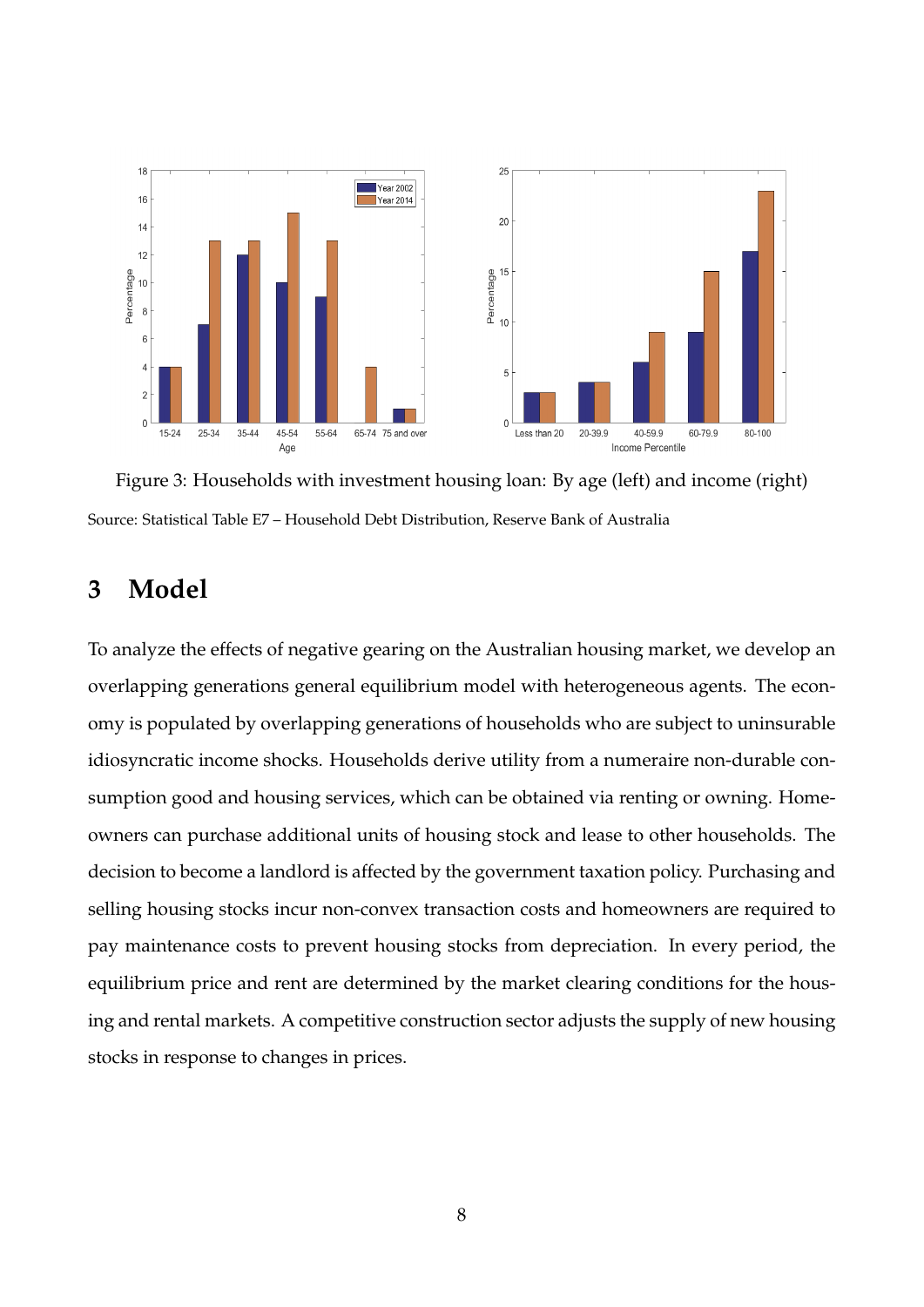### **3.1 Households**

**Demographics.** The economy is populated by a continuum of finitely-lived households who live and work for  $a = 1, 2, ..., A$  periods. Throughout the life-cycle, households face an age-dependent survival rate of *κa*, and they all die with certainty after period *A*.

**Preferences.** Households derive utility from consumption of non-durables *c* and housing services  $\tilde{h}$ . The expected lifetime utility of the household is given by:

$$
\mathbb{E}_0 \left[ \sum_{a=1}^A \beta^{a-1} \kappa_a u_a(c_a, \tilde{h}_a) \right]
$$
 (1)

with  $\beta > 0$ . The periodic utility of household is given by:

$$
u(c,\tilde{h}) = \frac{\left[c^{\alpha}(\lambda \tilde{h})^{1-\alpha}\right]^{1-\sigma}}{1-\sigma}
$$
 (2)

where  $\alpha$  denotes preference for non-durables and  $\sigma$  is a risk aversion coefficient. Since there may be additional utility from living in an owned home, we assume that homeowners receive premium of  $\lambda$ , with  $\lambda > 1$  for homeowners and  $\lambda = 1$  for renters.

A household who dies unexpectedly has all his assets, taken by the government and liquidated if needed. After settling outstanding debt, the remaining assets are distributed equally to every surviving household in the economy.

**Endowment.** A household *i* with age *a* supplies a unit of labor inelastically and receives an income of *yi*,*<sup>a</sup>* . The process of earnings is expressed as:

$$
\log y_{i,a} = \eta_a + z_{i,a} \tag{3}
$$

where *η<sup>a</sup>* is a deterministic component of income that depends on households' age and *zi*,*<sup>a</sup>*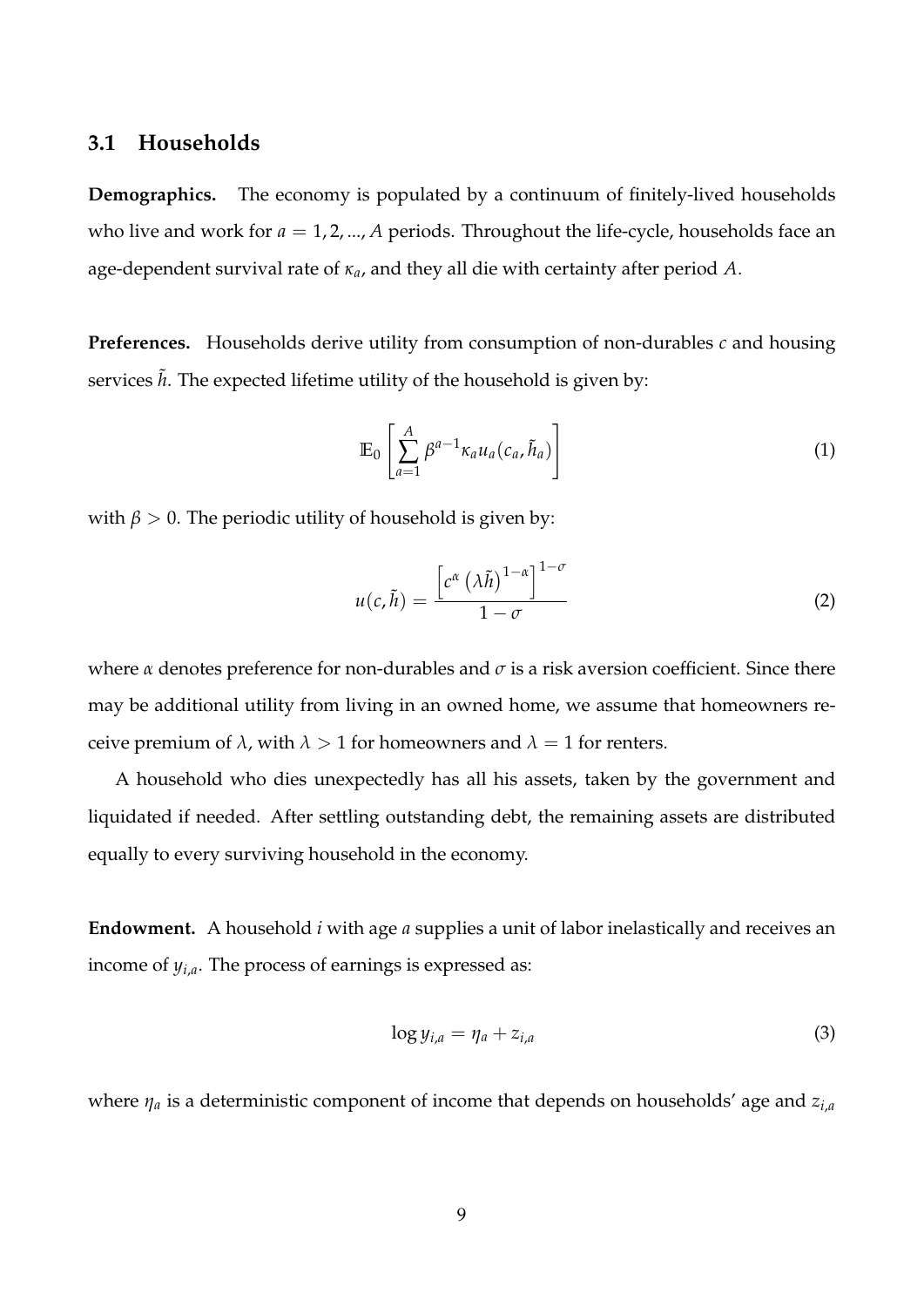is a persistent idiosyncratic component, which follows an AR(1) process as below:

$$
z_{i,a} = \rho z_{i,a-1} + u_{i,a} \qquad u_{i,a} \sim N(0, \sigma_u^2)
$$
 (4)

The idiosyncratic income shock is the main source of household heterogeneity in our model. It generates a dispersion of households within and across age groups. This allows us to compare the extensive margin of housing tenure and investment decision among households. The idiosyncratic income shock is also important for generating the life-cycle savings patterns observed in the data as it creates a precautionary savings motive.

**Housing arrangements.** The housing asset is denoted by *h*, available in *K* discrete sizes. Households may not choose to purchase a house  $(h = 0)$  in which case they obtain housing services via renting ( $h^{\text{rent}} > 0$ ). Homeowners obtain housing services from a house they purchased  $(h^{\text{own}} > 0)$ . The amount of housing services consumed is given by:

$$
\tilde{h} = \begin{cases}\nh^{\text{rent}} & \text{if enter} \\
h^{\text{own}} & \text{if owner-occupier}\n\end{cases}
$$

Renters are allowed to live in units smaller than the minimum house size available to owner-occupiers.<sup>[8](#page-9-0)</sup> They can also rent any of larger sizes. Households can become landlords by purchasing more housing units than they consume  $(h - \tilde{h} > 0)$  but cannot derive utility from it. For a given housing size, homeowners can freely switch their dwelling from owner-occupied houses to investment properties (or vice versa). By assumption, we do not allow homeowners to consume more housing services than what they purchased in which case they would become net renters. We also prevent renters from purchasing investment properties, i.e. no renter-landlords.<sup>[9](#page-9-1)</sup>

**Maintenance and transaction costs.** Homeowners incur maintenance expenses, which

<span id="page-9-0"></span><sup>8</sup>One can think of these units as studio apartments or shared rooms.

<span id="page-9-1"></span> $^{9}$ In the data, approximately 3 percent of the population are renters who are also landlords.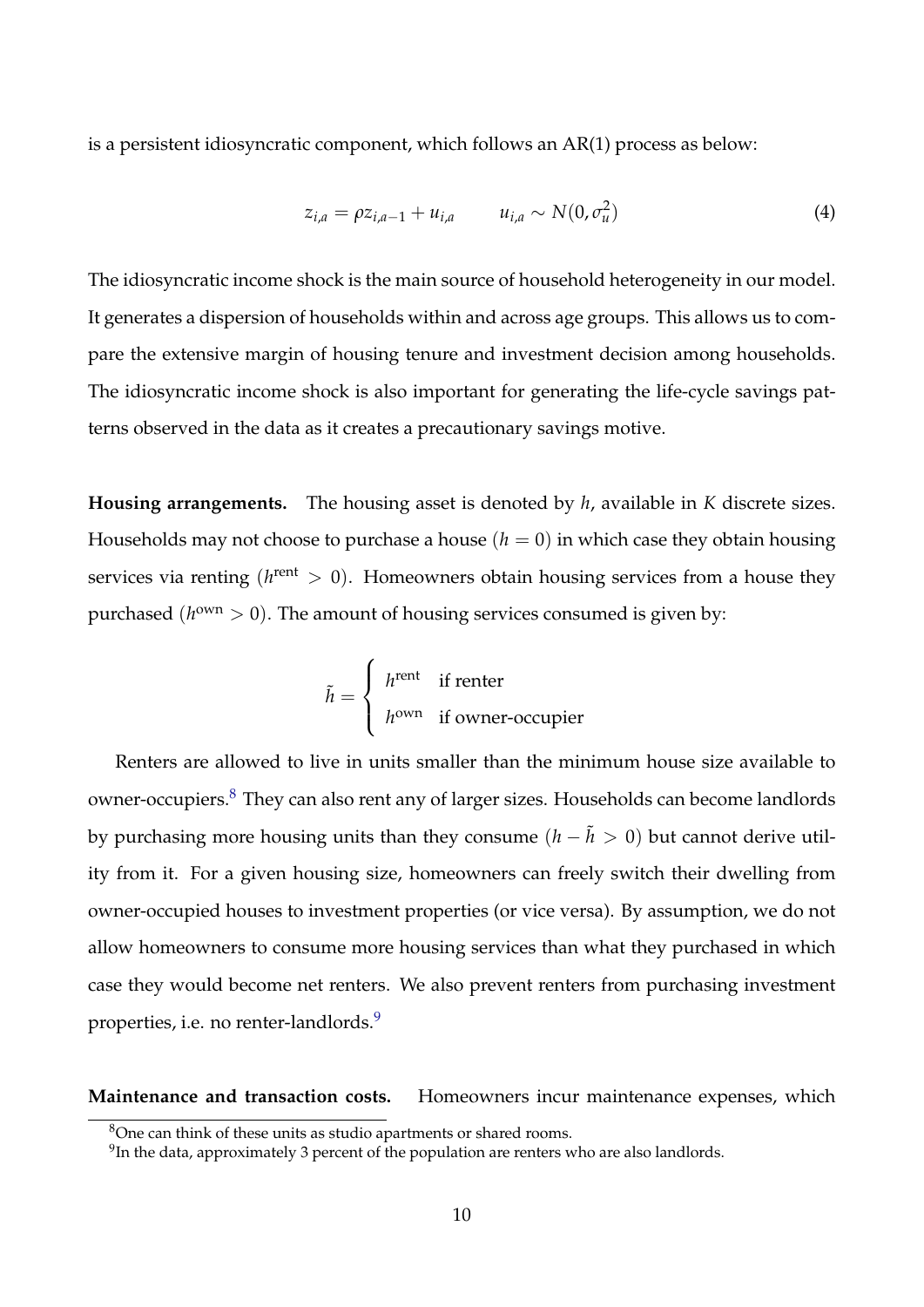is linear in the housing value, in order to offset physical depreciation of housing stocks. We use  $\delta$  to denote any costs associated with maintenance of housing stocks. In addition, landlords incur an additional fixed cost *ζ* which captures a cost related to finding tenants and managing rental property.

Houses are costly to buy and sell. Households face transaction costs of  $\phi^b$  percent of the house value when buying a house and  $\phi$ <sup>s</sup> percent when selling a house. Thus, the total transaction costs for buying and selling a house are *φ <sup>b</sup>ph* and *φ <sup>s</sup>ph*−1. The presence of transaction costs generates sizable inaction regions with respect to the household decision to buy or sell. We use *TC*(*h*−1, *h*) to describe transaction costs associated with owner-occupied and investment housing. They are expressed as:

$$
TC(h_{-1}, h) = \begin{cases} 0 & \text{if } h_{-1} = h \\ \phi^b p h + \phi^s p h_{-1} & \text{if } h_{-1} \neq h \end{cases}
$$

These transaction costs are a dead-weight loss for the economy.<sup>[10](#page-10-0)</sup>

**Borrowing and saving.** Households have access to a risk-free asset, s' that pays interest *r*. In any period, a household can save by purchasing this risk-free asset in which case *s* <sup>0</sup> will be positive. He can also borrow in which case *s* <sup>0</sup> becomes negative. The market incompleteness implies that households can only borrow using housing stocks as collateral and the borrowing requires the downpayment of  $\theta ph$ . The constraint on  $s'$  is expressed as:

$$
s' \ge -(1 - \theta)ph \tag{5}
$$

If the household is a borrower, he needs to pay mortgage premium of *m*. We also assume that the model hinges on a small open economy so that the interest rate *r* is exogenous.

**Housing price risk.** To introduce ex-post capital gain or loss from housing investment, we

<span id="page-10-0"></span> $10$ The stamp duties are collected by the State government in Australia.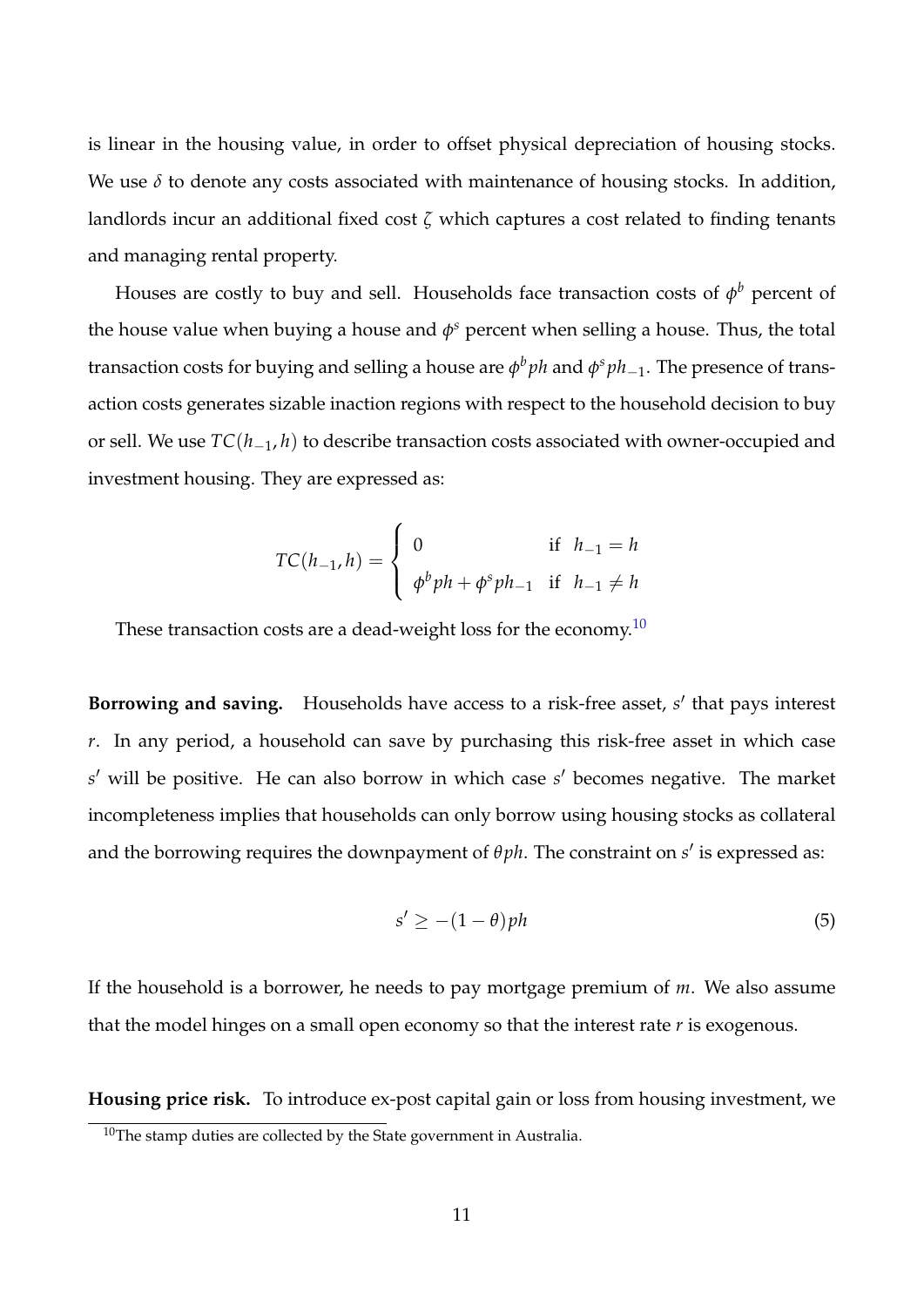introduce an idiosyncratic housing price shock, following [Chambers, Garriga, and Schla](#page-36-6)[genhauf](#page-36-6) [\(2009a,](#page-36-6)[b\)](#page-36-3). The decision to sell housing assets results in households being subject to an idiosyncratic house price shock,  $\omega \in \Omega$ , that influences the final selling price of a house. Although the selling price may be higher (lower) when a positive (negative) shock is realized, the stationary equilibrium is preserved as the ex-ante expected capital gain is zero, i.e.  $\mathbb{E}(\omega p) = p$ . Households have no information of about this i.i.d. shock until the house is sold, but they know the unconditional probability of the shock which is given by *πω*. To avoid the complication of households buying housing assets at different prices, we assume that the competitive construction firm (to be described later) buys from all selling households (at different prices) and sells to all purchasing households at a constant price *p*. [11](#page-11-0)

**Taxation and transfers.** Households pay tax on labor income, capital income and the net rental income (*NRI*), which is defined as:

<span id="page-11-2"></span>
$$
NRI \equiv (p^r - p\delta)(h - \tilde{h})\mathbb{1}_{\{h > \tilde{h}\}} + (r + m)s\left(\frac{h - \tilde{h}}{h}\right)\mathbb{1}_{\{h > \tilde{h} \wedge s < 0\}} - \zeta \mathbb{1}_{\{h > \tilde{h}\}}\tag{6}
$$

The first term on the RHS is rental receipts after paying maintenance costs. The last term is the periodic fixed cost associated with being a landlord, where  $1\!\!1_{\{h>\tilde h\}}$  is an indicator for landlords. In the second term,  $(r + m)s$  is the total interest payments on mortgages,  $\frac{h - \tilde{h}}{h}$  is the proportion of investment to total housing stocks owned by a landlord, and  $\mathbb{1}_{\{h>\tilde h\wedge s<0\}}$  is an indicator for landlords with mortgages. The second term therefore represents the mortgage interest payments for investment properties. Here, we make a simplifying assumption that mortgages for investment properties and owner-occupied properties charge the same interest rate and they are amortized at the same rate. $^{12}$  $^{12}$  $^{12}$ 

<span id="page-11-0"></span> $11$ The construction firm can sell houses at a constant price since on average it will make zero capital gains from the sales.

<span id="page-11-1"></span><sup>&</sup>lt;sup>12</sup>In real-life, some landlords would payoff mortgages for owner-occupied houses first and leave behind those for investment housing to maximize tax deductions. Distinguishing mortgages between owner-occupied and investment housing would require another state variable which puts additional computational burden in solving the model.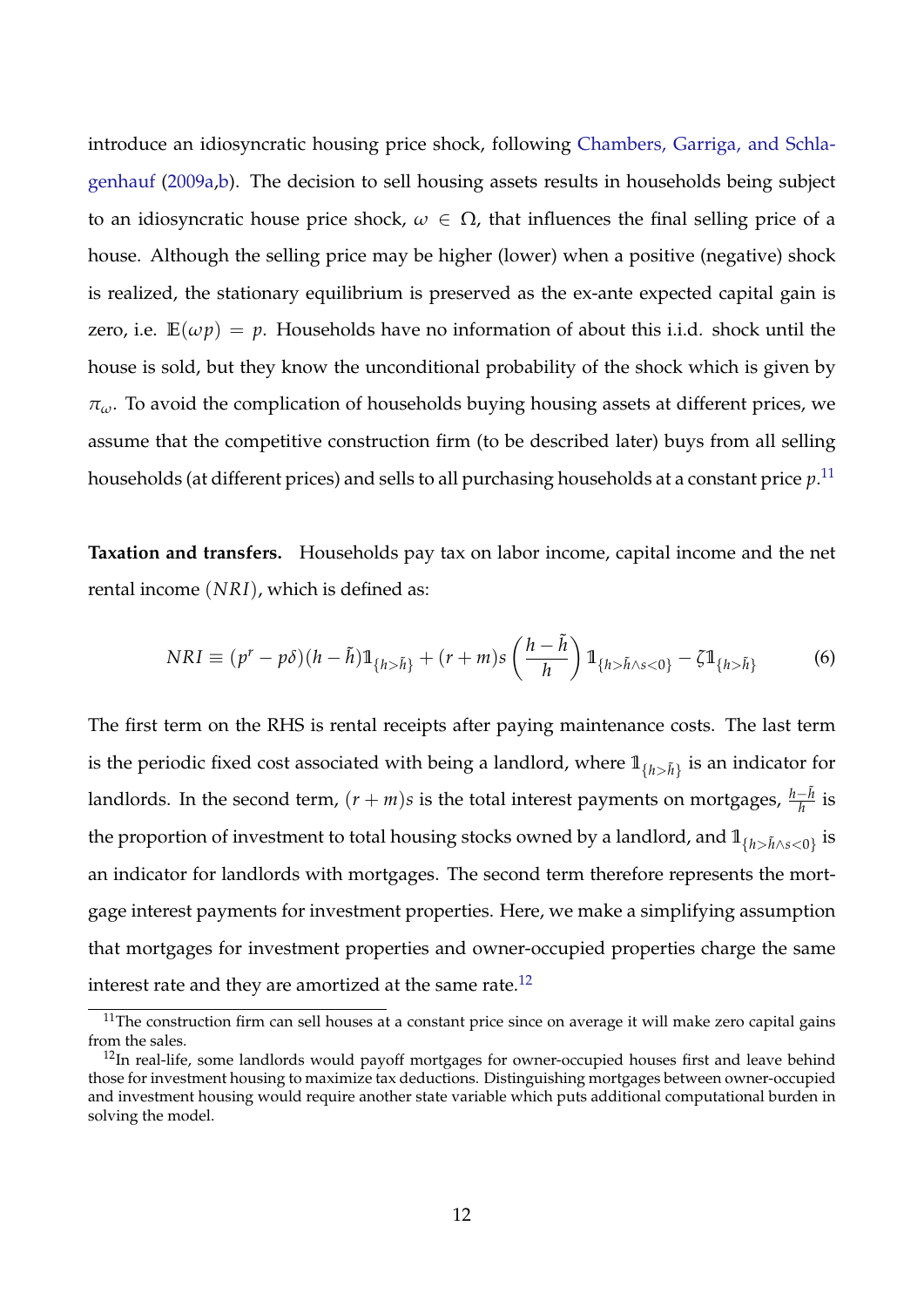Accordingly, the total taxable income is expressed as:

<span id="page-12-0"></span>
$$
Y = y_a + rs1\mathbb{1}_{\{s>0\}} + NRI
$$
\n<sup>(7)</sup>

which suggests that, if a housing investor is making a loss from his housing investment, i.e. *NRI* < 0, he can reduce the amount of taxable income. The total tax payment is represented by *T*(*Y*), which we describe the exact details in Section [3.2.](#page-14-0) In the baseline economy, the taxable income is expressed according to [\(7\)](#page-12-0). In Section [5,](#page-23-0) we run a counter-factual policy experiment by setting the taxable income as below:

<span id="page-12-1"></span>
$$
Y = y_a + r s \mathbb{1}_{\{s > 0\}} + N R I \mathbb{1}_{\{N R I > 0\}} \tag{8}
$$

This suggests that landlords would have a higher taxable income when they make a positive profit from housing investment but cannot reduce the income when a loss is realized.

Households receive lump-sum transfers, *F*, which the government finances through taxation and liquidating the assets of households who unexpectedly die. We can now express the budget constraint for a household in an arbitrary policy regime as follow:

$$
c + s' + ph + TC(h_{-1}, h) + T(Y) + \zeta \mathbb{1}_{\{h > \tilde{h}\}} = y_a + p\omega(1 - \delta)h_{-1} + p^r(h - \tilde{h})
$$
  
+ (1 + r + m\mathbb{1}\_{\{s < 0\}})s + F (9)

#### **3.1.1 Household Dynamic Programming Problem**

In each period, given price, rent and transfer payment (*p*, *p r* , *F*), households choose whether (i) to rent, or (ii) to own a house. If they decide to own, they also decide upon investment in housing. Household's current state comprises of four individual variables: housing assets *h*−1, savings *s*, the current realization of idiosyncratic income shock *z*, and household's age *a*. For notational convenience, we group these state variables into  $x ≡ (a, s, h<sub>−1</sub>, z)$ . The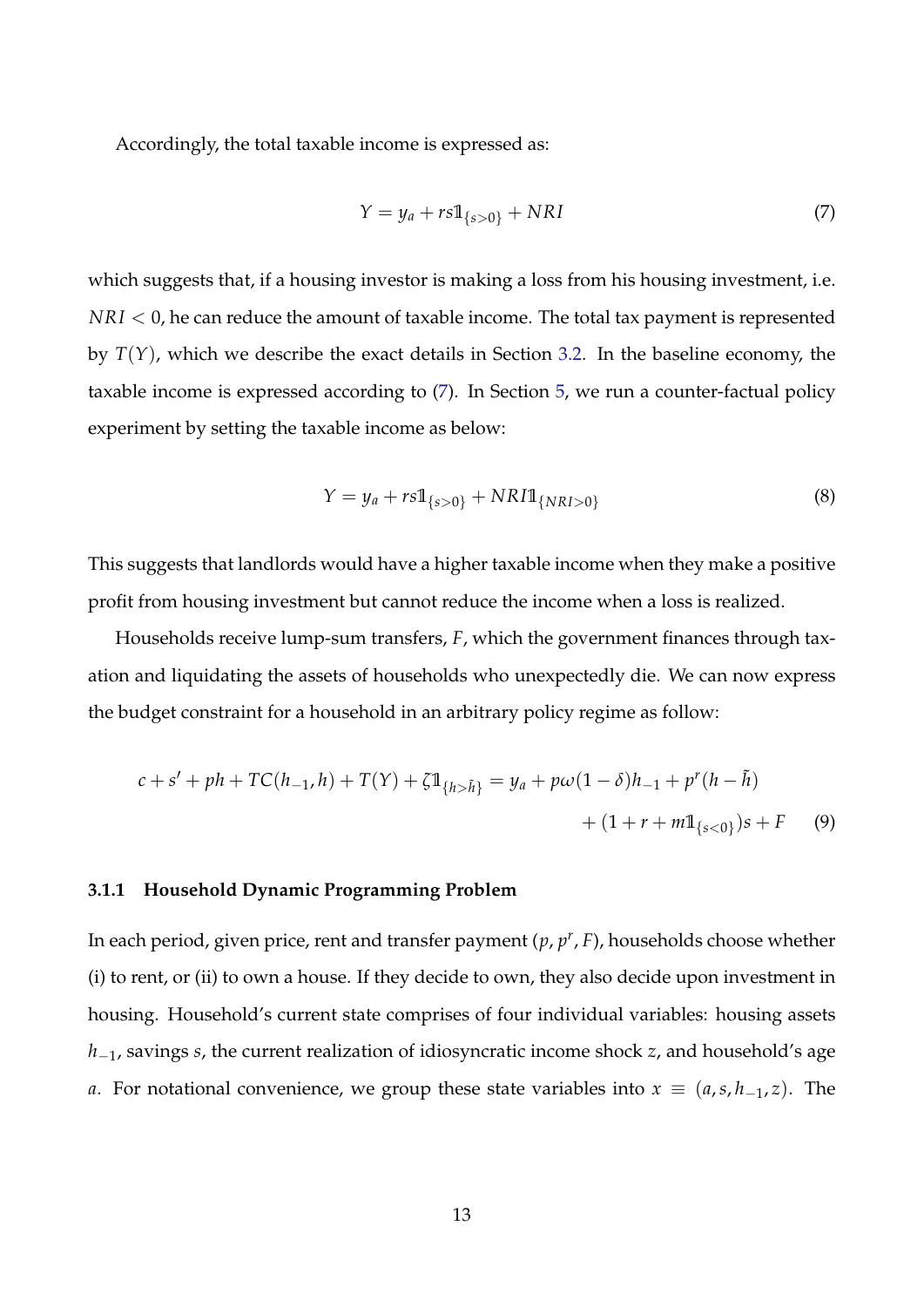value functions are written as:

<span id="page-13-0"></span>
$$
V(x) = \max\{V^{\text{rent}}(x), V^{\text{own}}(x)\}\tag{10}
$$

**Renter's problem.** Renters do not purchase any housing assets  $(h = 0)$ . Instead, they choose housing services by entering the rental market. Those who decide to be renters solve:

$$
V^{\text{rent}}(x) = \max_{c_{\omega}, \tilde{h}_{\omega}, s'_{\omega}} \sum_{\omega \in \Omega} \left\{ \pi_{\omega} \left[ u(c_{\omega}, \tilde{h}_{\omega}) + \beta \kappa_{a} \mathbb{E}_{z'|z} V(x') \right] \right\} \tag{11}
$$

subject to

$$
c_{\omega} + s'_{\omega} + p^r \tilde{h}_{\omega} + TC(h_{-1}, 0) + T(Y) = y_a + p\omega(1 - \delta)h_{-1} + (1 + r + m\mathbb{1}_{\{s < 0\}})s + F
$$
  
\n
$$
\tilde{h}_{\omega} = h_{\omega}^{\text{rent}}
$$
  
\n
$$
s'_{\omega} \ge 0
$$
  
\n
$$
Y = y_a + rs\mathbb{1}_{\{s > 0\}}
$$

**Homeowner's problem.** Homeowners consume housing services by purchasing housing stocks. They may choose to consume all of their housing assets ( $h = \tilde{h} > 0$ ) in which they will be owner-occupiers. They also have an option to buy more housing stocks than they consume  $(h > \tilde{h} > 0)$  in which case they become landlords. Homeowners solve:

<span id="page-13-1"></span>
$$
V^{\text{own}}(x) = \max_{c_{\omega}, \tilde{h}_{\omega}, s'_{\omega}, h_{\omega}} \sum_{\omega \in \Omega} \left\{ \pi_{\omega} \left[ u(c_{\omega}, \tilde{h}_{\omega}) + \beta \kappa_{a} \mathbb{E}_{z'|z} V(x') \right] \right\} \tag{12}
$$

subject to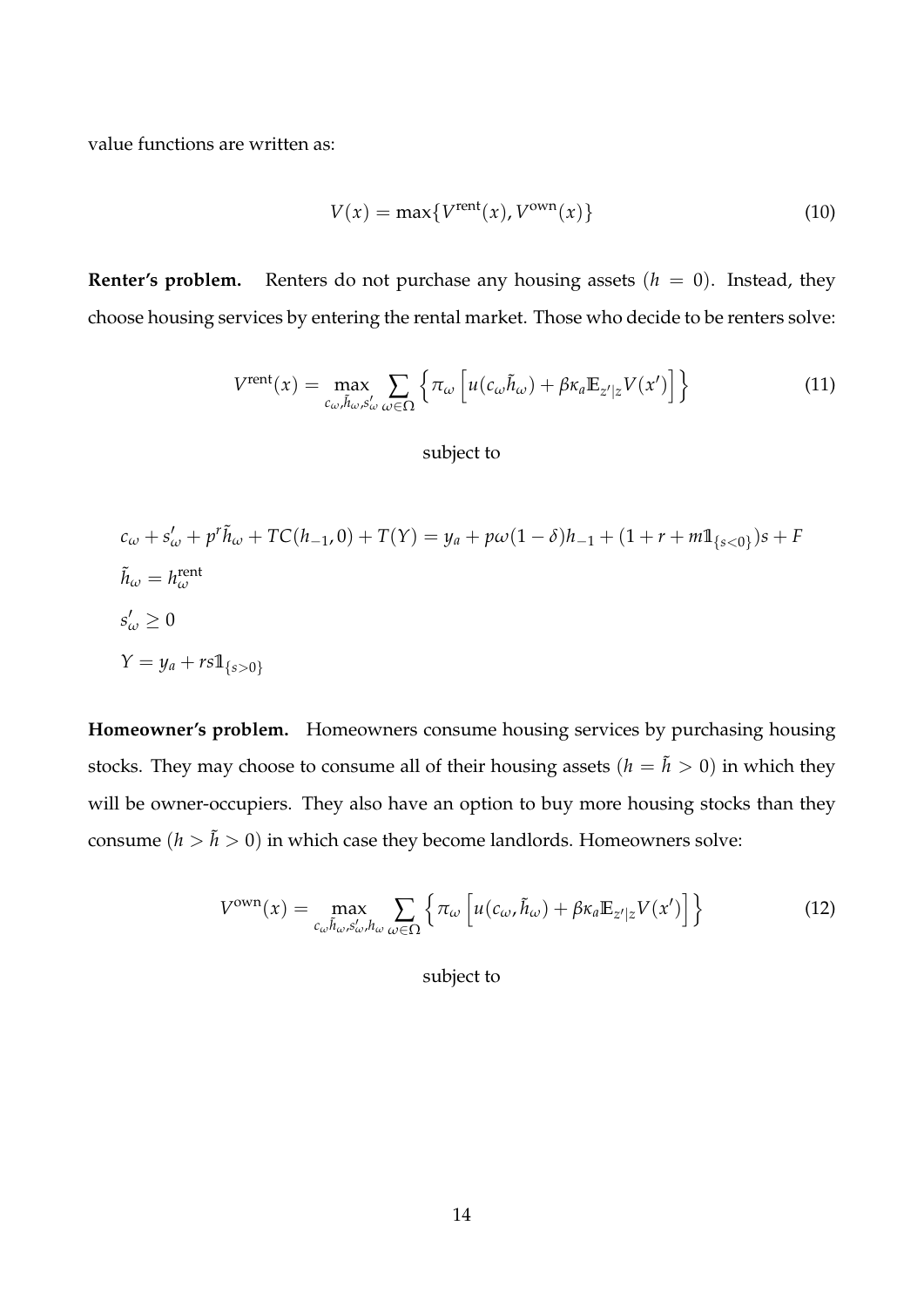$$
c_{\omega} + s'_{\omega} + ph_{\omega} + TC(h_{-1}, h_{\omega}) + T(Y) + \zeta \mathbb{1}_{\{h_{\omega} > \tilde{h}_{\omega}\}} = y_a + p\omega(1 - \delta)h_{-1} + p^r(h_{\omega} - \tilde{h}_{\omega}) + (1 + r + m\mathbb{1}_{\{s < 0\}})s + F \n\tilde{h}_{\omega} = h_{\omega}^{\text{own}
$$
\n
$$
s'_{\omega} \ge -(1 - \theta)ph_{\omega}
$$
\n
$$
Y = y_a + rs\mathbb{1}_{\{s > 0\}} + NRI
$$

where *NRI* is given by [\(6\)](#page-11-2). Notice that all choice variables are now indexed by *ω* since households' choice depends on the realization of the i.i.d. house price shock upon the sales of housing assets.

#### <span id="page-14-0"></span>**3.2 Government**

This section provides a parsimonious representation of the Australian tax system in which households' taxable income is taxed at different marginal rates. The total amount of taxation imposed on households is determined by

$$
T(Y) = \begin{cases} 0 & \text{if } Y \leq \bar{Y}_1 \\ \tau_1(Y - \bar{Y}_1) & \text{if } \bar{Y}_1 < Y \leq \bar{Y}_2 \\ T_1 + \tau_2(Y - \bar{Y}_2) & \text{if } \bar{Y}_2 < Y \leq \bar{Y}_3 \\ \vdots & \vdots \\ T_{Q-2} + \tau_{Q-1}(Y - \bar{Y}_Q) & \text{if } \bar{Y}_{Q-1} < Y \leq \bar{Y}_Q \end{cases}
$$

where  $\bar{Y}_q$ s are income thresholds,  $\tau_q$  is the marginal tax rates,  $T_q$  is the tax payment threshold. It is assumed that  $T_q = T_{q-1} + \tau_q(\bar{Y}_{q+1} - \bar{Y}_q)$ .

Apart from taxation, the government finances its spending by selling the wealth of deceased households. Each period, the government sells housing stocks owned by those who die unexpectedly and pays off any outstanding debt. We use the letter *R* to denote these residual wealth collected by the government. The government spends all of its revenue by distributing lump-sum transfers equally to living households, denoted by *F*. A household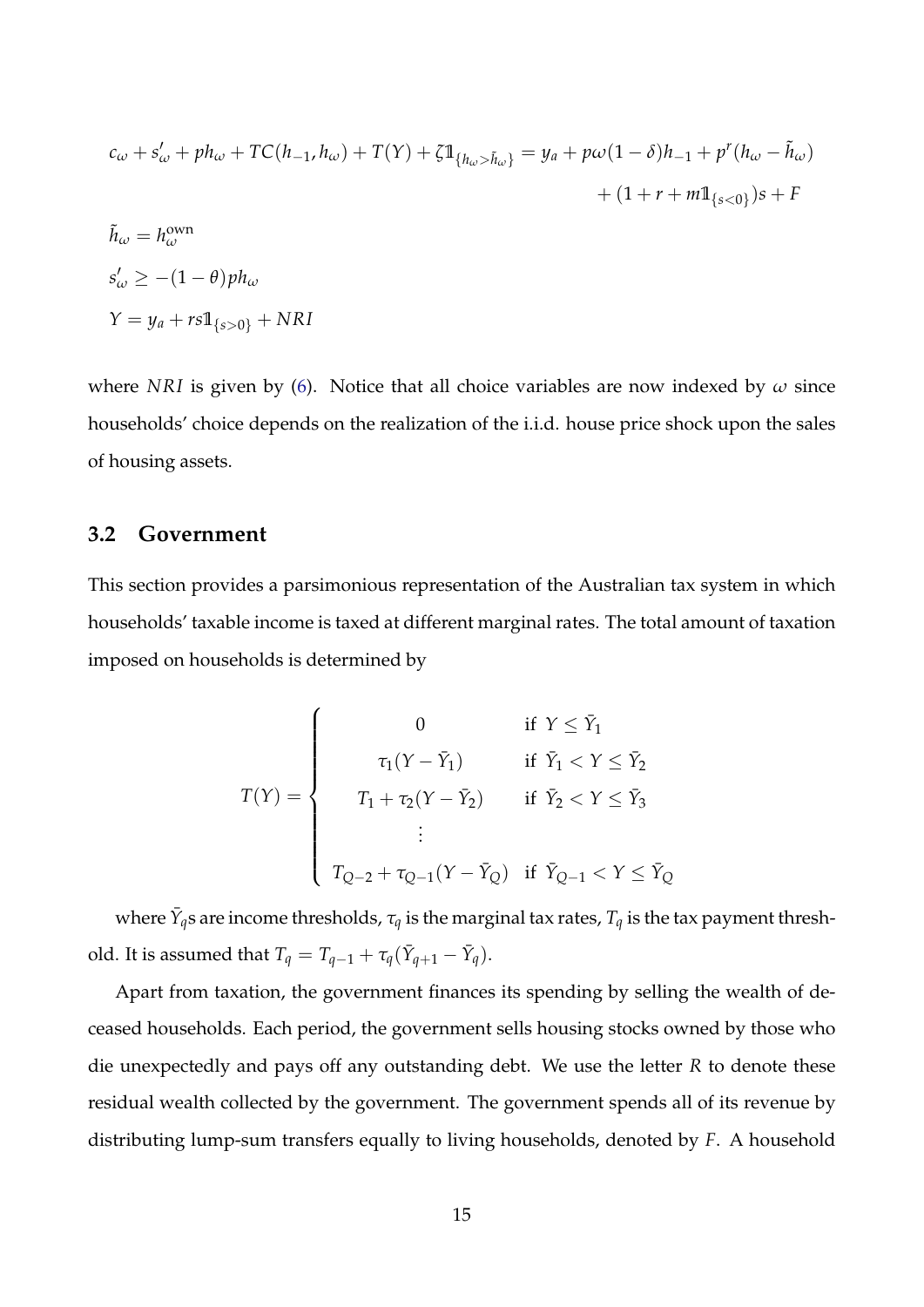who dies unexpectedly therefore leaves accidental bequests. The presence of lump-sum transfers is important for redistributive channels as a reform that increases government's taxation revenue may benefit young and poor households in the counterfactual economy as lump-sum transfer would increase. The government runs a balanced budget in every period.

### **3.3 Construction Sector**

There is a competitive construction firm that governs the aggregate housing supply of the economy. The firm buys existing dwellings from households who choose to sell their housing assets, develops new dwellings using a production technology, and sells existing and new dwellings at price *p* to households who choose to purchase housing assets. Because there is no capital gain on average, the competitive construction firm does not earn profits from buying and selling existing dwellings. Following [Floetotto, Kirker, and Stroebel](#page-36-4) [\(2016\)](#page-36-4), we assume that the production technology of this construction firm,  $H^{\text{new}} = \psi_1 L^{\psi_2}$  where  $L$ is the amount of land available for development. All of these land were previously occupied but the depreciation process frees up some for development. The firm purchases the land at a constant price which is normalized to 1, and sells the newly produced housing stock in the market at price *p*. The parameter  $\psi_2$  is a scale parameter that is less than 1. The construction firm therefore solves the following static problem:

$$
\max_{L} \left\{ p\psi_1 L^{\psi_2} - L \right\} \tag{13}
$$

which results in the following transition equation for the aggregate housing stock:

<span id="page-15-0"></span>
$$
H = H_{-1}(1 - \delta) + H^{\text{new}} = H_{-1}(1 - \delta) + \psi_1 \left(\frac{1}{\psi_1 \psi_2 p}\right)^{\frac{\psi_2}{\psi_2 - 1}} \tag{14}
$$

Note that the aggregate housing supply elasticity is given by  $\varepsilon = \psi_2/(1 - \psi_2)$ .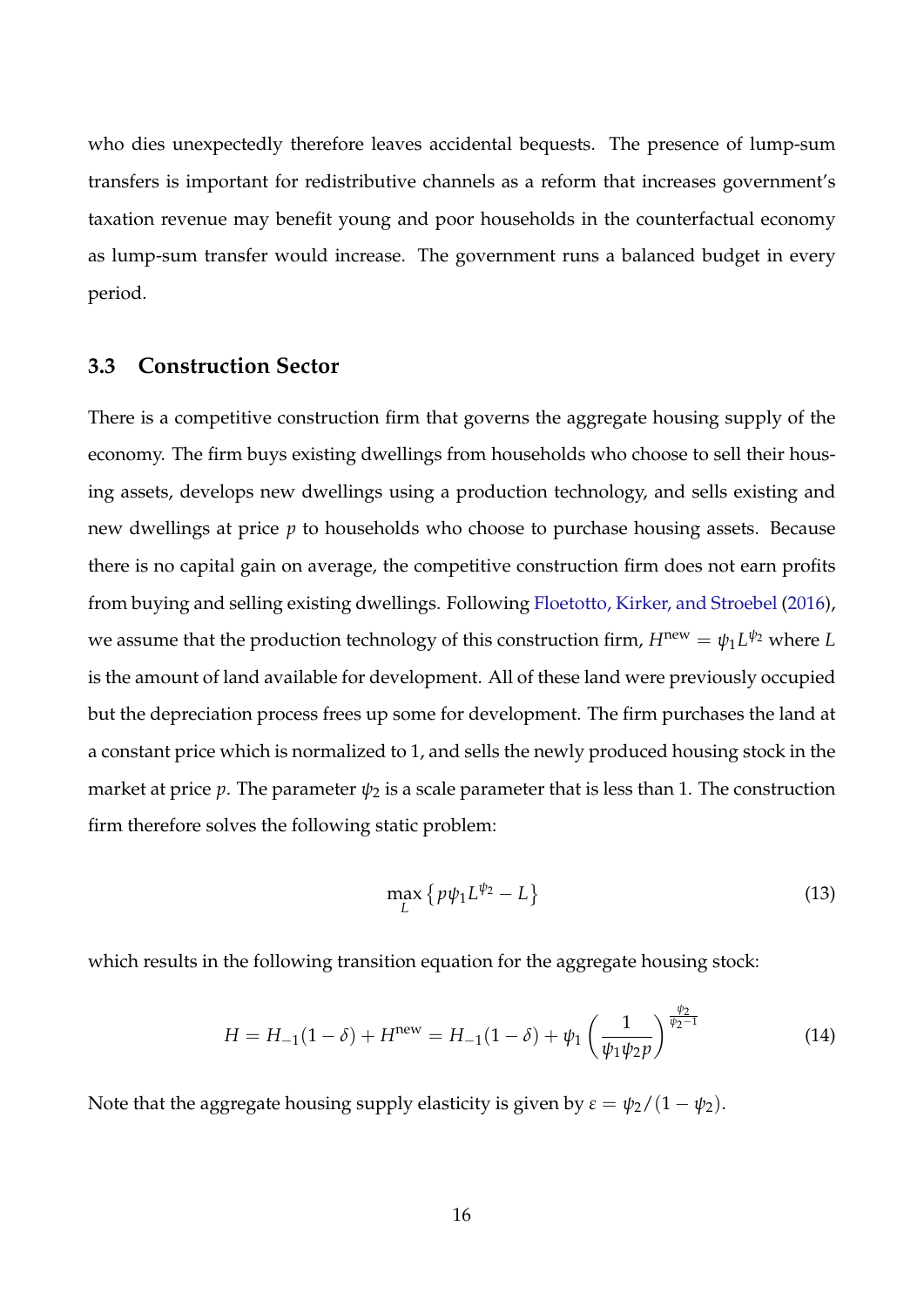### **3.4 Stationary Equilibrium**

The individual state variables are holdings for financial assets, *s*, housing stocks, *h*−1, realization of idiosyncratic earnings shock, *z*, and age of household, *a*. Let  $x = (s, h_{-1}, z, a)$  denote the state vector of household's decision. Let *s* ∈ *S* =  $\mathbb{R}_+$ , *h*<sub>−1</sub> ∈ *H* = {0, *h*(1), ..., *h*(*K*)},  $z \in Z = \{z_1, ..., z_J\}$ , and  $a \in A = \{1, ..., A\}$ . The individual state space is then given by  $X = S \times H \times Z \times A$ . A stationary equilibrium consists of value functions  $V(x)$ , household decision rules  $\{c_\omega(x),s'_\omega(x),h_\omega(x),\tilde{h}_\omega(x)\}$ , a housing stock  $\overline{H}$ , lump-sum transfers  $F$ , and a stationary distribution on *X*, *µ* such that:

- 1. Household optimize by solving problems [\(10\)](#page-13-0)-[\(12\)](#page-13-1) with value functions  $\{V^{\text{rent}}(x), V^{\text{own}}(x)\}$  and decision rules  $\{c_\omega(x), s'_\omega(x), h_\omega(x), \tilde{h}_\omega(x)\}.$
- 2. The aggregate housing stock satisfies [\(14\)](#page-15-0) with  $H = H_{-1} = \overline{H}$ .
- 3. The housing and rental markets clear:

$$
\int_{X} h_{\omega}(x) d\mu = \overline{H} \tag{15}
$$

$$
\int_{X} (\tilde{h}_{\omega}(x) - h_{\omega}(x)) d\mu = 0
$$
\n(16)

4. The government budget is balanced

$$
\int_{X} T(Y(x))d\mu + R = \int_{X} Fd\mu \tag{17}
$$

5. The distribution  $\mu$  is stationary and consistent with household behavior.

### <span id="page-16-0"></span>**4 Calibration**

We calibrate parameters in the model in two stages. In the first stage, we calibrate some parameters externally without solving the model. In the second stage, we estimate the remaining parameters by employing a method of moment approach that matches a number of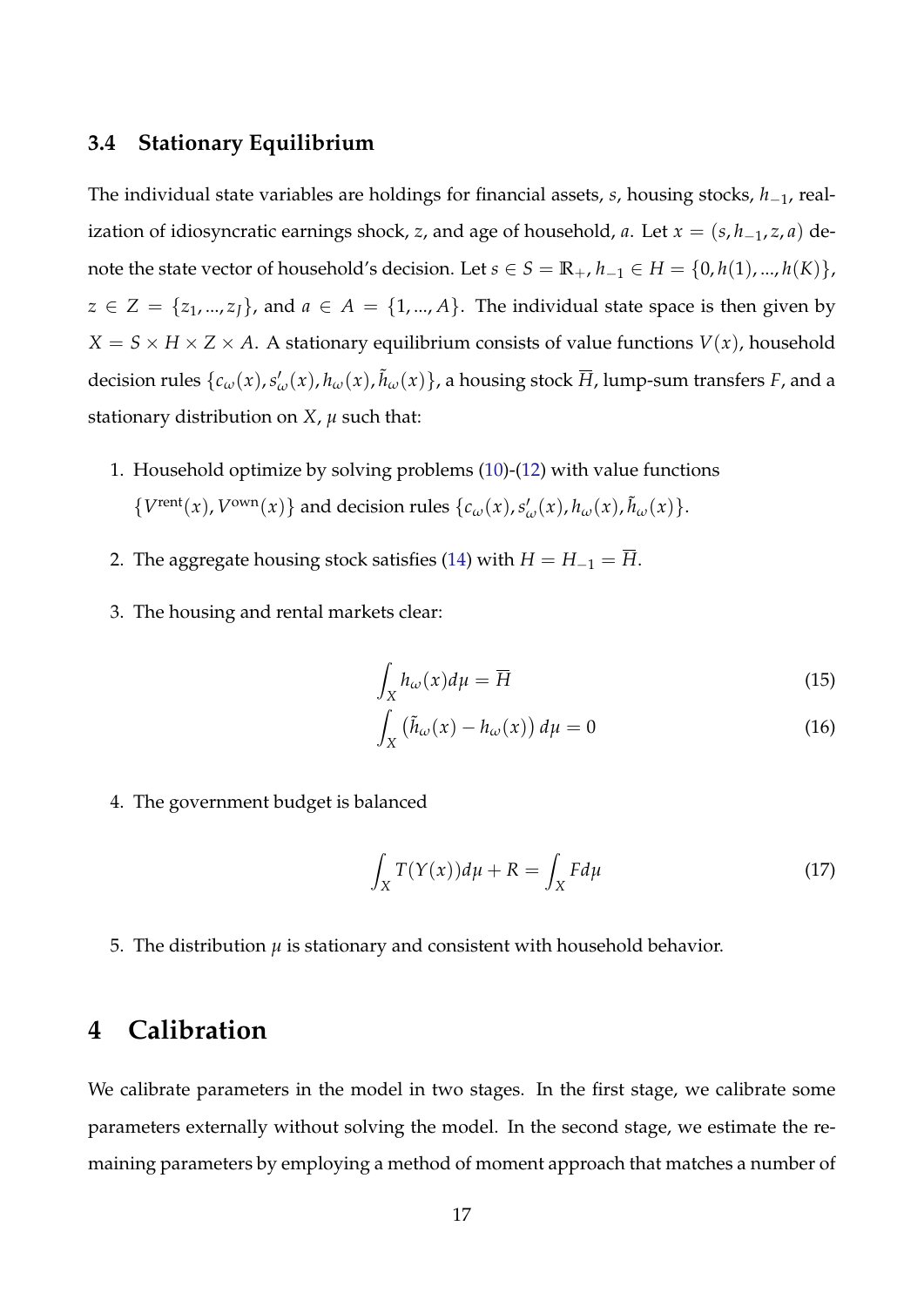model moment from the baseline steady state to their data counterpart as close as possible. We summarize parameters that externally determined in Table [1](#page-20-0) and estimated parameters and respective moments in Table [2.](#page-21-0)

#### **4.1 Externally Calibrated Parameter Values**

**Demographics.** The model period is set to 5 years. Households enter the model at age 21 and exit at age 90. Thus, the number of age cohorts is 14. The age dependent survival probability, *κa*, is obtained from the ABS Life Table 2007 − 2009.

**Preferences.** The coefficient of risk aversion,  $\sigma$  is set to 2, which is a standard value in macroeconomics. Other parameters in the utility function, *α* and *λ* are calibrated internally via estimation.

**Endowments.** The endowment process is estimated using the age and income data in the Household Labour Income Dynamics Australia (HILDA). To be consistent with the model, we construct the exogenous income by subtracting the investment income (e.g. savings and rental income) from the total gross income. Accordingly, our income measure captures households' gross income that includes pensions and transfers but excludes any investment income. We extract the deterministic component,  $\{\eta_a\}_{a=1}^{A=14}$  $_{a=1}^{A=14}$  from a fourth order polynomials in age cohort. This component explains the life-cycle earnings profile that is increasing (decreasing) during the earlier (later) stages of life. The stochastic component of earnings, *zi*,*<sup>a</sup>* , is estimated to follow an AR(1) process with persistence of 0.65 and standard deviation for innovations of  $0.45^{13}$  $0.45^{13}$  $0.45^{13}$  We provide a detailed description of the estimation of the earnings process in Appendix. We discretize a continuous process of earnings into five states using the method of [Tauchen and Hussey](#page-38-3)  $(1991).<sup>14</sup>$  $(1991).<sup>14</sup>$  $(1991).<sup>14</sup>$  $(1991).<sup>14</sup>$  The median income in our model is estimated

<span id="page-17-0"></span><sup>&</sup>lt;sup>13</sup>These are the 5-year values converted using the annual estimates of  $\rho = 0.94$  and  $\sigma_u^2 = 0.03$ . See Appendix for our approach to conversion of the annual value to the 5-year value.

<span id="page-17-1"></span><sup>&</sup>lt;sup>14</sup>We also apply a weighting function proposed by [Floden](#page-36-7) [\(2008\)](#page-36-7) that corrects for the critique of [Tauchen](#page-38-3) [and Hussey](#page-38-3) [\(1991\)](#page-38-3) with a highly persistence process.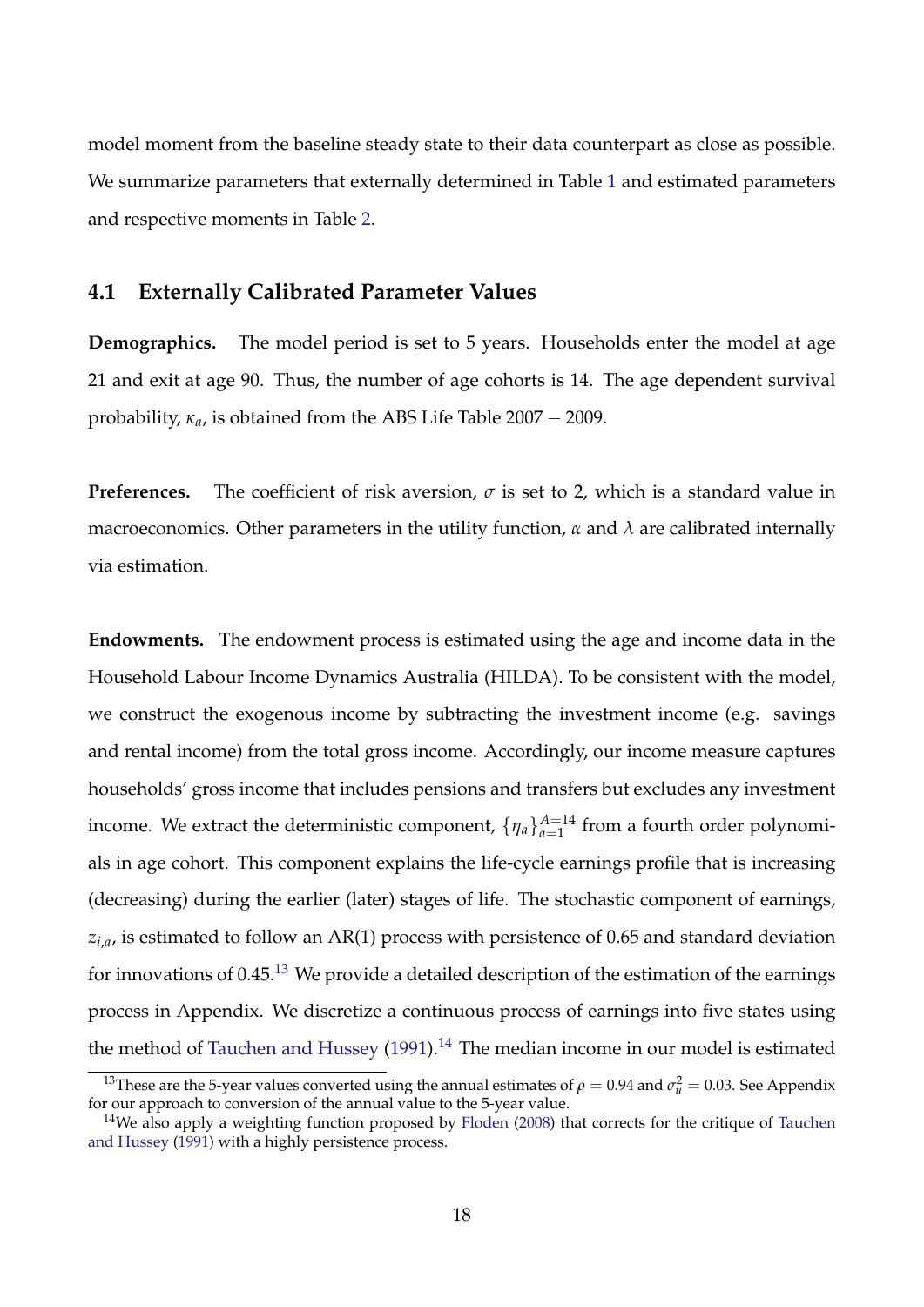to be \$347,800 which is used to normalize other variables in monetary units.

**Housing.** The transaction costs for buyers come from the weighted average stamp duty for seven capital cities from 2001 to 2014 which is about 3.75 percent of the purchase price, so we set  $\phi^b =$  0.0375. The transaction cost for sellers is set  $\phi^s =$  0.03 which corresponds to the average real-estate agent fee of 3 percent of the selling price. The maintenance cost is set to offset depreciation. In the SIH 2013-14, we find that homeowners pay maintenance expenses around 2.2 percent of the housing value. This is similar to those reported in the U.S. studies.<sup>[15](#page-18-0)</sup>. Given that, we set  $\delta = 0.02$  per year. This translates to the model value of 0.104. The downpayment requirement, *θ*, is set at 0.2, consistent with the practice in Australia and other advanced economies. The minimum size for owner-occupied housing, *h*(1) is set to be 80 percent of the model's median income.

**Interest rates.** The interest paid on the risk-free asset is calibrated from the average yield of the 5-year maturity Commonwealth government bond across January 2001 to December 2015, deflated by annual CPI inflation. This gives us the real interest rate of 1.66 percent per annum, equivalent to the model value of 9.2 percent. The annual mortgage premium is calculated by subtracting the risk-free rate from the real variable lending rates for owneroccupied housing across the same period. The annual average is 2.26 percent which translates to the model value of 11.8 percent. These rates are all obtained from the Reserve Bank of Australia.

**Taxation.** The income tax function captures the progressivity of the Australian tax system. The parameters to be calibrated are income thresholds for each tax bracket  $\bar{Y}_q$ , the marginal tax rates *τq*, and the tax payment thresholds for each bracket, *Tq*. These are obtained from the Australian Taxation Office using the income tax system for the 2012-13 financial year. The function is given by:

<span id="page-18-0"></span><sup>&</sup>lt;sup>15</sup>For example, [Floetotto, Kirker, and Stroebel](#page-36-4) [\(2016\)](#page-38-0) reports  $\delta = 0.02$  and [Sommer and Sullivan](#page-38-0) (2016) set  $\delta = 0.015$ .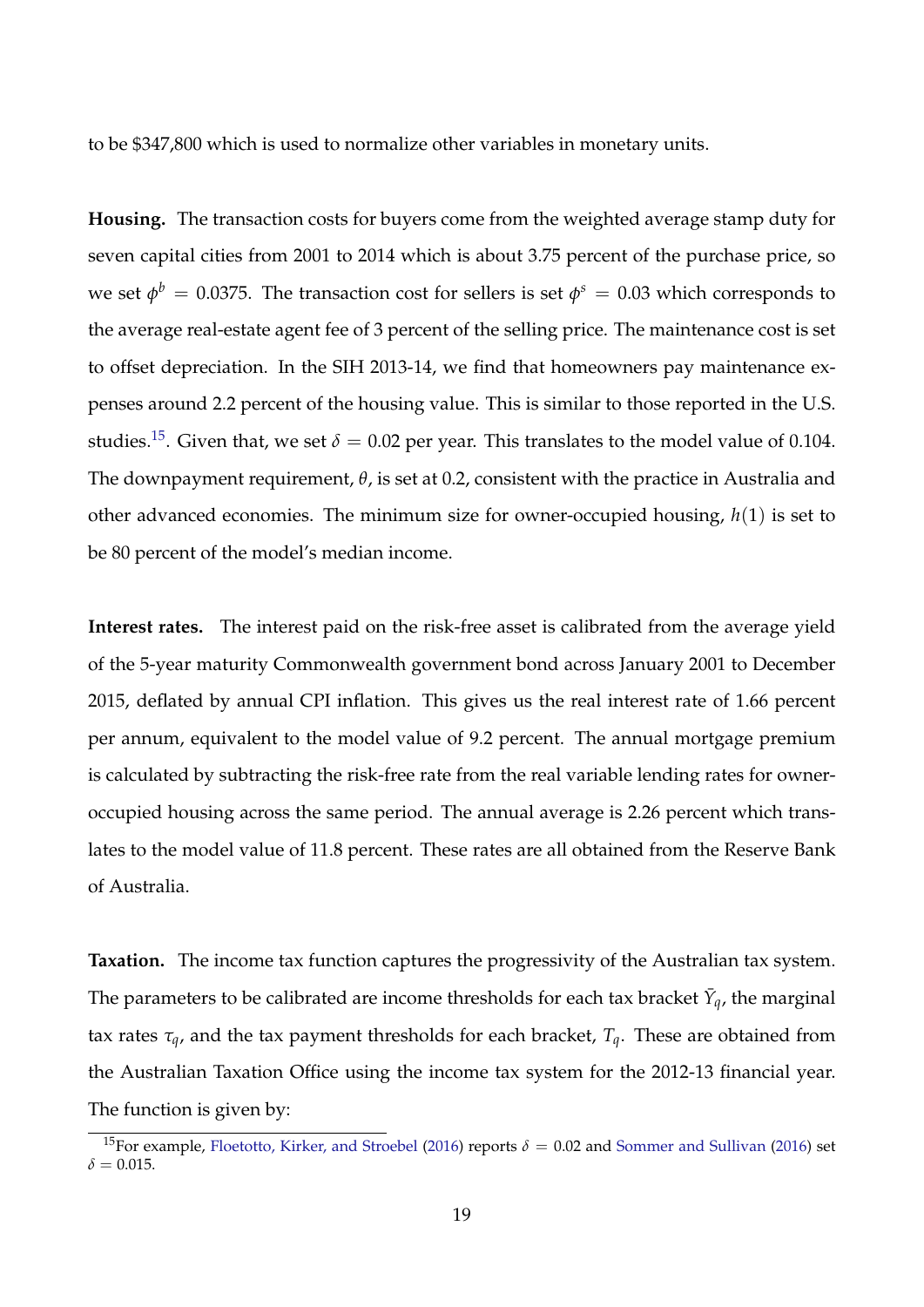$T(Y) =$  $\sqrt{ }$  $\begin{array}{c} \hline \end{array}$  $\begin{array}{c} \hline \end{array}$ 0 if  $Y \le 0.2612$  $0.19(Y - 0.2612)$  if  $0.2612 < Y \le 0.5310$ 0.0513 + 0.325(*Y* − 0.5310) if 0.5310 < *Y* ≤ 1.1481  $0.2518 + 0.37(Y - 1.1481)$  if  $1.1481 < Y \le 2.5832$ 0.7828 + 0.45(*Y* − 2.5832) if 2.5832 < *Y*

**House price shock.** We take a similar approach to [Chambers, Garriga, and Schlagenhauf](#page-36-6) [\(2009a,](#page-36-6)[b\)](#page-36-3) in quantifying the idiosyncratic house price shock. The SIH contains information about the purchase price of dwelling and its estimated sale price which homeowners believe to be the current market value. We define capital gains as the difference between these two variables, and convert them into annual values. The shock is then defined as a deviation from the mean. We estimate the distribution of the capital gains shock and discretize it into three equal partitions. The house price shock is given by the median value of each partition, [0.545 1.201 1.805], which are equivalent to the annual return of [−0.11 0.037 0.125]. The corresponding probability for each state is [0.331 0.626 0.043] such that the price shock has the mean of zero.

**Housing supply elasticity.** Housing supply elasticity estimates in Australia are not readily available. [Liu and Otto](#page-37-6) [\(2014\)](#page-37-6) find that the supply elasticity of houses in Sydney metropolitan areas varies from 0.07 to 0.96, while that of apartments lies between 0.16 to 4.34. To the best of our knowledge, the estimates by [Liu and Otto](#page-37-6) [\(2014\)](#page-37-6) are the only measure available for the Australian economy. In our baseline model, we set  $\varepsilon = 2$ . This value is higher than the average estimate reported in [Liu and Otto](#page-37-6) [\(2014\)](#page-37-6) since the Sydney housing markets are one of the most supply-constrained markets in Australia. For the steady state comparison, we also consider the case in which the supply of housing is perfectly inelastic,  $\varepsilon = 0$ , a situation where the response to the policy change is fully demand driven, and the other extreme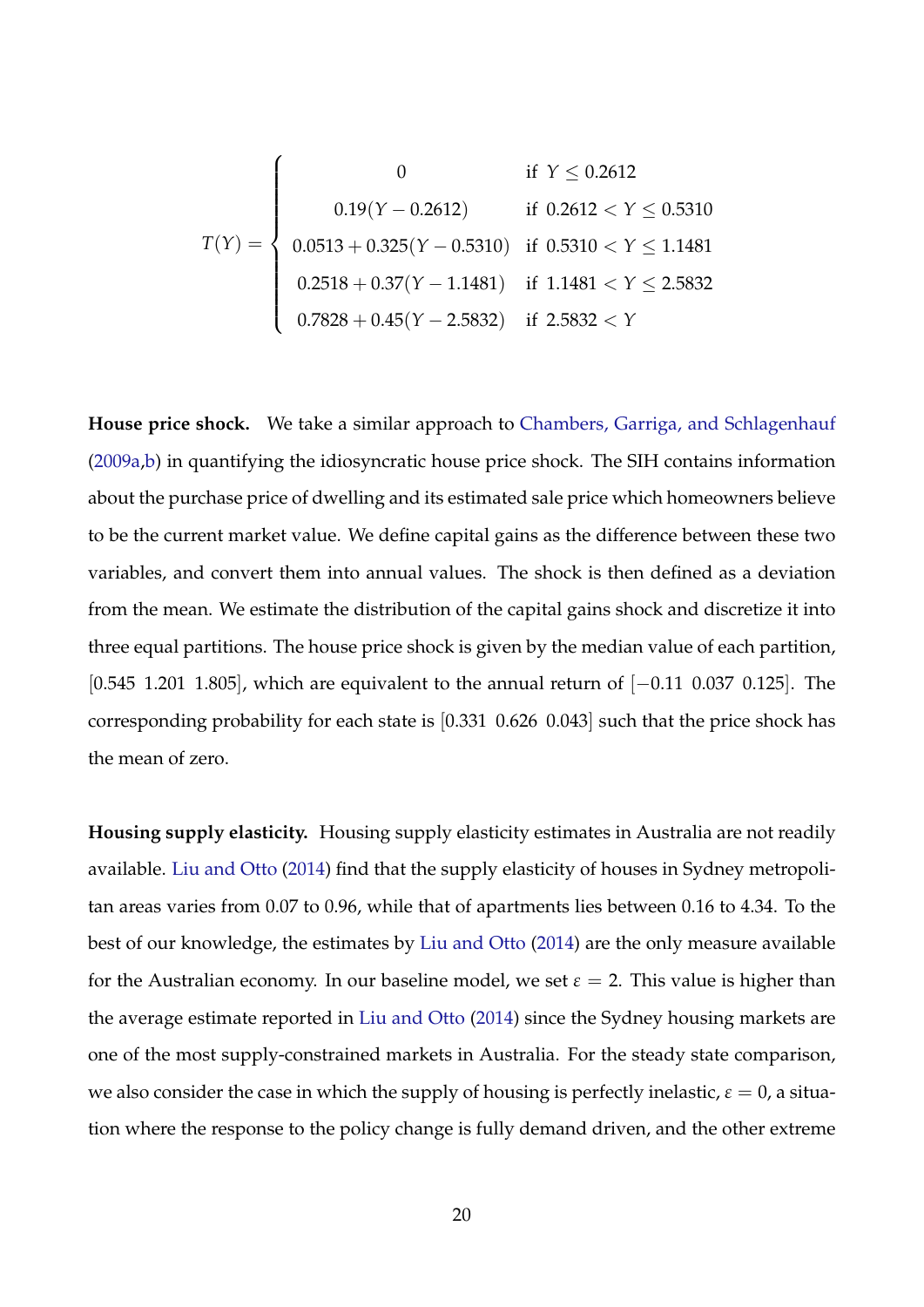<span id="page-20-0"></span>

|                                | Parameter                                  | Model value          | Annual value | Source          |
|--------------------------------|--------------------------------------------|----------------------|--------------|-----------------|
|                                | Risk-free interest rate                    | 0.092                | 0.018        | <b>RBA</b>      |
| m                              | Mortgage premium                           | 0.118                | 0.023        | <b>RBA</b>      |
| $\sigma$                       | Coefficient of risk aversion               | 2                    |              | Literature      |
| $\phi^b$                       | Trans. cost for buyer (frac. house value)  | 0.037                |              | Ave. stamp duty |
| $\phi^s$                       | Trans. cost for seller (frac. house value) | 0.03                 |              | Ave. agent fee  |
| $\delta$                       | Depreciation of housing stock              | 0.104                | 0.02         | <b>SIH</b>      |
| $\rho$                         | Persistence of income process              | 0.65                 | 0.94         | <b>HILDA</b>    |
| $\sigma_u$                     | Std. dev. of income innovation             | 0.44                 | 0.173        | <b>HILDA</b>    |
| h(1)                           | Minimum housing size for purchase          | 0.8                  |              |                 |
| ε                              | Housing supply elasticity                  |                      |              |                 |
| $\omega$                       | Capital gain shock (annual)                | $-0.114$ 0.037 0.125 |              | <b>SIH</b>      |
| $\kappa_a$                     | Survival probability (age-dependent)       |                      |              | ABS             |
| $\bar{Y}_k$ , $\tau_k$ , $T_k$ | Taxation                                   | Refer to text        |              | <b>ATO</b>      |

Table 1: Externally Chosen Parameter Values

where housing supply is highly elastic,  $\varepsilon = 6$ .<sup>[16](#page-20-1)</sup>

### **4.2 Calibration via Estimation**

The remaining parameters,  $\Theta = {\{\zeta, \beta, \lambda, \alpha\}}$ , are calibrated jointly through model estimation. We estimate these parameters using the method of moments approach that matches the model's equilibrium moments with the empirical moments constructed from the SIH and the HILDA survey. The procedure we use is briefly summarized as follows:

Let  $M_i$  represents the *jth* moment in the data, and let  $M_i(\Theta)$  represent the corresponding moments generated by the model equilibrium. The task is to find  $\Theta$  that minimizes the following objective function:

<span id="page-20-2"></span>
$$
L(\Theta) = \arg\min_{\Theta} \sum_{j=1}^{J} (M_j - M_j(\Theta))^{\prime} W (M_j - M_j(\Theta))
$$
\n(18)

where *W* is an identity matrix. Minimizing this function requires solving the household's optimization problem and finding equilibrium house price and rent for each trial value of the parameter vector. The solution to [\(18\)](#page-20-2) is a vector of parameters  $\Theta = \{\zeta, \beta, \lambda, \alpha\}$  that are jointly estimated by minimizing the distance between *M* and *M*(Θ). Below, we describe

<span id="page-20-1"></span><sup>&</sup>lt;sup>16</sup>Housing supply will often be inelastic at least in the short-run due to restrictions such as land constraints and regulation.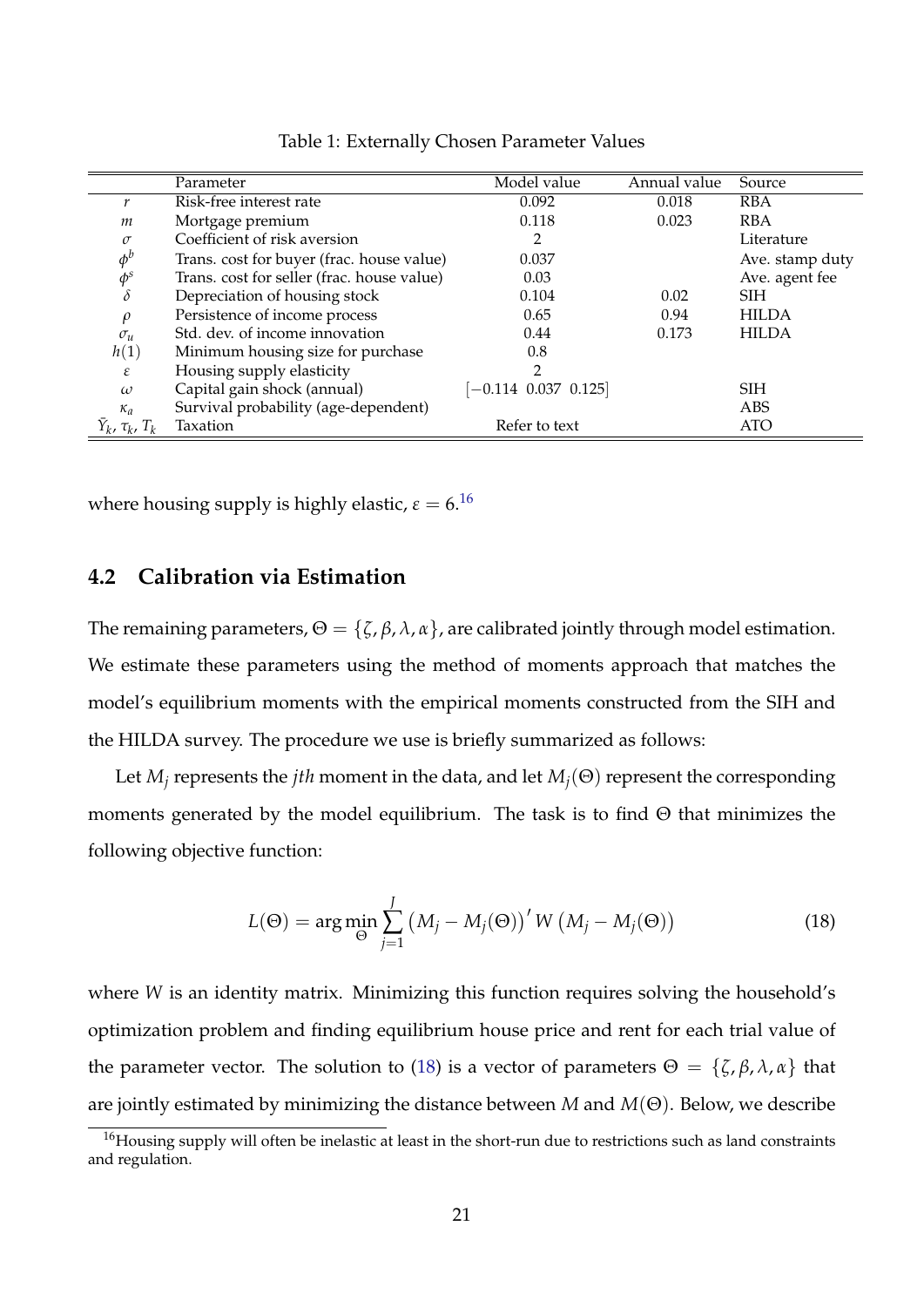<span id="page-21-0"></span>

|          | Parameter                               |       | Value Target Moment           | Empirical | Model |
|----------|-----------------------------------------|-------|-------------------------------|-----------|-------|
|          | Fixed cost of being landlord            | 0.018 | Frac. of landlords            | 0.172     | 0.167 |
|          | Discount factor (annual)                | 0.971 | Frac. of H/O with mortgage    | 0.535     | 0.557 |
|          | $\lambda$ Utiliy premium for homeowners | 1.321 | Ave. homeownership rate       | 0.672     | 0.667 |
| $\alpha$ | Share of non-durable consumption        |       | 0.879 Ave. rent-to-wage ratio | 0.144     | 0.144 |

Table 2: Calibrated Parameters and Target Moments

how these parameters relate to the model moments and their empirical counterparts.

The fixed cost associated with housing investment, *ζ*, controls the aggregate landlord rate of the economy. The SIH 2013-14 shows that the landlord rate of across the entire population is 17.2 percent. The discount factor, *β*, determines the preference towards borrowings so we choose the fraction of homeowners with outstanding mortgages for the target moment. According to the SIH, around 53.5 percent of homeowners had outstanding mortgages. The utility premium parameter,  $\lambda$ , directly influences the average homeownership rate of the economy. The SIH suggests that the homeownership rate for Australia is around 67.2 percent. Finally, the share of non-durable consumption, *α*, determines households' preference for housing and non-housing consumption. We therefore include the rent-to-wage ratio as a target moment in our estimation. We calculate the rent-to-wage ratio from Waves 1 to 15 of the HILDA survey, which the value is 0.144.

In Table 2, we report the estimated parameter values, lined up with the empirical and resulting model moments that they influence most strongly. First, *ζ* is estimated to be 0.018 and this gives the landlord rate in the model as 16.7 percent.  $\zeta = 0.018$  implies that the annual maintenance cost associated with investment housing is around \$1,253. The value for *β* is 0.88 which corresponds to the annual discount factor of 0.97. In the model, around 55.7 percent of homeowners have outstanding mortgages. The estimated value of  $\lambda$  is 1.321 and this generates the average homeownership rate of 66.7 percent. The share of non-durables, *α*, is calibrated to be 0.879. When  $α = 0.879$ , the model has the average rent-to-wage ratio of 0.144, exactly matching the rent-to-wage ratio found in the HILDA survey.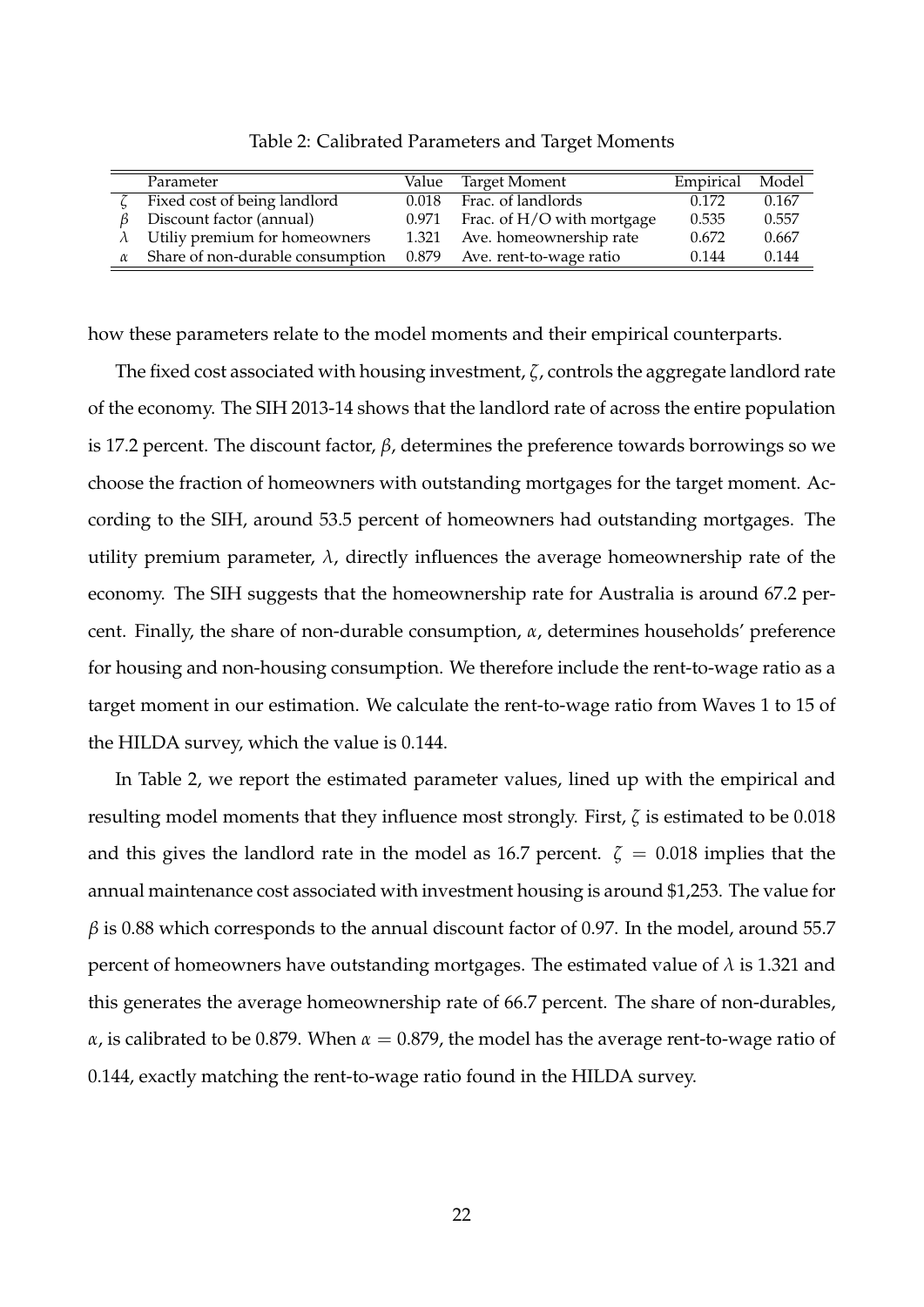<span id="page-22-0"></span>

Figure 4: Model vs. Data: Comparison over life-cycle and income quintiles

### **4.3 Quantitative Properties of Baseline Model**

**Homeownership and landlord rates.** The top left panel of Figure [4](#page-22-0) plots the average homeownership rate over the life-cycle. The model is able to produce the pattern of lifecycle homeownership that is seen in the data where the homeownership rate increases from 20.8 percent at age 21 to the peak of 89 percent at age 55. The landlord rate over the lifecycle is displayed in the bottom-right panel of Figure [4.](#page-22-0) The model tends to over-predict the landlord rate across age, but exhibits an increasing trend which is also observed in the data. The left panels show the homeownership and landlord rates over the income quintile. The model replicates the data reasonably well where both rates increase across the income quintile.

**Moments not targeted.** We check the external validity of our model using the moments such as ratios of median house value to median income, median loan to median income,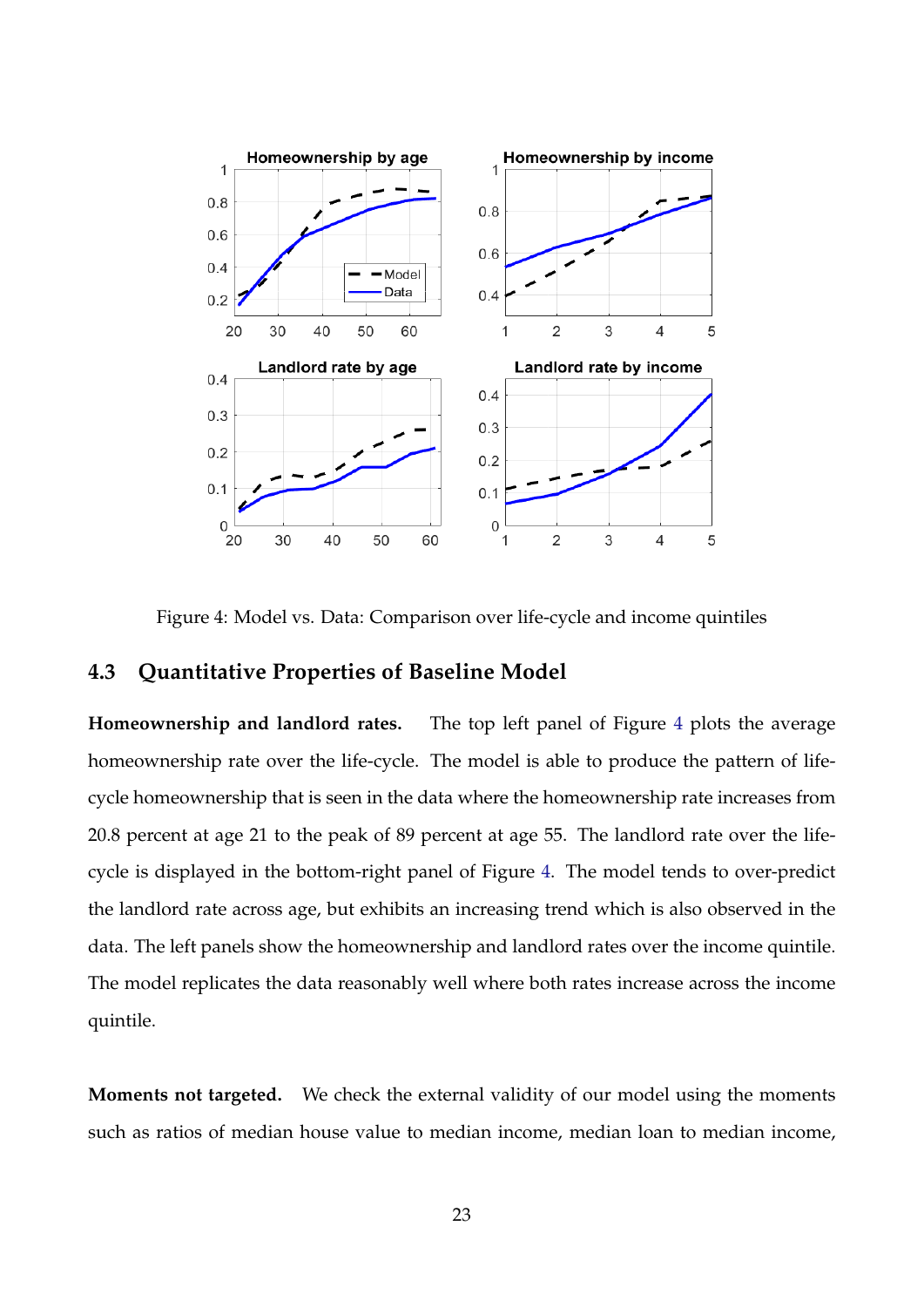<span id="page-23-1"></span>

| Moment                                         | Data | - Model |
|------------------------------------------------|------|---------|
| House value to Income Ratio                    | 1.37 | 1.25    |
| Loan to Income Ratio                           | 0.67 | 0.69    |
| Loan to Value Ratio                            | 0.49 | 0.65    |
| Proportion of negatively geared landlords 0.64 |      | 0.70    |

Table 3: Moments not Targeted

*Note:* The first three rows of the data column are sourced from SIH 2013-14. The proportion of negatively geared landlords is sourced from Taxation Statistics from 2001 to 2015.

and median loan to median house value ratio. We report the empirical counterparts from the SIH. These moments are not targeted in our estimation. Table 3 shows that the model produces very similar values for these moments to their empirical counterparts. Importantly, the last row of Table [3](#page-23-1) shows that the model is able to match the average proportion of negatively geared landlords reported in ATO's Taxation Statistics between 2001 and 2012. Given our research question, it is crucial to generate a significant number of negatively geared landlords in equilibrium. What drives the proportion of negatively geared landlords? It is the capital gains that outweighs the flow loss incurred during investment periods. In our model, we introduce an i.i.d. capital gains shock that allows many homeowners to receive capital gains upon sales. Although the ex-ante expected capital gains is zero, most housing investments generate capital gains ex-post, playing a central role in generating a positive proportion of negatively geared households. The fact the model is able to match this gives additional credibility to our calibration strategy discussed in this section.

### <span id="page-23-0"></span>**5 Removing Negative Gearing**

In this section, we present the main result of this paper, the effects of negative gearing on housing price, rent, homeownership rate and household welfare. We do so by comparing the equilibrium outcomes of the baseline economy with that of a counterfactual economy which does not feature negative gearing. The baseline economy is solved with taxes and the taxable income, given by [\(7\)](#page-12-0). The net rental income in the counterfactual economy follows [\(8\)](#page-12-1) in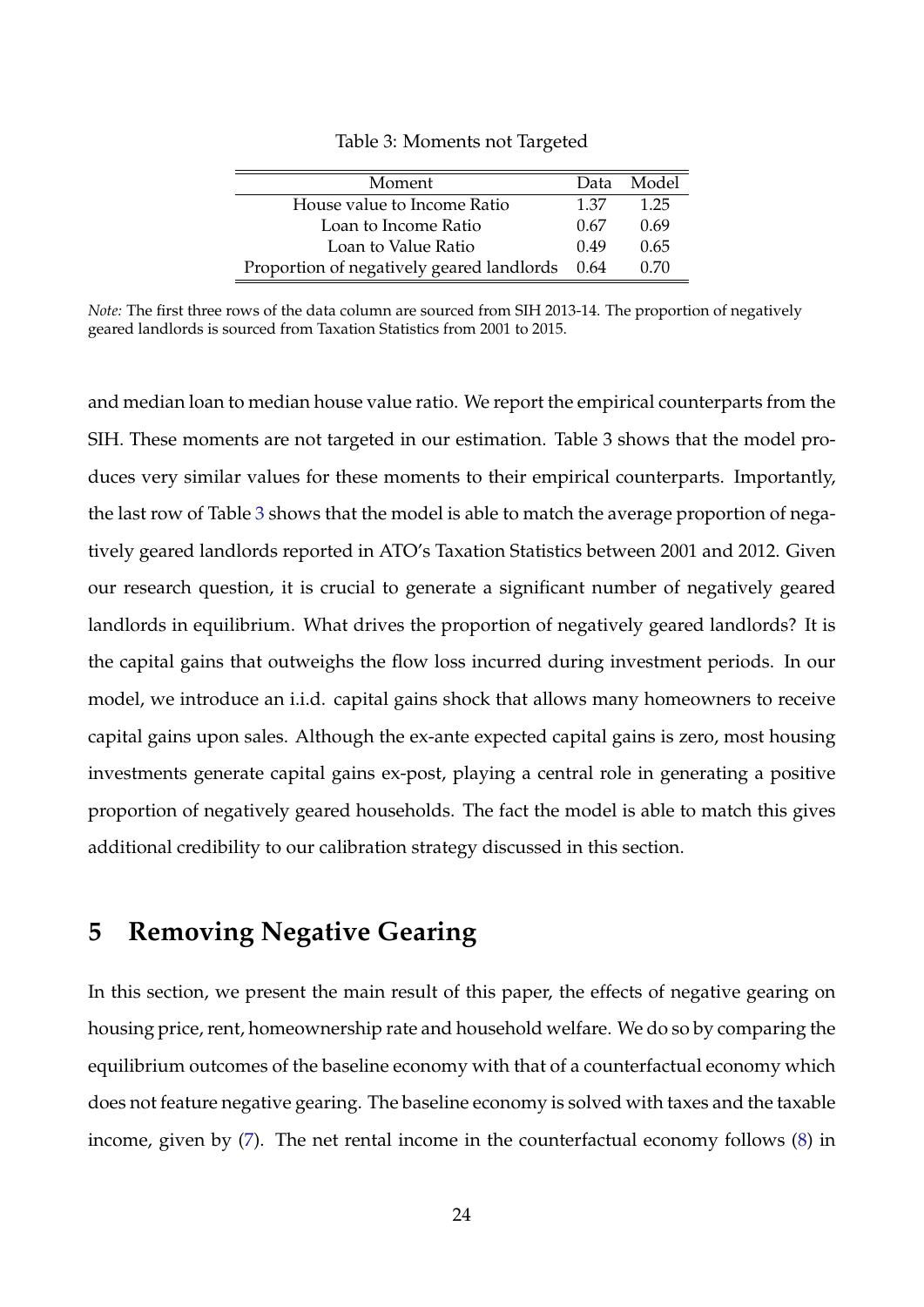<span id="page-24-0"></span>

|                                            | <b>Baseline</b> |                   | No NG             |                |
|--------------------------------------------|-----------------|-------------------|-------------------|----------------|
|                                            |                 | $\varepsilon = 2$ | $\varepsilon = 0$ | $\epsilon = 6$ |
| Price                                      | 1.180           | 1.160             | 1.138             | 1.168          |
| Rent                                       | 0.164           | 0.168             | 0.169             | 0.168          |
| Price-rent ratio                           | 7.209           | 6.907             | 6.725             | 6.947          |
| Frac. of homeowners                        | 0.667           | 0.722             | 0.750             | 0.721          |
| Frac. of owner-occupiers                   | 0.500           | 0.584             | 0.591             | 0.578          |
| Frac. of landlords                         | 0.167           | 0.138             | 0.158             | 0.143          |
| Frac. of renters                           | 0.333           | 0.242             | 0.250             | 0.279          |
| Ave. mortgage size                         | 0.936           | 0.712             | 0.710             | 0.754          |
| Debt to income ratio                       | 0.356           | 0.304             | 0.300             | 0.301          |
| Ave. expenditure: investment housing       | 1.676           | 1.386             | 1.365             | 1.405          |
| Frac. of negatively geared investors       | 0.701           | 0.505             | 0.459             | 0.506          |
| <b>Transfers</b>                           | 0.229           | 0.236             | 0.234             | 0.237          |
| Rental supply (relative to housing supply) | 0.263           | 0.184             | 0.211             | 0.192          |
| Housing supply (normalized)                | 1               | 0.987             | 1                 | 0.949          |

Table 4: Steady state comparison

Note: The last two columns provide results for the reformed economy using alternative values of housing supply elasticity,  $\varepsilon = 0$  and  $\varepsilon = 6$ . With inelastic housing supply, the price of housing declines by more since there is no supply response. The homeownership rate in the inelastic economy is higher because the price-to-rent ratio is lower. With a higher elasticity, the price declines by less because the housing supply decreases more than the economy with  $\varepsilon = 2$ . Other moments of the model are hardly affected by the elasticity.

which landlords are no longer allowed to reduce the total taxable income when negative per-period rental income is realized.

### **5.1 Steady State**

Table [4](#page-24-0) compares the effects of negative gearing on house prices, rents and other aggregate statistics across steady states. When negative gearing is repealed, housing prices decrease by 1.7 percent while rents increase by 2.4 percent. The housing prices fall because removing negative gearing takes a significant amount of housing investment out of the property market. Both the proportion of landlords and the amount of resources allocated to housing investment, given by the average expenditure, have fallen significantly after the policy reform. The rent rises mainly because there is a decline in the aggregate supply of rental properties which decreased more than 30 percent relative to that in the baseline economy.

Importantly, removing negative gearing increases the average homeownership rate of the economy from 66.7 percent to 72.2 percent. We provide the following mechanisms for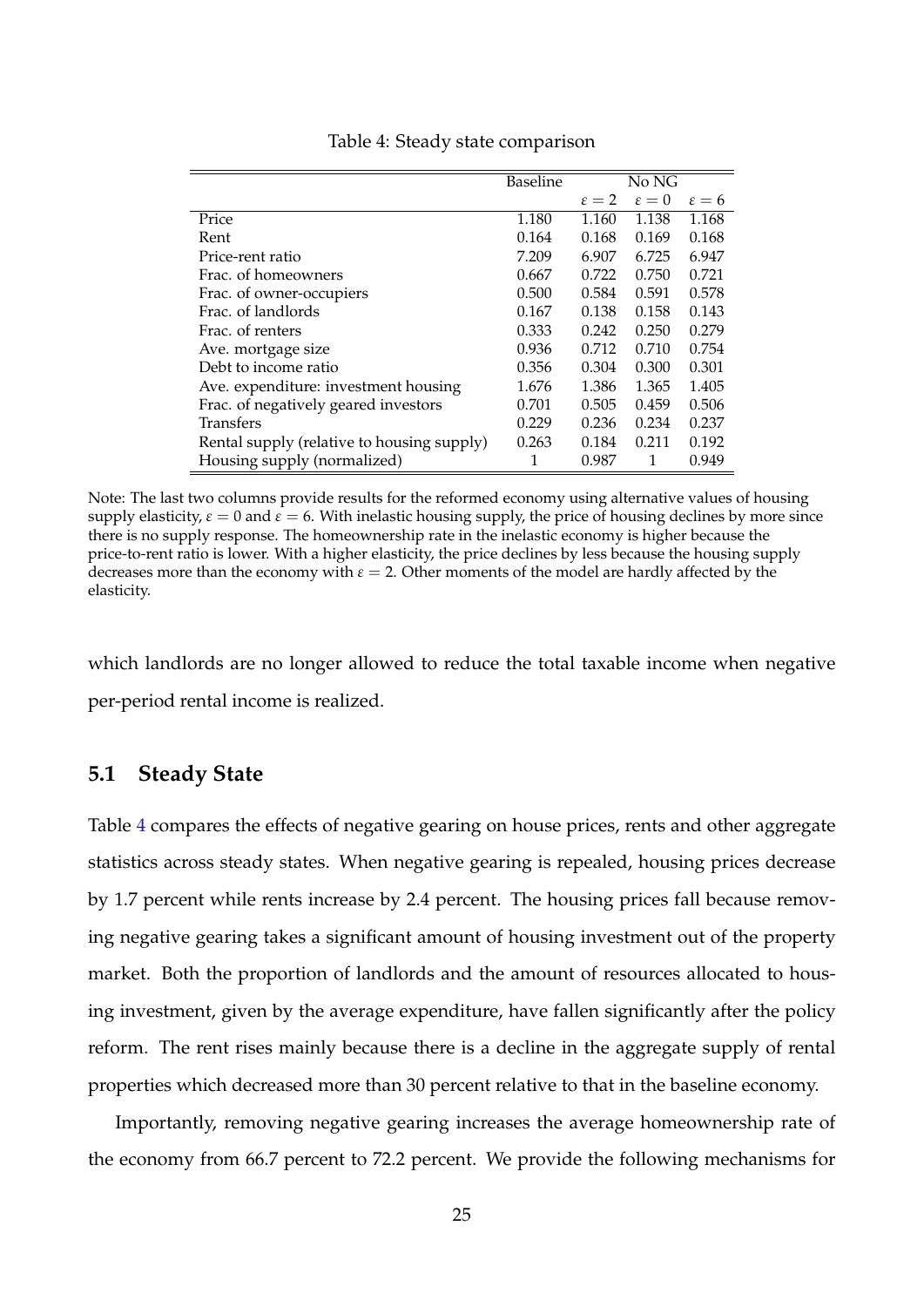|             |       | $\Delta$ in homeownership rate |         |         |      | $\Delta$ in owner-occupier rate |                |       |       |       |
|-------------|-------|--------------------------------|---------|---------|------|---------------------------------|----------------|-------|-------|-------|
| Age         |       |                                |         |         |      | Income Quintile                 |                |       |       |       |
| Group       | Q1    | O2                             | O3      | Q4      | Q5   | Q1                              | Q <sub>2</sub> | O3    | O4    | Q5    |
| 35 or below | 1.36  | 1.73                           | $-1.48$ | $-0.31$ | 6.94 | 1.48                            | 5.48           | 4.81  | 11.61 | 12.16 |
| $36 - 50$   | 9.60  | 7.32                           | 6.67    | 1.80    | 1.45 | 10.44                           | 10.85          | 13.34 | 6.47  | 19.48 |
| $51 - 65$   | 6.59  | 7.02                           | 2.22    | 2.34    | 1.81 | 6.85                            | 4.10           | 2.59  | 3.38  | 10.24 |
| 66 or above | 12.33 | 6.73                           | 8.41    | 4.78    | 4.51 | 8.37                            | 5.73           | 9.90  | 7.31  | 10.42 |

<span id="page-25-0"></span>Table 5: Changes in homeownership and owner-occupier rates (difference in % points)

this. The fall in house price and the rise in rent reduce the price-to-rent ratio in the economy. In our simulation, the ratio falls by 4.2 percent. This has direct implications on housing affordability as the fall in house price lowers both the downpayment requirement for mortgages and the size of mortgages required to purchase a house, making it easier for households to own a home. The simulation suggests that the average size of mortgages held by homeowners decreases by 21 percent. Moreover, the transaction costs associated with selling and buying housing stocks decrease with the lower purchasing price. On the other hand, the rise in rents promotes renters to become homeowners as it increases the cost of renting.

The improvement in homeownership is observed most predominantly among poor households. The impact of the policy change on home affordability is largest for these households because the lower housing price and higher lump-sum transfer allow those poor households who were at the margin of being homeowners to achieve housing tenure. In Table [5,](#page-25-0) we report the percentage point change in homeownership and owner-occupier rates by age group and income quintile. For the sake of exposition, we group age cohorts into four categories including 35 or below,  $36 - 50$ ,  $51 - 65$ , and 66 or above. Eliminating negative gearing increases the homeownership rate for most groups of households. Note that negative values shown in the left half of Table [5](#page-25-0) (changes in homeownership rate) are driven by landlords who decide to become renters after the policy change. As shown in the right half of Table [5,](#page-25-0) the owner-occupier rate increases ubiquitously for all age groups and income quintiles. In particular, such an increase is most prominent for households who were relatively young and poor. For instance, the homeownership rate for the age group under 35 and the lowest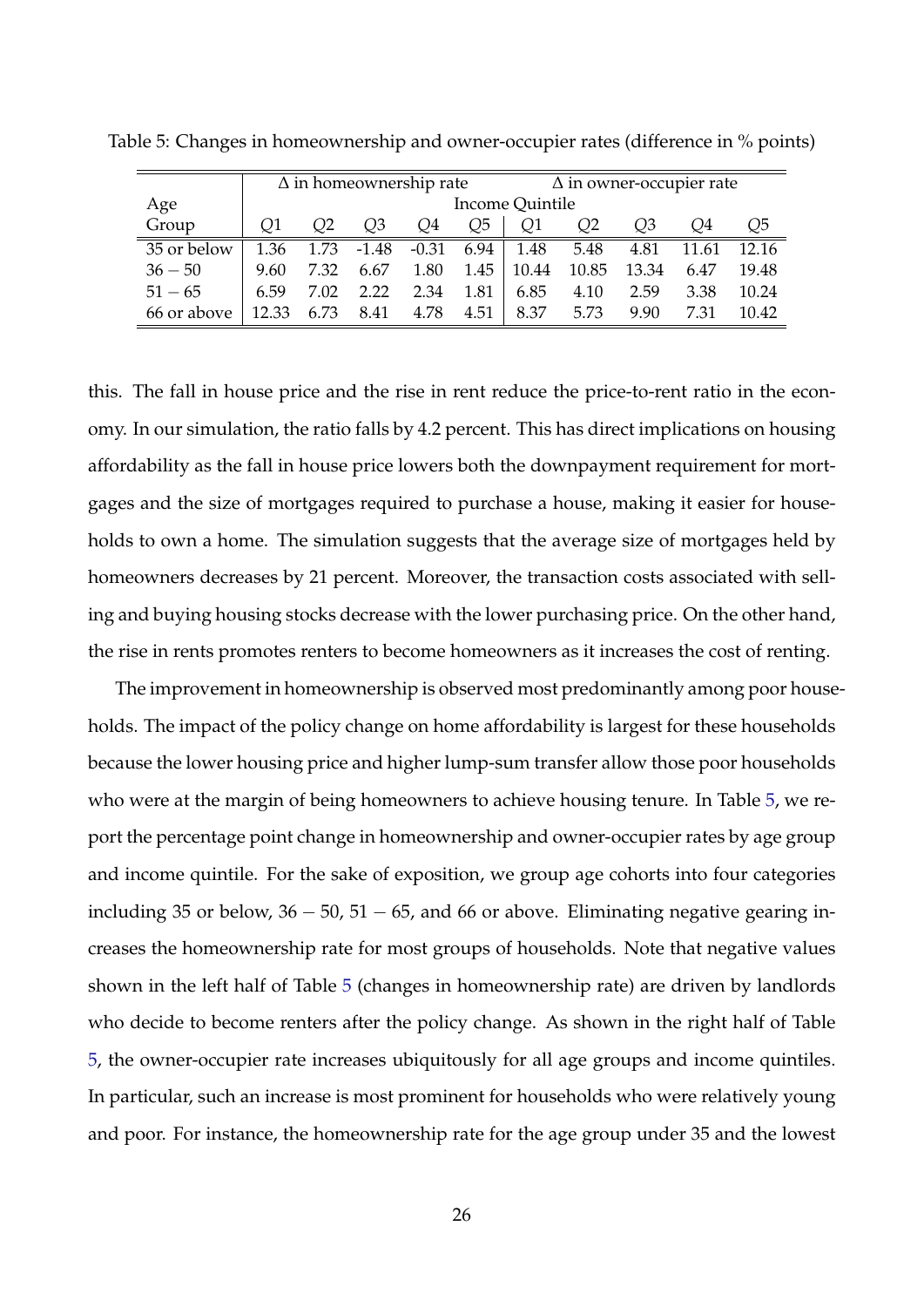<span id="page-26-0"></span>

Figure 5: Baseline vs. No negative gearing: Comparison over life-cycle and income quintiles

income quintile increase by 26.4 percent (1.4 percentage points). Also, the owner-occupier rates for the age group under 35 and the first and second income quintiles increases 60 percent (1.5 percentage points) and 104 percent (5.8 percentage points) respectively. We also find that these changes are greater for young and mid-aged households. The top right panel of Figure [5](#page-26-0) also shows that the homeownership rate for the lower income quintiles increased proportionately more than that experienced by households at higher income quintiles.

How does housing allocation shift between high and low income households? To answer this question, we look at the percentage change in housing services consumption and the purchase of housing assets for households at each income quintile. The allocation of housing stocks shifts from the high income to low income households. Figure [6](#page-27-0) shows that consumption for housing services improves for every income quintile. For instance, in the counter-factual steady state, households in the first income quintile consume housing services around 9 percent more relative to the baseline steady state. Similarly, the aggregate housing stocks purchased by those households in the counter-factual economy is around 17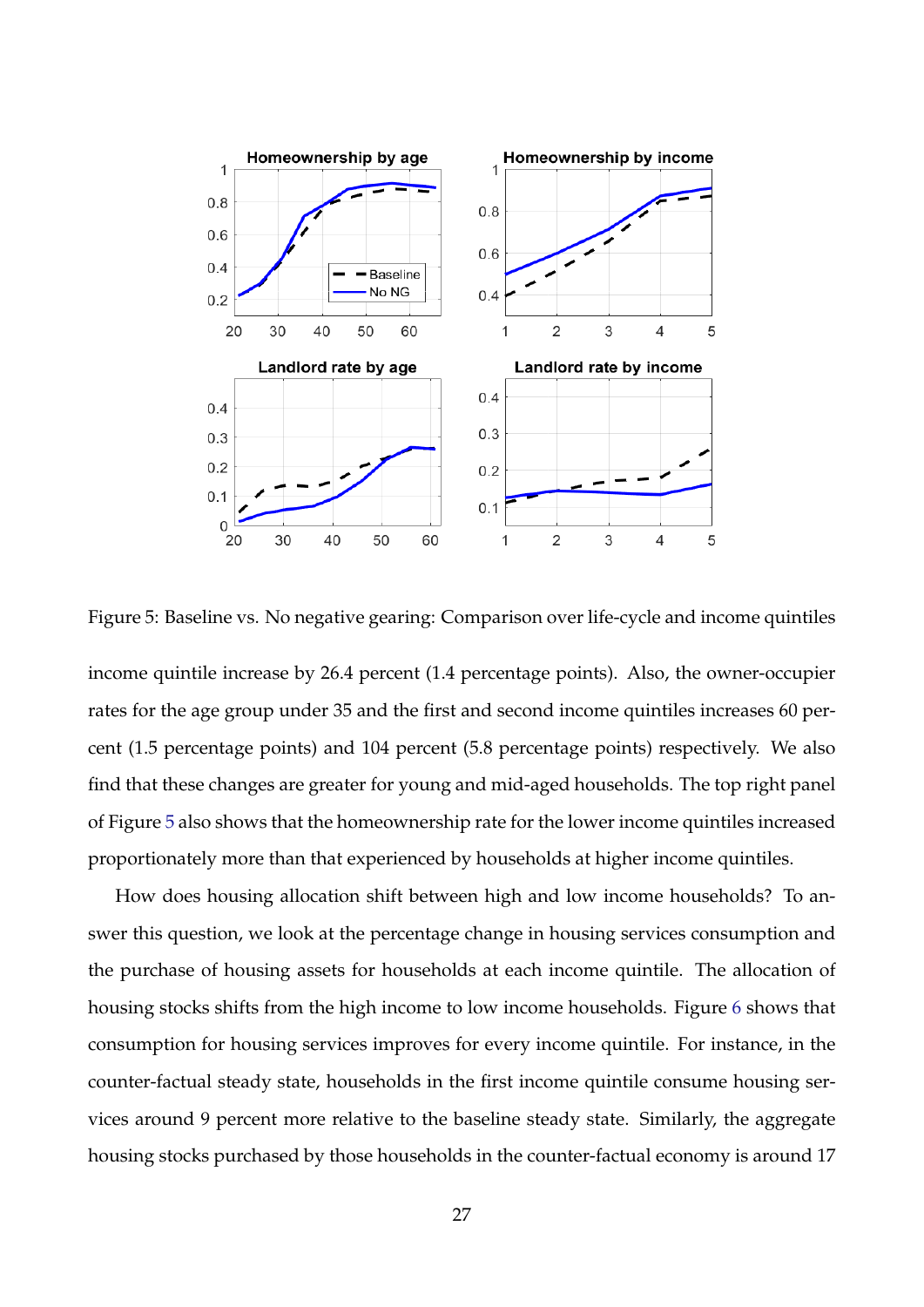<span id="page-27-0"></span>

Figure 6: Change in steady state housing share

percent higher than the total purchase made by households in the first income quintile from the baseline economy. Low income households consume more housing services as some of them, after the reform, become owner-occupiers and live in bigger houses. High income households also consume more housing services because the policy reform reduces incentives for them to lease unused housing assets. Instead, these households use them for their own consumption. Shifts in the allocation of housing asset is asymmetrical. As Figure [6](#page-27-0) plots, households at lower income quintiles increase the housing purchase since it is now relatively cheaper to own a house for the reasons we discussed above. Households at the 4th and 5th income quintiles hold less housing assets after the removal of negative gearing primarily because the policy change would discourage them to invest in the housing market.

### **5.2 Effects on Landlord Composition**

Thus far, we have discussed the effects of negative gearing on the aggregate statistics including house prices, rent and homeownership rates. Eliminating negative gearing improves housing affordability by cooling down the housing investment. In this subsection, we discuss how the policy reform would alter the composition of housing investors.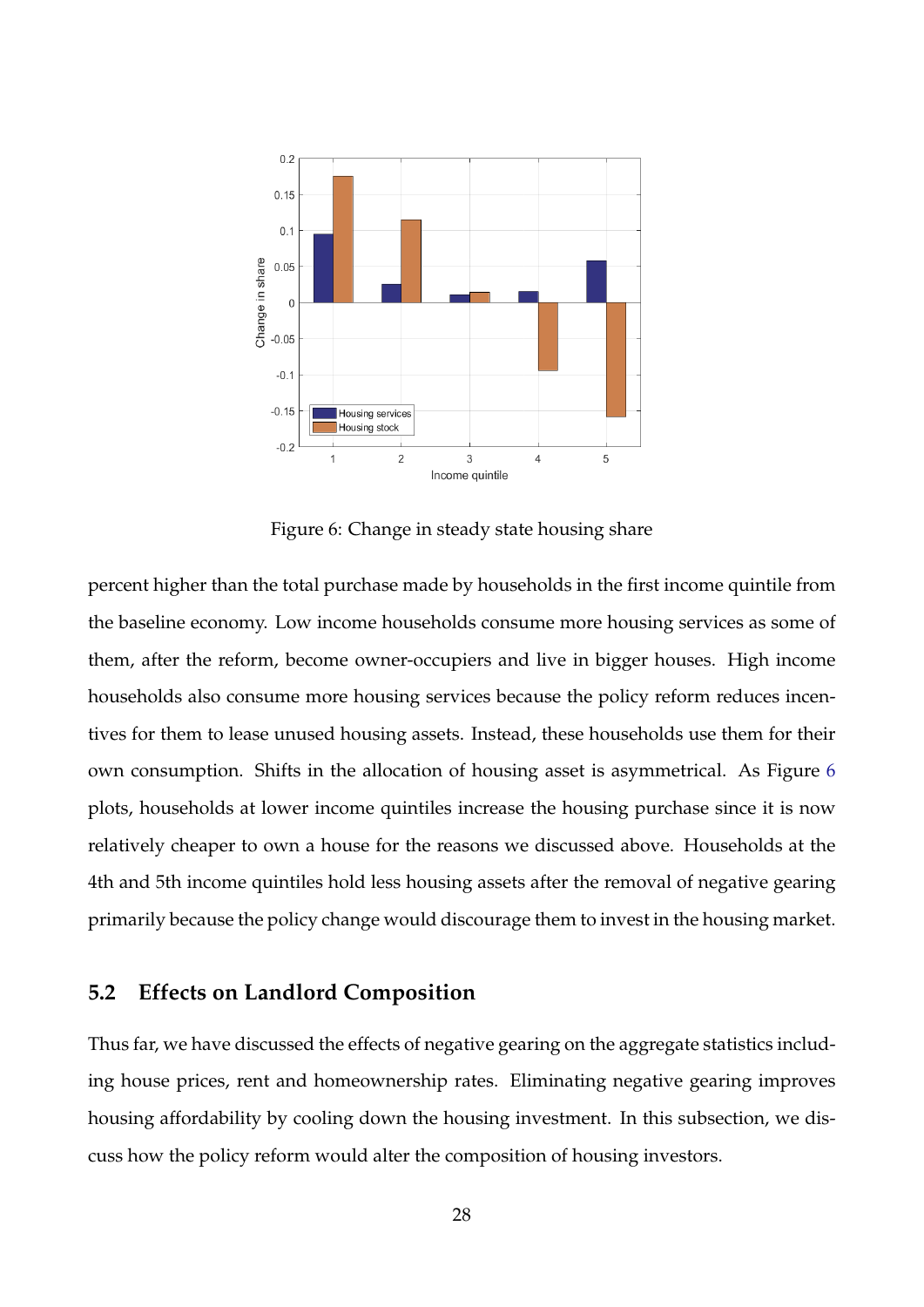| Age         | Income Quintile |                |                |                          |          |  |  |
|-------------|-----------------|----------------|----------------|--------------------------|----------|--|--|
| Group       | O1              | O <sub>2</sub> | Q <sub>3</sub> | O4                       | O5       |  |  |
| 35 or below | $-0.12$         |                |                | $-3.75$ $-6.29$ $-11.92$ | $-5.22$  |  |  |
| $36 - 50$   | $-0.84$         | -3.53          | -6.67          | -4.66                    | $-18.03$ |  |  |
| $51 - 65$   | $-0.26$         | 2.93           | $-0.38$        | $-1.04$                  | $-8.43$  |  |  |
| 65 or above | 3.95            | 1.00           | $-1.49$        | $-2.53$                  | $-5.91$  |  |  |

<span id="page-28-0"></span>Table 6: Changes in landlord rate (difference in % points)

The bottom panels in Figure [5](#page-26-0) depict the landlords rates over the life-cycle (left) and income quintile (right). The left panel shows that the fraction of landlords is significantly lower for households under age 50 in the counterfactual economy. Young landlords have relatively low levels of wealth and rely on borrowings to finance housing investments. Essentially, they are the group of households who would have benefited the most from negative gearing. Likewise, as illustrated on the right, the reduction in housing investment is mostly due to the less investment undertaken by high income households. The reform therefore drives young landlords with high earnings out of the market for housing investment. Table [6](#page-28-0) shows the percentage point change in the average landlord rates by age groups and income quintiles. Consistent with our interpretation, the magnitude of the decrease in landlord rates is largest for households who are young (under age 45) and rich (4th and 5th income quintiles).

Similarly, landlords at the upper income quintiles respond most sensitively to the repealing of negative gearing. In the first row of Table [7](#page-29-0) shows that the policy reform reduces the total amount of housing investment undertaken by landlords at 4th and 5th income quintiles by more than 50 percent, and the magnitude of the decrease is increasing in income quintiles. The progressive nature of the Australian tax system leads those rich landlords to pay proportionately more tax than those who are relatively poor. This provides them with more incentives to invest in bigger houses when negative gearing is present because the marginal benefit from tax deduction is larger.

We also provide the evidence on the borrowing behavior of landlords. The second row of Table [7](#page-29-0) shows that the decrease in the mortgage holdings by landlords is largest for the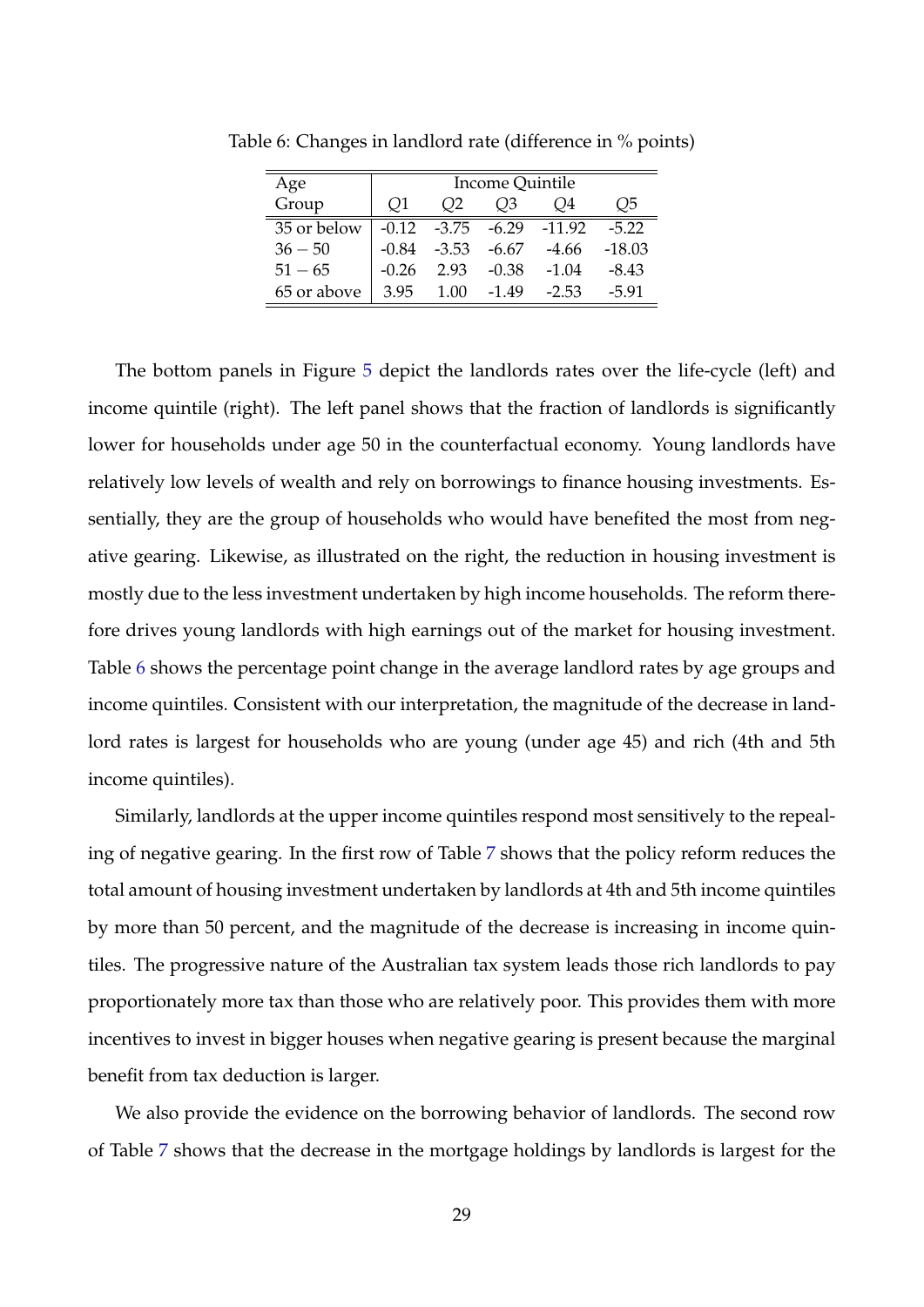<span id="page-29-0"></span>

|                       | Q1    | ')2               | 23                                  | Q4       | 25       |
|-----------------------|-------|-------------------|-------------------------------------|----------|----------|
| % change in total     |       |                   |                                     |          |          |
| housing investment    | -4.89 | $-2.89$           | $-22.00$                            | $-46.24$ | -64.04   |
| by income quintiles   |       |                   |                                     |          |          |
| % change in landord's |       |                   |                                     |          |          |
| mortgage holdings     |       |                   | $-16.15$ $-20.14$ $-34.54$ $-53.41$ |          | $-66.70$ |
| by income quintiles   |       |                   |                                     |          |          |
| % change in           |       |                   |                                     |          |          |
| landlord rates        |       | $-10.76$ $-11.10$ | -21.98 -17.47                       |          | $-21.61$ |
| by mortgage quintiles |       |                   |                                     |          |          |

Table 7: Other effects on landlords

4th and 5th quintiles. The last row of Table [7](#page-29-0) supports this result by showing that the fall in landlord rates is also larger for higher quintiles of mortgage holdings by landlords. The landlord rates for the 4th and 5th quintiles decrease approximately 1.5 to 2 times more than that for the first quintile, suggesting that landlords move down along the mortgage quintiles. The policy reform mitigates the borrowing activities of landlords and makes them to hold less debt than the baseline economy.

These predictions reconcile the recent trend in landlord compositions shown in Section [2](#page-5-0) in which the share of households with investment housing loans increased more sharply for the group of landlords who are young and rich. Our model predicts that such landlords would respond most sensitively, reducing the amount of mortgage holdings and investing less in the property market when negative gearing is repealed.

### **5.3 Welfare Analysis**

We now turn to the welfare analysis. Following the existing literature, welfare is measured using the notion of consumption equivalence variation (CEV).<sup>[17](#page-29-1)</sup> In accounting for the magnitude of welfare gain or loss, we calculate the percentage change in the current consumption of non-durable good that equates the expected discounted utility of the counterfactual

<span id="page-29-1"></span><sup>&</sup>lt;sup>17</sup>See [Conesa, Kitao, and Krueger](#page-36-8) [\(2009\)](#page-36-8) and [Hong and Ríos-Rull](#page-37-7) [\(2012\)](#page-37-7) for a welfare discussion of more general life-cycle models. For the life-cycle housing literature, see [Nakajima](#page-37-8) [\(2012\)](#page-37-8), [Chambers, Garriga, and](#page-36-3) [Schlagenhauf](#page-36-3) [\(2009b\)](#page-36-3), and [Floetotto, Kirker, and Stroebel](#page-36-4) [\(2016\)](#page-36-4) where the authors take a similar approach to the method used in this paper.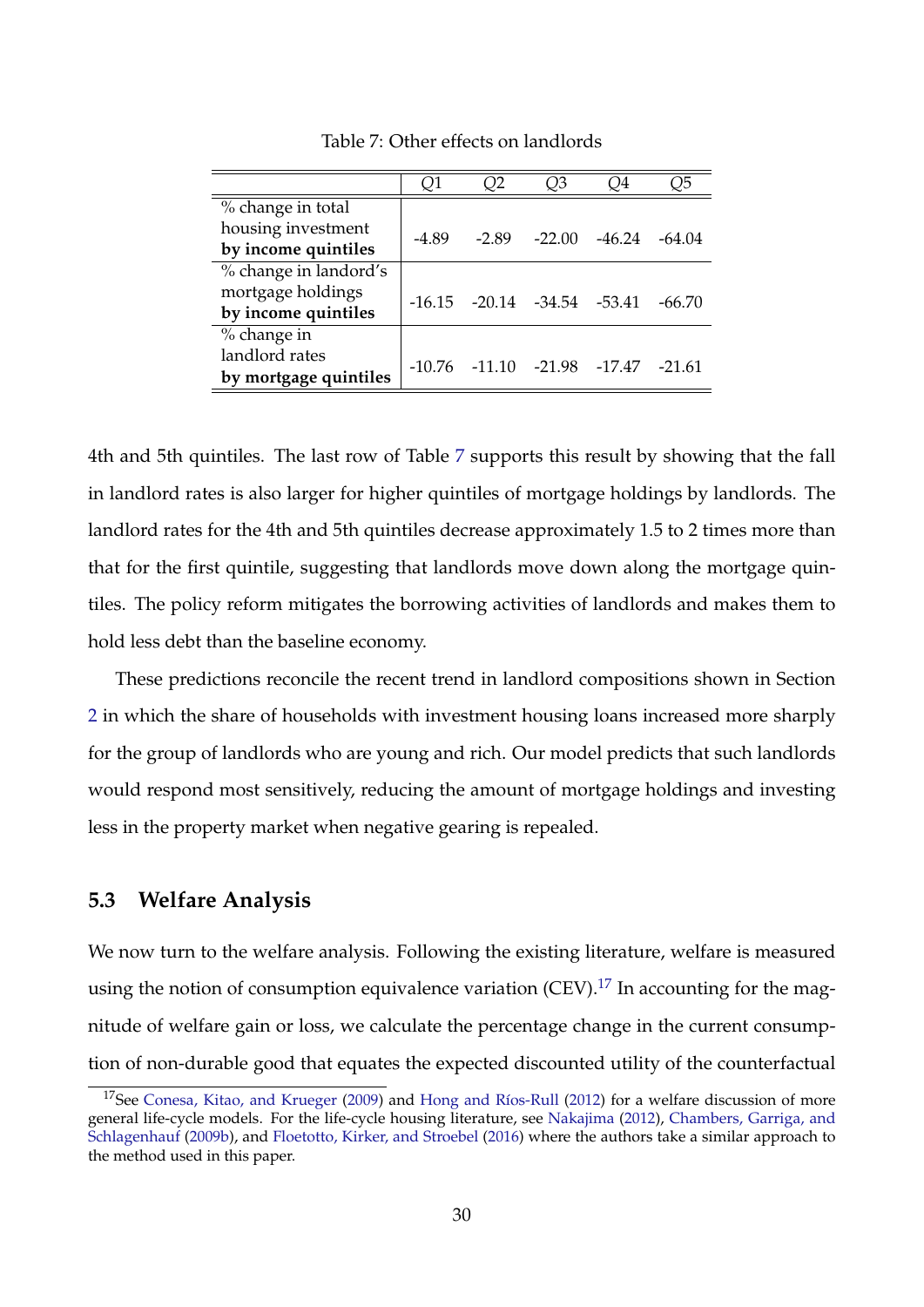economy with that of the baseline economy. In our model, households are heterogeneous in terms of their financial position, housing assets, age and earnings, as summarized in the state vector *x*. So a welfare analysis requires us to find the consumption equivalence variation for each pair of *identical* households characterized by a particular *x* from the baseline and counterfactual economies. Formally, we solve the *cev* for each *x* (and transform them into percentage changes) such that:

<span id="page-30-0"></span>
$$
V(x)^{nons} = u\left(c^*(x) + cev, \tilde{h}^*(x)\right) + \beta \kappa_a \mathbb{E}_{z'|z} \left[V(x'^*(x))^{n_g}\right] \quad \text{for any } x \equiv (a, s, h, z) \tag{19}
$$

where  $V(x)^{ng}$  and  $V(x)^{nong}$  denote the value functions with and without negative gearing. So the LHS of [\(19\)](#page-30-0) is the expected discounted utility of a household in the economy without negative gearing, and the RHS is that of the same household living in the baseline economy with  $c^*(x)$ ,  $\tilde{h}^*(x)$  and  $x'^*(x)$  being the optimal decision rules in the baseline economy. Our measure of welfare can be interpreted as the percentage change in non-durable consumption required by a household in the baseline economy to ensure he is as well off as a household with the same state variables in the reformed economy. A positive value for consumption equivalence variation suggests that households are better off in the reformed economy, implying that repealing negative gearing improves the welfare. Note that our analysis is based on the unexpected change in the policy that does not allow households to re-optimize their decision in future periods.

Removing negative gearing improves the aggregate welfare. Figure [7](#page-31-0) displays a kernel density plot of CEVs across households from the two stationary equilibria. Eliminating negative gearing generates the average welfare gain of 1.5 percent for the economy. Also, the median welfare gain is 4.7 percent and around 76 percent of households prefer to live in an economy without negative gearing. We provide two reasons why welfare improves for the economy. First, negative gearing is a policy that largely benefits landlords. In our baseline economy, approximately 17 percent of households are landlords and of those, 70 percent are negatively geared. This means that less than 13 percent of the entire population are directly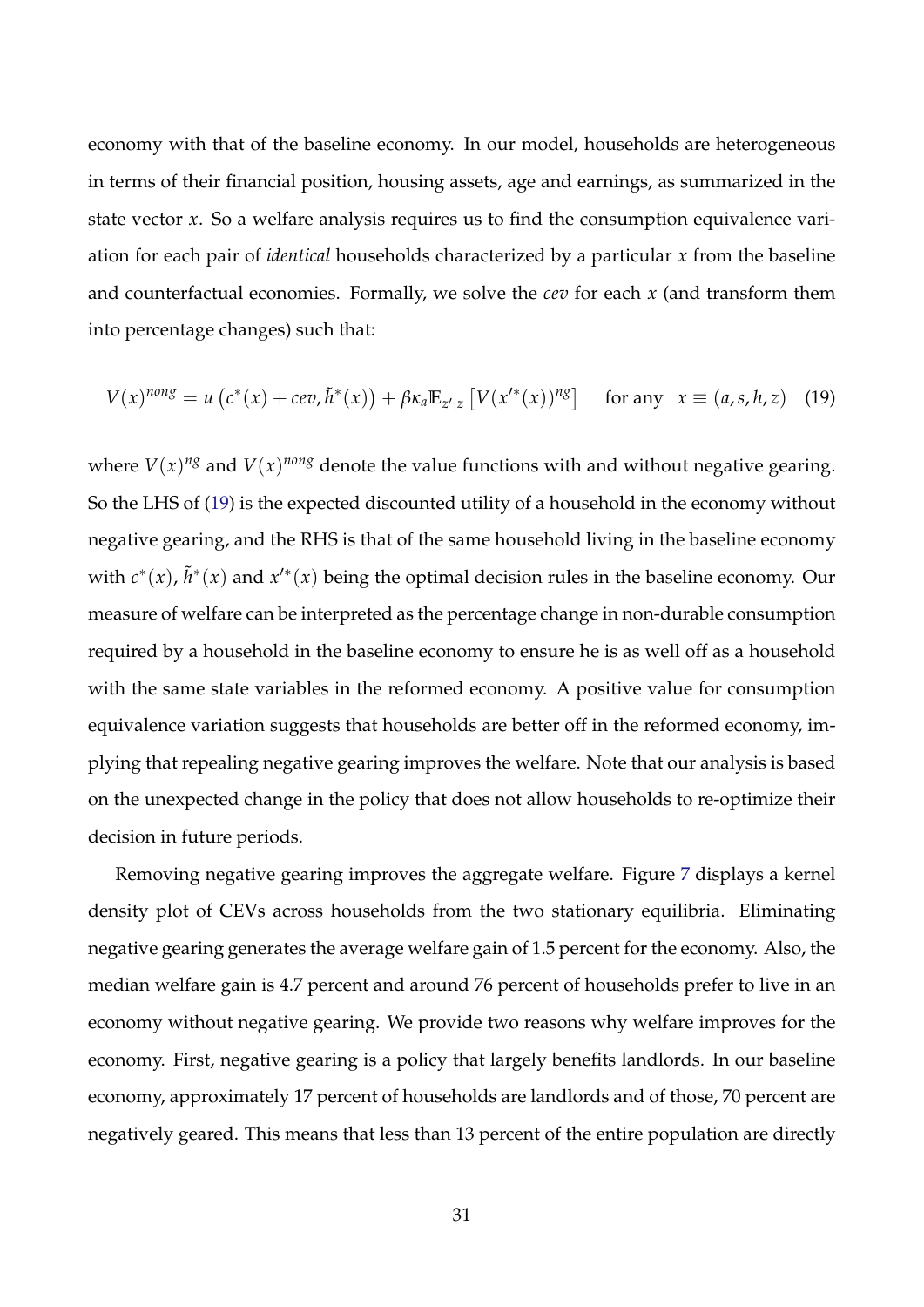<span id="page-31-0"></span>

Figure 7: Kernel density of consumption equivalent variation

influenced by the removal of negative gearing. The benefit of lower homeownership costs out-weighs the increased tax burden of landlords. Second, the government's tax revenue increases when negative gearing is repealed, increasing the amount of lump-sum transfers. The redistribution of the government revenue is important as it compensates renters for higher rents, owner-occupiers for lower house prices and landlords for higher tax burden. It particularly benefits young and low income households who would rely proportionately more on transfer payments. Table [8](#page-32-0) provides the average welfare across age group and income quintiles. We can interpret CEVs in Table [8](#page-32-0) as follows. For instance, the value in the top left corner suggests that an average household under age 35 living in the baseline economy needs to increase his current consumption by 5.3 percent in order for him to be indifferent to the life quality he would have received in the reformed economy. The gain in welfare is observed for most age groups and income quintiles. The median CEVs for all subgroups are positive. In particular, welfare of households in the young age group (35 or below) significantly improves. Most households at these ages become homeowners for the first time and thus benefit from the lower cost of homeownership.<sup>[18](#page-31-1)</sup> The last row of Table [8](#page-32-0)

<span id="page-31-1"></span><sup>&</sup>lt;sup>18</sup>Both HILDA and SIH report that the average age of the first home buyer in Australia is 29.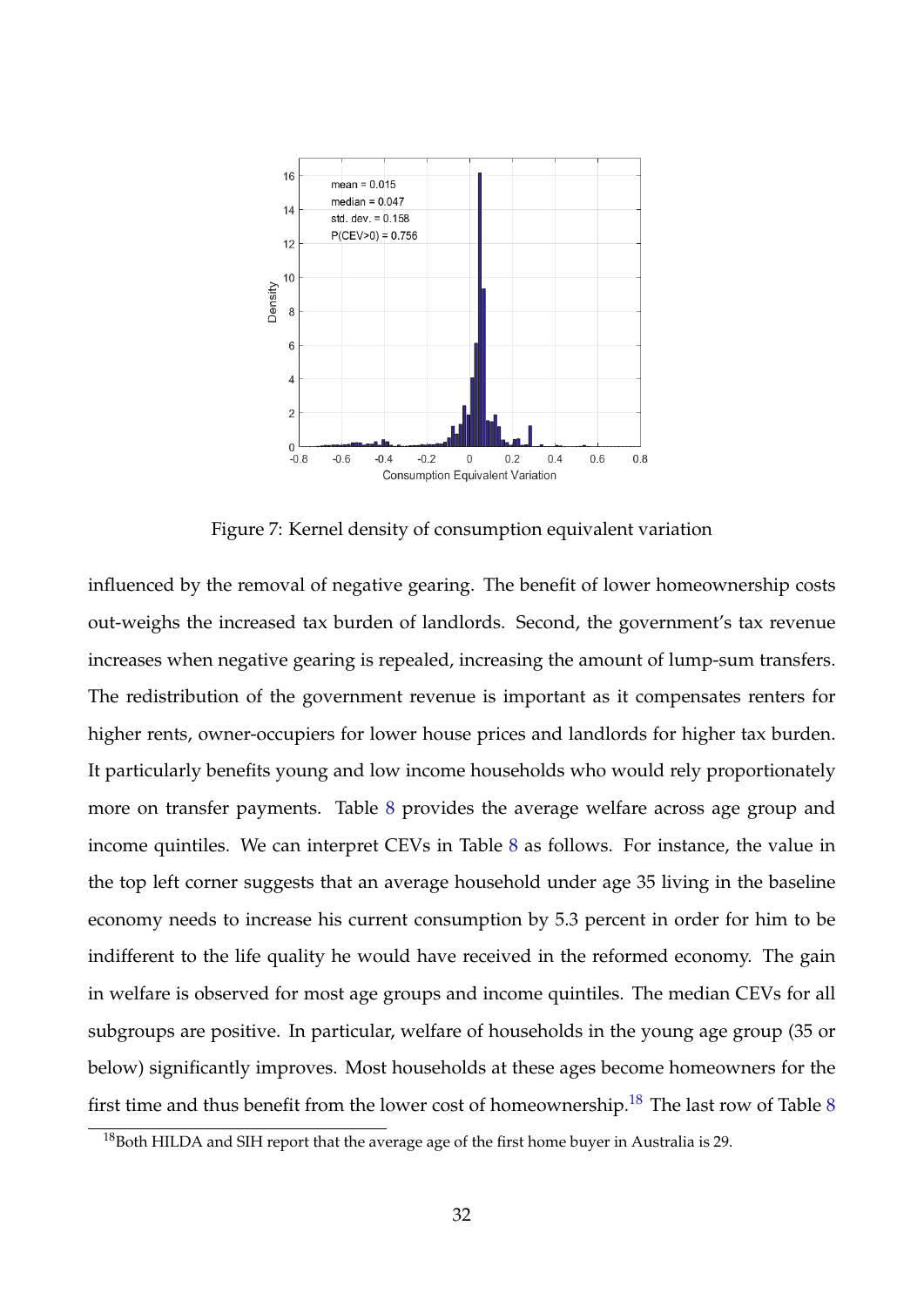<span id="page-32-0"></span>

|             |          |          | Mean CEV |          |          |                 |       |       |       | Median CEV |       |       |
|-------------|----------|----------|----------|----------|----------|-----------------|-------|-------|-------|------------|-------|-------|
| Age         |          |          |          |          |          | Income Quintile |       |       |       |            |       |       |
| Cohort      | Q1       | Q2       | Q3       | Q4       | Q5       | W.A.            | Q1    | Q2    | Q3    | Q4         | Q5    | W.A.  |
| 35 or below | 0.053    | 0.060    | 0.046    | 0.035    | 0.055    | 0.050           | 0.060 | 0.057 | 0.062 | 0.051      | 0.056 | 0.059 |
| $36 - 50$   | $-0.018$ | 0.053    | 0.007    | 0.010    | $-0.018$ | 0.018           | 0.029 | 0.055 | 0.048 | 0.048      | 0.045 | 0.049 |
| $51 - 65$   | 0.046    | $-0.047$ | $-0.026$ | $-0.005$ | $-0.023$ | $-0.023$        | 0.047 | 0.037 | 0.033 | 0.033      | 0.026 | 0.034 |
| 66 or above | 0.005    | 0.033    | 0.025    | $-0.034$ | 0.002    | 0.012           | 0.016 | 0.029 | 0.013 | 0.015      | 0.016 | 0.018 |
| W.A.        | 0.025    | 0.027    | 0.015    | 0.001    | 0.003    |                 | 0.042 | 0.048 | 0.044 | 0.037      | 0.038 |       |

Table 8: Welfare Effects across Age and Income

Table 9: Welfare effects by housing tenure status

<span id="page-32-1"></span>

| Initial Housing Tenure Mean CEV |          |          | Median CEV Std. dev. CEV | P(CEV > 0) |
|---------------------------------|----------|----------|--------------------------|------------|
| Renter                          | 0.049    | 0.051    | 0.115                    | 0.776      |
| Owner-occupier                  | $-0.015$ | 0.036    | 0.163                    | 0.776      |
| Landlord                        | -0.099   | $-0.018$ | 0.249                    | 0.455      |

also shows that the average welfare gain is regressive across income quintiles.

How does welfare differ among renters, owner-occupiers and landlords? In Table [9,](#page-32-1) we provide the welfare effects by the initial housing tenure status. The median CEV of renters and owner-occupiers are 0.051 and 0.036 respectively and around 78 percent of them are better off after the policy reform. Renters are able to consume more housing services and non-durable consumption goods due to higher transfers funded by taxes collected from landlords. The increase in transfers out-weighs the small increase in rents. Owner-occupiers also prefer the alternative steady state since the cost of homeownership is lower. However, landlords are worse off. The median CEV for landlords is −0.018 and approximately 55 percent prefer the status quo. These landlords used to purchase the large amount of housing assets, lease out unused stocks and take advantage of tax deductions in the baseline economy. Also, the increase in transfers benefit them the least as earnings for most landlords are high.

We further examine the welfare effects by housing tenure and income quintile. Table [10](#page-33-0) displays that landlords in higher income quintiles are clearly losers of the policy change. Due to the progressive tax system, the marginal benefit of tax deduction from negative gearing is higher for these landlords. In our simulation, the average size of investment prop-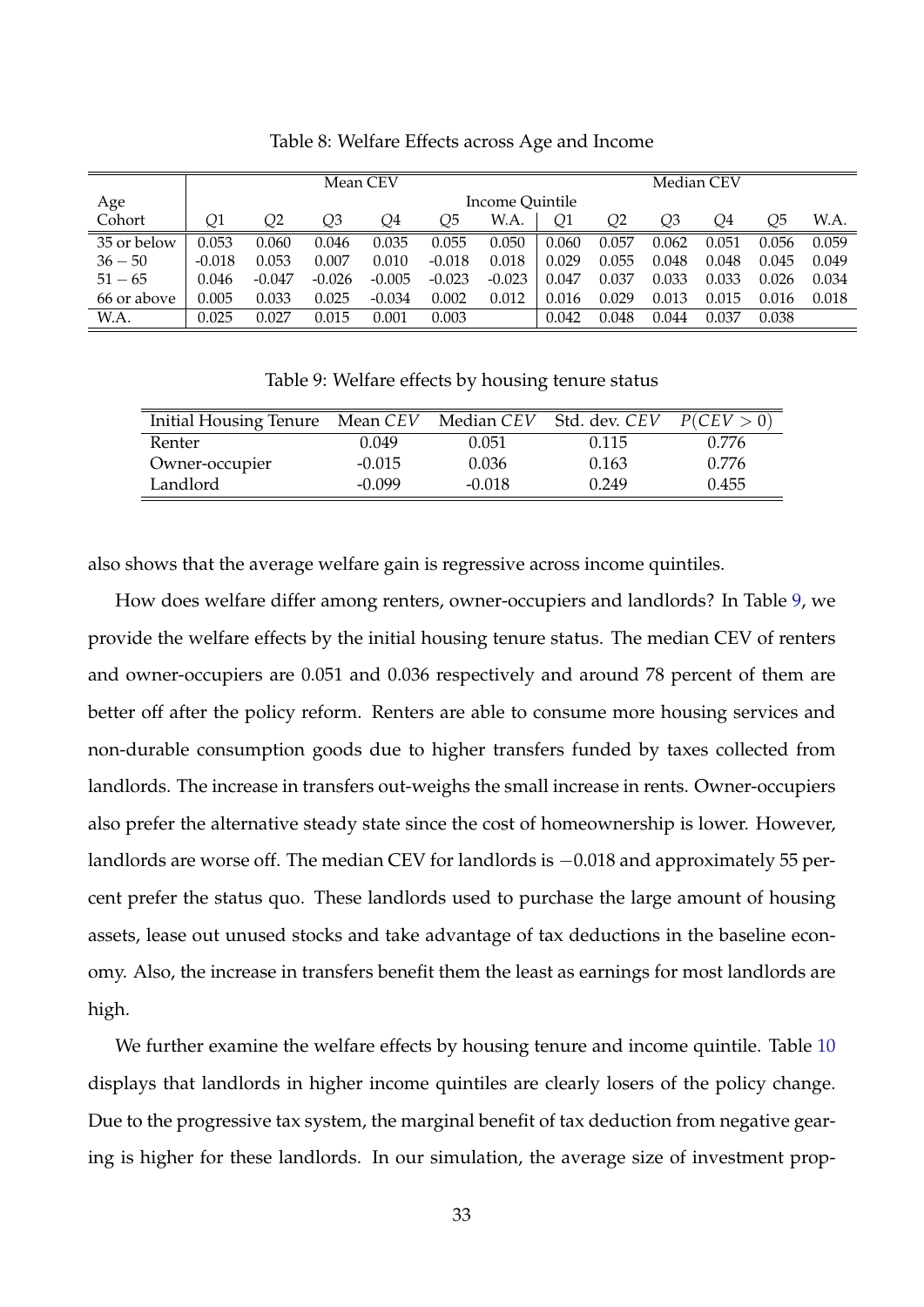<span id="page-33-0"></span>

|                        |       | Median CEV |          |          |                 |       | P(CEV > 0) |       |       |       |
|------------------------|-------|------------|----------|----------|-----------------|-------|------------|-------|-------|-------|
| <b>Initial Housing</b> |       |            |          |          | Income Quintile |       |            |       |       |       |
| Tenure                 |       | Ο2         | O3       | O4       | O5              | Ο1    | Ο2         | O3    | O4    | Q5    |
| Renter                 | 0.059 | 0.057      | 0.051    | 0.049    | 0.053           | 0.812 | 0.782      | 0.732 | 0.915 | 0.944 |
| Owner-occupier         | 0.025 | 0.036      | 0.036    | 0.037    | 0.039           | 0.672 | 0.704      | 0.782 | 0.788 | 0.858 |
| Landlord               | 0.027 | 0.009      | $-0.014$ | $-0.072$ | $-0.363$        | 0.718 | 0.544      | 0.475 | 0.374 | 0.106 |

Table 10: Welfare effects by housing tenure status and income quintiles

Table 11: Welfare effects by housing tenure status and age group

<span id="page-33-1"></span>

|           |        | Median CEV     |                                      | P(CEV > 0) |                |          |  |
|-----------|--------|----------------|--------------------------------------|------------|----------------|----------|--|
| Age       |        |                | <b>Initial Housing Tenure Status</b> |            |                |          |  |
| Group     | Renter | Owner-occupier | Landlord                             | Renter     | Owner-occupier | Landlord |  |
| Under 35  | 0.056  | 0.056          | $-0.092$                             | 0.777      | 0.808          | 0.286    |  |
| $36 - 50$ | 0.051  | 0.048          | $-0.081$                             | 0.794      | 0.841          | 0.418    |  |
| $51 - 65$ | 0.049  | 0.033          | $-0.018$                             | 0.846      | 0.768          | 0.448    |  |
| Above 66  | 0.024  | 0.013          | 0.030                                | 0.689      | 0.675          | 0.664    |  |

erties purchased by landlords in the fourth and fifth income quintiles decrease by 29 and 41 percent which are much higher than that of landlords in other income quintiles. Scrapping the tax concession disincentivizes rich landlords from housing investment and make them worse off. On the other hand, landlords at lower income quintiles prefer to live in the reformed economy because they face lower marginal tax rates so that the gains from an increase in rental receipts and higher transfer payments exceed the loss from the tax concession.

Finally, we provide the welfare effects across housing tenure and age group in Table [11.](#page-33-1) The biggest welfare loss occurs for landlords who are relatively young. The median CEV for landlords who are under 35 is -0.082 while that of those between age  $35 - 50$  is -0.081, and around 71 and 58 percent of young landlords in those two age groups suffer from the welfare loss. The young landlords are worse off because most of them rely on borrowings and incur rental loss during the earlier stage of their housing investment. Essentially, they are the group of households who would have benefited the most from negative gearing. As displayed in Figure [8,](#page-34-1) landlords in the first two age groups show the larger cut on the size of houses that they invest in, since the policy reform no longer allow them to benefit from lower tax obligations by investing in the housing market.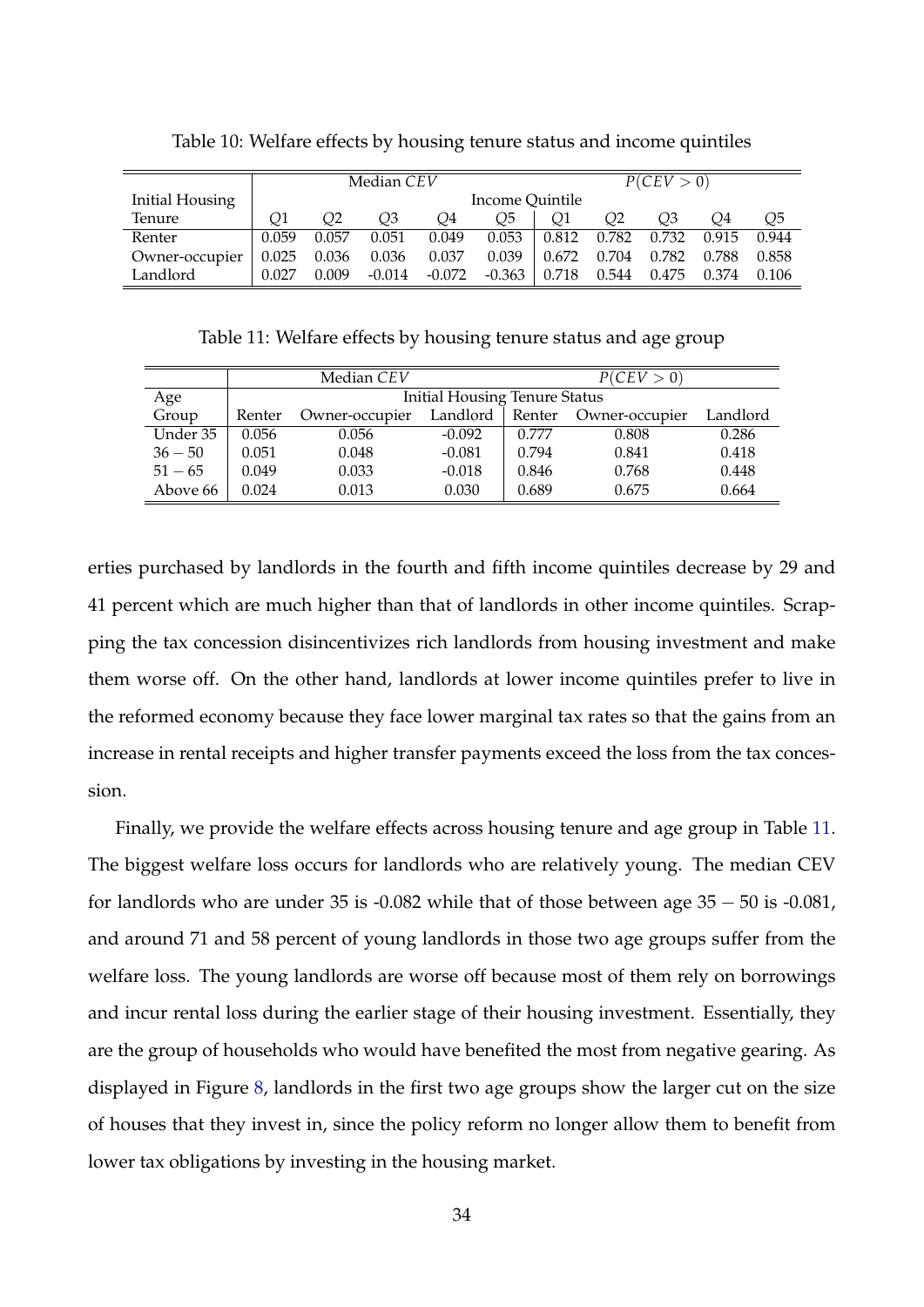<span id="page-34-1"></span>

Figure 8: Average size of investment properties by age group

## <span id="page-34-0"></span>**6 Conclusion**

Subsidizing the supply of rental properties by providing tax credits to landlords is a common housing policy in many economies. In this paper, we have built a heterogeneous agents overlapping generations model to analyze and quantify the effects of negative gearing - a tax concession that allows landlords to deduct housing investment losses from their gross income - on house prices, rents, allocations and welfare for the Australian economy.

Our model shows that, in equilibrium, repealing negative gearing decreases house prices, increases rents thereby improves a home affordability of Australian households. As a result, the average homeownership rate increases. The responses to the policy reform are different along the dimension of household age and earnings. The rise in homeownership rate after the policy reform is larger for young households who were relatively poor. Elimination of negative gearing helps poor households as lower house prices allow them to consume the bigger amount of housing services. The model also shows that eliminating negative gearing takes young landlords who were rich enough to meet a downpayment requirement for investment properties away from the market. This reconciles a recent trend in the property market that there has been a rise in investment housing debt holdings by young and rich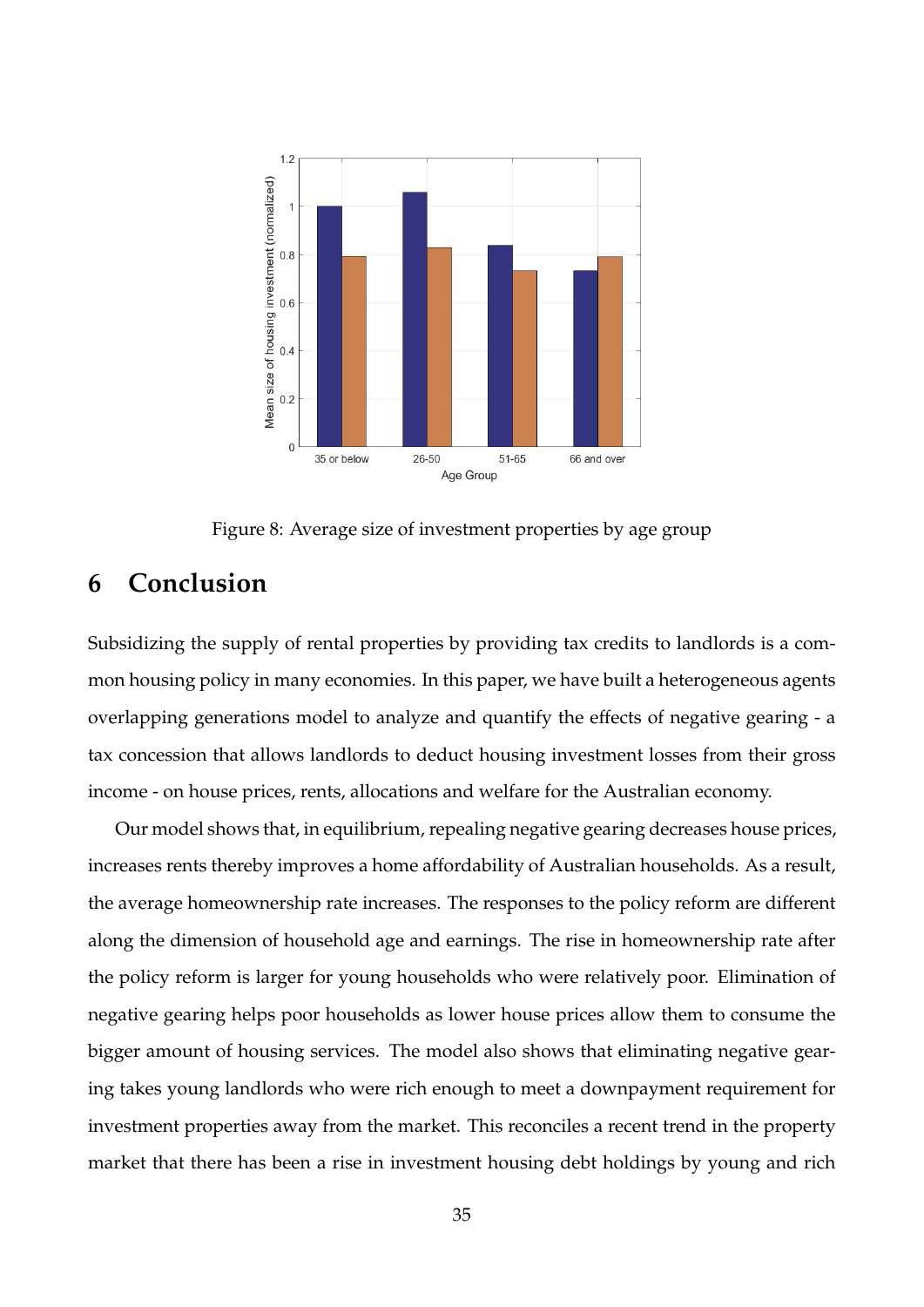households who would have benefited the most from negative gearing concessions.

The aggregate welfare for the economy improves upon the repeal of negative gearing. Around 80 percent of households are better off after the policy reform. However, the welfare effects on each household depends on their state at the time of the reform. Our analysis suggests that the group of households hurt by the policy change is landlords who are young and rich since most of them rely on mortgages to finance their housing investment. The welfare loss for these landlords is exacerbated by the progressive tax system.

There are a number of extensions to this paper. First, the current model focus on a stationary equilibrium where ex-ante expected capital gains on housing asset is zero. Given the recent boom in the Australian housing market, it is natural to embed a housing price appreciation by changing the model structure to non-stationary with aggregate shocks to house prices. Second, our paper only discusses the implications on eliminating negative gearing. It would also be worth considering some partial restrictions on negative gearing such as allowing tax deductions for mortgage interest payments only. Exploring implications of the variation of negative gearing would be another policy scenario that is worth pursuing for future research.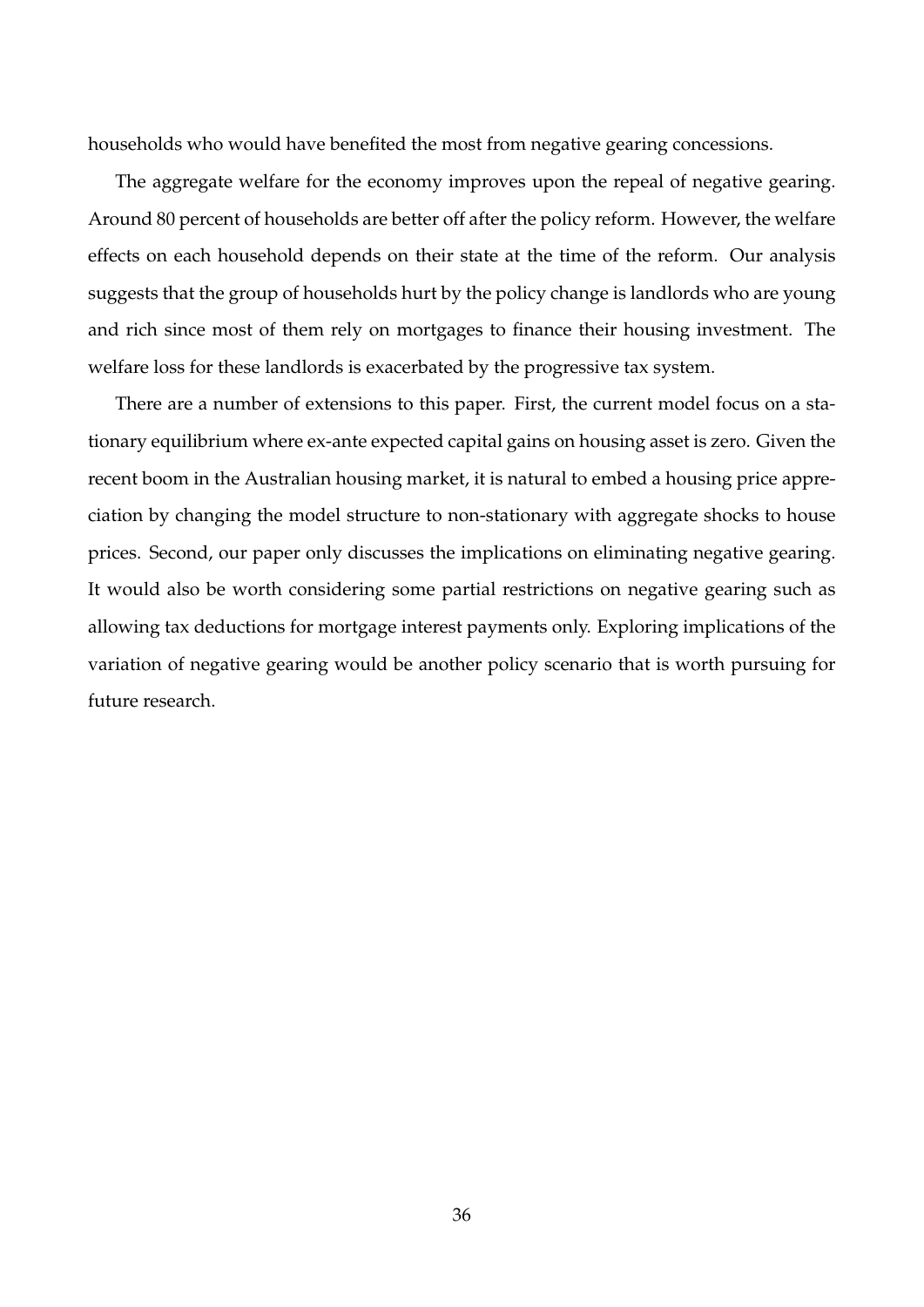### **References**

<span id="page-36-10"></span>ALTONJI, J. G., AND L. M. SEGAL (1996): "Small-sample bias in GMM estimation of covariance structures," *Journal of Business & Economic Statistics*, 14(3), 353–366.

<span id="page-36-0"></span>AUSTRALIAN TREASURY (2016): "Budget Paper 2016-17," .

- <span id="page-36-5"></span>BERKOVEC, J., AND D. FULLERTON (1992): "A General Equilibrium Model of Housing, Taxes, and Portfolio Choice," *Journal of Political Economy*, 100(2), 390–429.
- <span id="page-36-9"></span>CHAMBERLAIN, G. (1984): "Panel data," *Handbook of econometrics*, 2, 1247–1318.
- <span id="page-36-6"></span>CHAMBERS, M., C. GARRIGA, AND D. E. SCHLAGENHAUF (2009a): "Accounting for changes in the homeownership rate," *International Economic Review*, 50(3), 677–726.
- <span id="page-36-3"></span>CHAMBERS, M., C. GARRIGA, AND D. E. SCHLAGENHAUF (2009b): "Housing policy and the progressivity of income taxation," *Journal of Monetary Economics*, 56(8), 1116–1134.
- <span id="page-36-11"></span>CHATTERJEE, A., A. SINGH, AND T. STONE (2015): "Understanding wage inequality in Australia," *The Economic Record*, 92(298), 348–360.
- <span id="page-36-1"></span>CHATTERJEE, S., AND B. EYIGUNGOR (2015): "A quantitative analysis of the US housing and mortgage markets and the foreclosure crisis," *Review of Economic Dynamics*, 18(2), 165–184.
- <span id="page-36-8"></span>CONESA, J. C., S. KITAO, AND D. KRUEGER (2009): "Taxing capital? Not a bad idea after all!," *The American economic review*, 99(1), 25–48.
- <span id="page-36-2"></span>CORBAE, D., AND E. QUINTIN (2015): "Leverage and the foreclosure crisis," *Journal of Political Economy*, 123(1), 1–65.
- <span id="page-36-7"></span>FLODEN, M. (2008): "A note on the accuracy of Markov-chain approximations to highly persistent AR (1) processes," *Economics Letters*, 99(3), 516–520.
- <span id="page-36-4"></span>FLOETOTTO, M., M. KIRKER, AND J. STROEBEL (2016): "Government intervention in the housing market: Who wins, who loses?," *Journal of Monetary Economics*, 80(C), 106–123.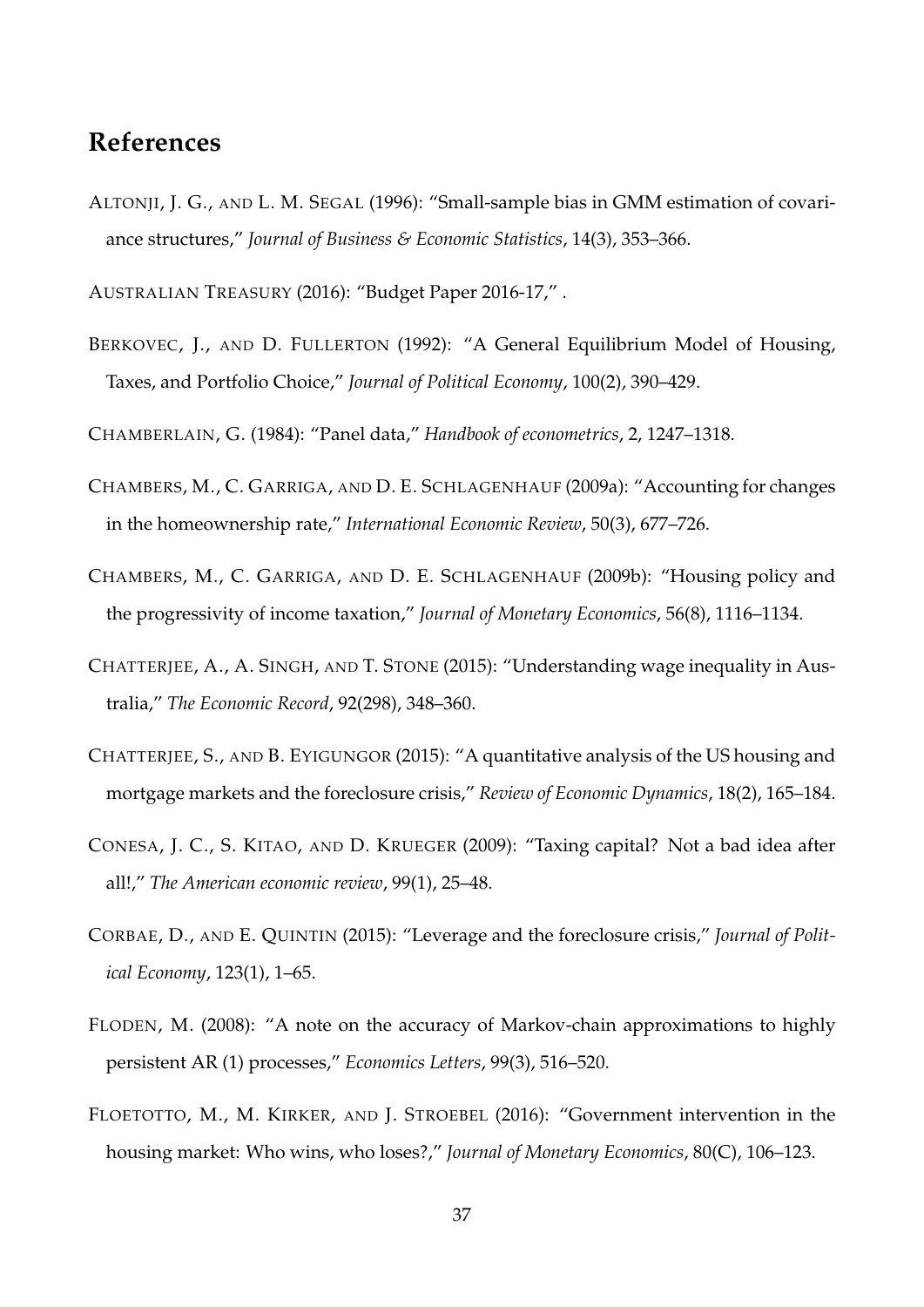<span id="page-37-3"></span>GERVAIS, M. (2002): "Housing taxation and capital accumulation," *Journal of Monetary Economics*, 49(7), 1461–1489.

<span id="page-37-0"></span>GRATTAN INSTITUTE (2016): "Hot property: Negative gearing and capital gains tax reform,"

.

- <span id="page-37-10"></span>GUVENEN, F. (2009): "An empirical investigation of labor income processes," *Review of Economic dynamics*, 12(1), 58–79.
- <span id="page-37-9"></span>HEATHCOTE, J., K. STORESLETTEN, AND G. L. VIOLANTE (2014): "Consumption and labor supply with partial insurance: An analytical framework," *The American Economic Review*, 104(7), 2075–2126.
- <span id="page-37-7"></span>HONG, J. H., AND J.-V. RÍOS-RULL (2012): "Life insurance and household consumption," *The American Economic Review*, 102(7), 3701–3730.
- <span id="page-37-1"></span>JESKE, K., D. KRUEGER, AND K. MITMAN (2013): "Housing, mortgage bailout guarantees and the macro economy," *Journal of Monetary Economics*, 60(8), 917–935.
- <span id="page-37-2"></span>KAPLAN, G., K. MITMAN, AND G. VIOLANTE (2017): "The Housing Boom and Bust: Model Meets Evidence," *Manuscript, University of Chicago*.
- <span id="page-37-4"></span>LAIDLER, D. (1969): "Income tax incentives for owner-occupied housing," *The Taxation of Income from Capital*, pp. 50–76.
- <span id="page-37-6"></span>LIU, X., AND G. OTTO (2014): "Housing Supply Elasticity in Sydney Local Government Areas," Discussion paper, University of New South Wales.
- <span id="page-37-8"></span>NAKAJIMA, M. (2012): "Optimal capital income taxation with housing," Discussion paper, Federal Reserve Bank of Philadelphia.
- <span id="page-37-5"></span>POTERBA, J. M. (1984): "Tax subsidies to owner-occupied housing: an asset-market approach," *The Quarterly Journal of Economics*, pp. 729–752.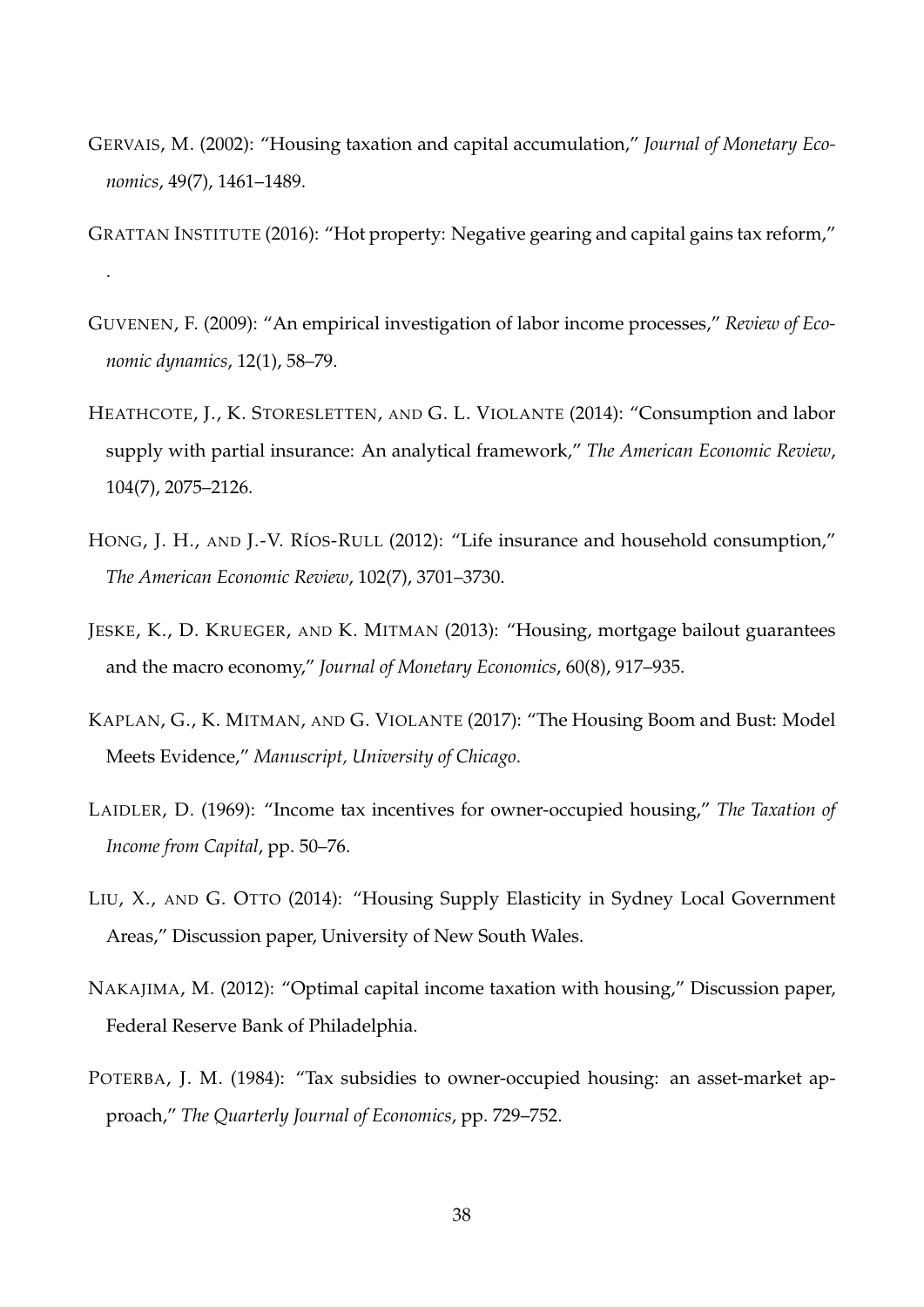<span id="page-38-2"></span>(1992): "Taxation and housing: Old questions, new answers," Discussion paper, National Bureau of Economic Research.

- <span id="page-38-1"></span>ROSEN, H. S. (1985): "Housing subsidies: Effects on housing decisions, efficiency, and equity," *Handbook of Public Economics*, 1, 375–420.
- <span id="page-38-0"></span>SOMMER, K., AND P. SULLIVAN (2016): "Implications of US tax policy for house prices, rents and homeownership," Discussion paper, Working Paper, Federal Reserve Board of Governors.
- <span id="page-38-4"></span>STORESLETTEN, K., C. I. TELMER, AND A. YARON (2004): "Cyclical dynamics in idiosyncratic labor market risk," *Journal of Political Economy*, 112(3), 695–717.
- <span id="page-38-3"></span>TAUCHEN, G., AND R. HUSSEY (1991): "Quadrature-based methods for obtaining approximate solutions to nonlinear asset pricing models," *Econometrica*, pp. 371–396.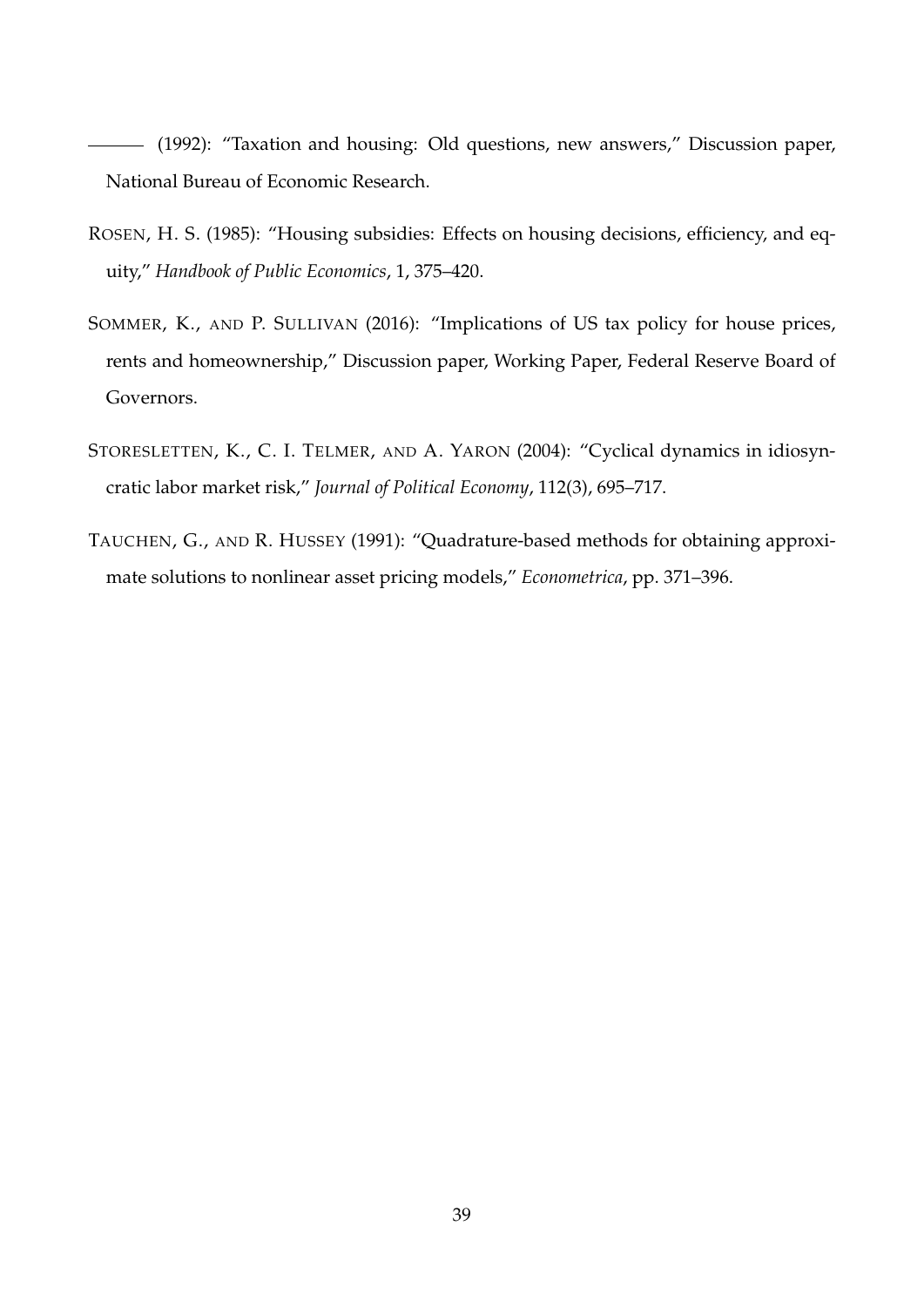# **Appendix**

### **A0. Policy experiment without redistribution**

In this section of appendix, we solve the model by shutting down the redistribution channel of government revenue created by eliminating negative gearing. Below, we provide the steady state and welfare results by simulating the counterfactual economy with the same level of transfer payments to the baseline economy. That is, the government uses the additional tax revenue for its own consumption which does not affect the decision of households.

<span id="page-39-0"></span>

|                                            | <b>Baseline</b> | No NG (redist) | $\overline{N}$ o NG (no redist) |
|--------------------------------------------|-----------------|----------------|---------------------------------|
| Price                                      | 1.180           | 1.160          | 1.161                           |
| Rent                                       | 0.164           | 0.168          | 0.168                           |
| Price-rent ratio                           | 7.209           | 6.907          | 6.911                           |
| Frac. of homeowners                        | 0.667           | 0.722          | 0.715                           |
| Frac. of owner-occupiers                   | 0.500           | 0.584          | 0.583                           |
| Frac. of landlords                         | 0.167           | 0.138          | 0.132                           |
| Frac. of renters                           | 0.333           | 0.278          | 0.285                           |
| Rental supply (relative to housing supply) | 0.263           | 0.184          | 0.178                           |
| Aggregate housing supply (normalized)      | 1               | 0.987          | 0.987                           |
| <b>Transfers</b>                           | 0.229           | 0.236          | 0.229                           |
| Debt to income ratio                       | 0.356           | 0.304          | 0.305                           |

Table 12: Steady state comparisons with and without redistibution

The last column of Table [12](#page-39-0) shows that the steady state moments of the counterfactual economy without redistribution are very similar to that in the economy with redistribution. The increase in lump-sum transfers hardly change the price and quantity effects of negative gearing in steady states.

Turning to the welfare analysis, we find that there is a welfare loss when the government does nothing with the additional revenue created by repealing negative gearing. The mean of consumption equivalence variation, defined the same way as in the main body of the paper, is -2.6 percent. Around 68 percent of households are worse off. The fall in house prices hurts most homeowners especially elders who would be downsizing their dwellings.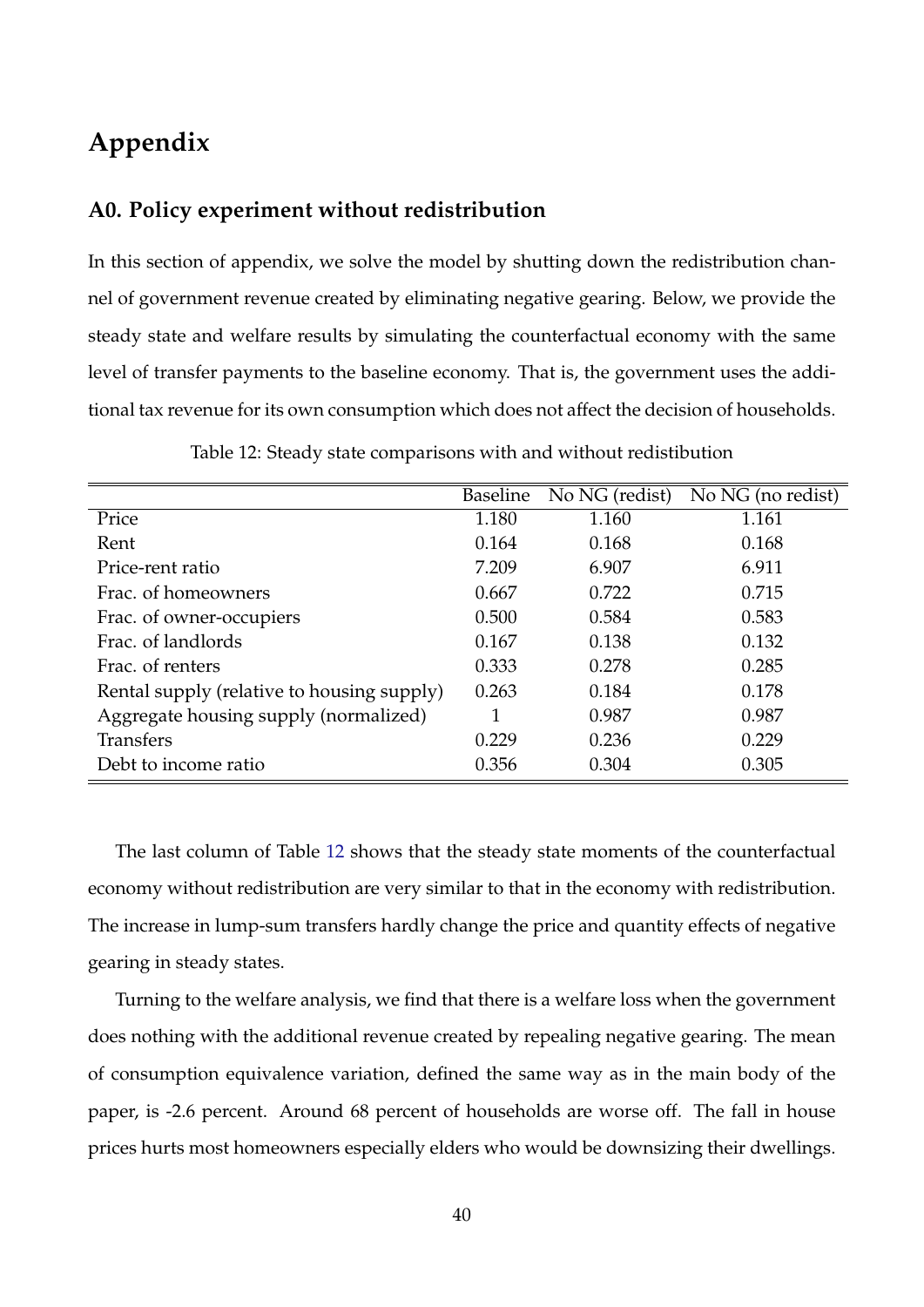Renters are worse off due to higher rents. Table [13](#page-40-0) shows that the welfare loss is large for landlords while it is smaller for renters and owner-occupiers. The lower homeownership cost helps some renters (owner-occupiers) with housing purchase (upgrade) but the majority of them prefer the status quo if there is no redistribution.

Tables [14](#page-40-1) and [15](#page-40-2) show the welfare effects by housing tenure across income quintiles and age group. It is worth nothing that almost every landlord in the top income quintile prefer the status quo while more than 50 percent of high income owner-occupiers marginally prefer the counter-factual economy. Young owners-occupiers also prefer the counterfactual economy since the lower house prices help them to climb up a housing ladder more easily.

<span id="page-40-0"></span>

| Initial Housing Tenure | Mean CEV | Median CEV | Std. dev. CEV | P(CEV > 0) |
|------------------------|----------|------------|---------------|------------|
| Renter                 | 0.007    | $-0.007$   | 0.111         | 0.290      |
| Owner-occupier         | $-0.053$ | $-0.008$   | 0.164         | 0.385      |
| Landlord               | $-0.141$ | $-0.057$   | 0.251         | 0.265      |

Table 14: Welfare effects by housing tenure status and income quintiles

<span id="page-40-1"></span>

|                        | Median CEV      |          |          |          | P(CEV > 0) |       |       |       |       |       |
|------------------------|-----------------|----------|----------|----------|------------|-------|-------|-------|-------|-------|
| <b>Initial Housing</b> | Income Quintile |          |          |          |            |       |       |       |       |       |
| Tenure                 | Ο1              | Ο2       | O3       | O4       | O5         |       | O2    | O3    | O4    | Q5    |
| Renter                 | $-0.009$        | $-0.004$ | $-0.007$ | $-0.016$ | $-0.002$   | 0.310 | 0.423 | 0.224 | 0.111 | 0.252 |
| Owner-occupier         | $-0.020$        | $-0.016$ | $-0.010$ | 0.001    | 0.006      | 0.268 | 0.267 | 0.280 | 0.519 | 0.642 |
| Landlord               | $-0.024$        | $-0.028$ | $-0.064$ | $-0.107$ | $-0.346$   | 0.169 | 0.298 | 0.308 | 0.203 | 0.036 |

Table 15: Welfare effects by housing tenure status and age group

<span id="page-40-2"></span>

|           |          | Median CEV                           |          | P(CEV > 0) |                |          |  |
|-----------|----------|--------------------------------------|----------|------------|----------------|----------|--|
| Age       |          | <b>Initial Housing Tenure Status</b> |          |            |                |          |  |
| Group     | Renter   | Owner-occupier                       | Landlord | Renter     | Owner-occupier | Landlord |  |
| Under 35  | $-0.005$ | 0.020                                | $-0.123$ | 0.308      | 0.753          | 0.286    |  |
| $36 - 50$ | $-0.020$ | 0.004                                | $-0.128$ | 0.264      | 0.551          | 0.272    |  |
| $51 - 65$ | $-0.017$ | $-0.011$                             | $-0.054$ | 0.219      | 0.309          | 0.241    |  |
| Above 66  | $-0.009$ | $-0.017$                             | $-0.004$ | 0.317      | 0.233          | 0.487    |  |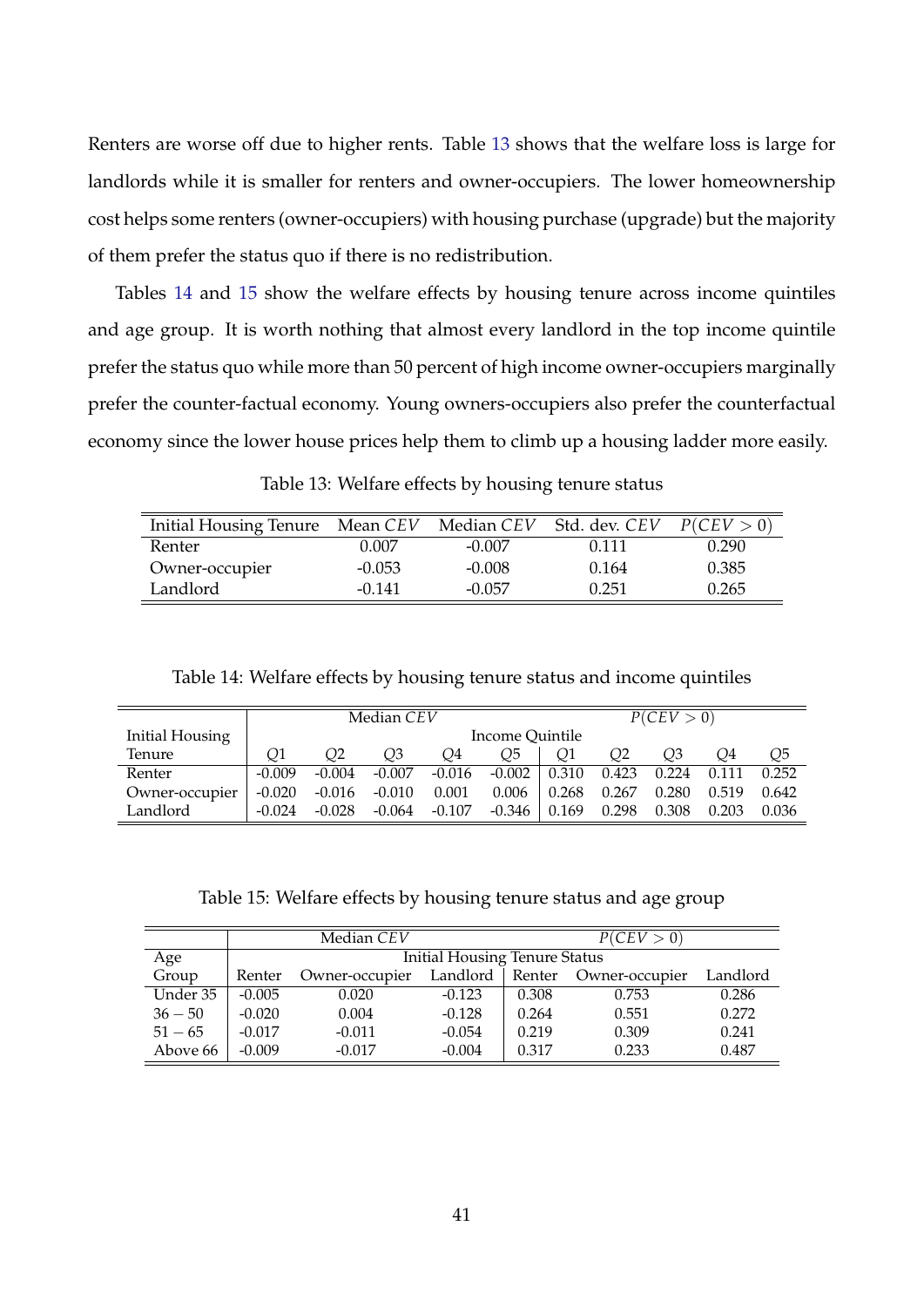### **A1. Estimation of Income Process**

In this part of appendix, we provide the empirical estimates of income process using the Australian household panel data – Household, Income and Labour Dynamics in Australia (HILDA).

**Data.** The data are sourced from the HILDA, a longitudinal survey of Australian households which started in 2001. The HILDA survey is an ideal data set that enables us to investigate the dynamics of household income over the life-cycle, and to this date, 15 Waves are available. The survey contains information of labor market activities, socio-economic and demographic factors that are standard in a typical household survey. To begin with, we use all observations in Waves from 1 to 15.

For the income variable we use the gross income reported at the individual level. In HILDA, the gross income captures income sources from labor, business, investment, private and public pensions, and government transfers. Since investment decisions are endogenous in our model, we subtract the investment income component from the total gross income. From this, we further trim the data set using the following criteria:

- 1. Male head of household;
- 2. Age between 21 and 64 years old;
- 3. Positive labor income;
- 4. Full-time workers; and
- 5. 10 consecutive years of appearance.

With the above restrictions, we end-up with the total of 1,514 individuals and 19,714 observations.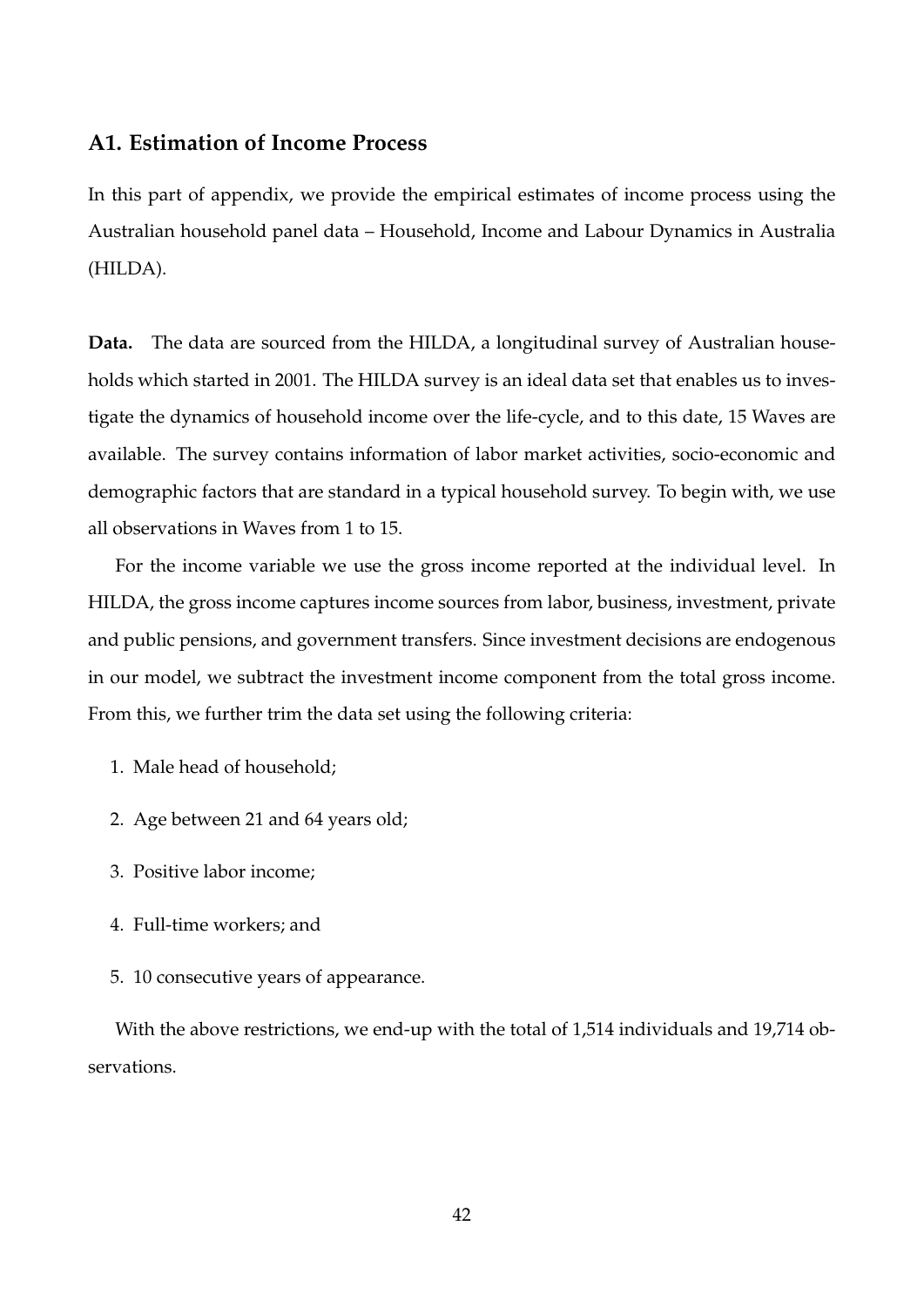**Model specification.** The specification of labor income for individual *i* of age *a* is expressed as:

$$
\log y_{i,a} = \gamma_a + z_{i,a} + \varepsilon_{i,a}
$$

where *γ<sup>a</sup>* is a deterministic component of income that depends on individuals' age; *zi*,*<sup>a</sup>* is a persistent idiosyncratic component; and *εi*,*<sup>a</sup>* is a transitory shock component of income. The persistent idiosyncratic component follows an AR(1) process as below.

$$
z_{i,a} = \rho z_{i,a-1} + u_{i,a} \quad u_{i,a} \sim (0, \sigma_u^2)
$$

The above earnings process requires estimation of two components: (1) deterministic, *γ<sup>a</sup>* and (2) persistent and transitory shocks. The estimation of the deterministic component is relatively straightforward. The deterministic component captures the income profile that is common to all individuals in a particular age group, and also removes any predictable patterns of the income process. To begin with, we consider a standard Mincerian regression of the following form, run separately year-by-year.

$$
\log Y_{i,a,t} = \beta' X_{i,a,t} + \hat{y}_{iat} \tag{20}
$$

where *Yi*,*a*,*<sup>t</sup>* is an annual gross income without any investment incomes. To remove any predictable changes in earnings, we include the term *Xi*,*a*,*<sup>t</sup>* which captures observable demographics such as age, education and race. The last term  $\hat{y}_{i,a,t}$  summarizes residuals of the regressions. The deterministic component can then be traced out using the average log income for each age group *a* and is fitted to a fourth-order polynomial function in age.

**Residual process.** We assume that the process is *stationary*. Although we obtain residuals year-by-year, these residuals are averaged across years, i.e.  $\hat{y}_{i,a}\equiv\overline{\hat{y}}_{i,a,t}.$  From this point onwards, we drop the subscript *t*. Identification and estimation of nonstationary precess are more complicated, see [Heathcote, Storesletten, and Violante](#page-37-9) [\(2014\)](#page-37-9) for example. The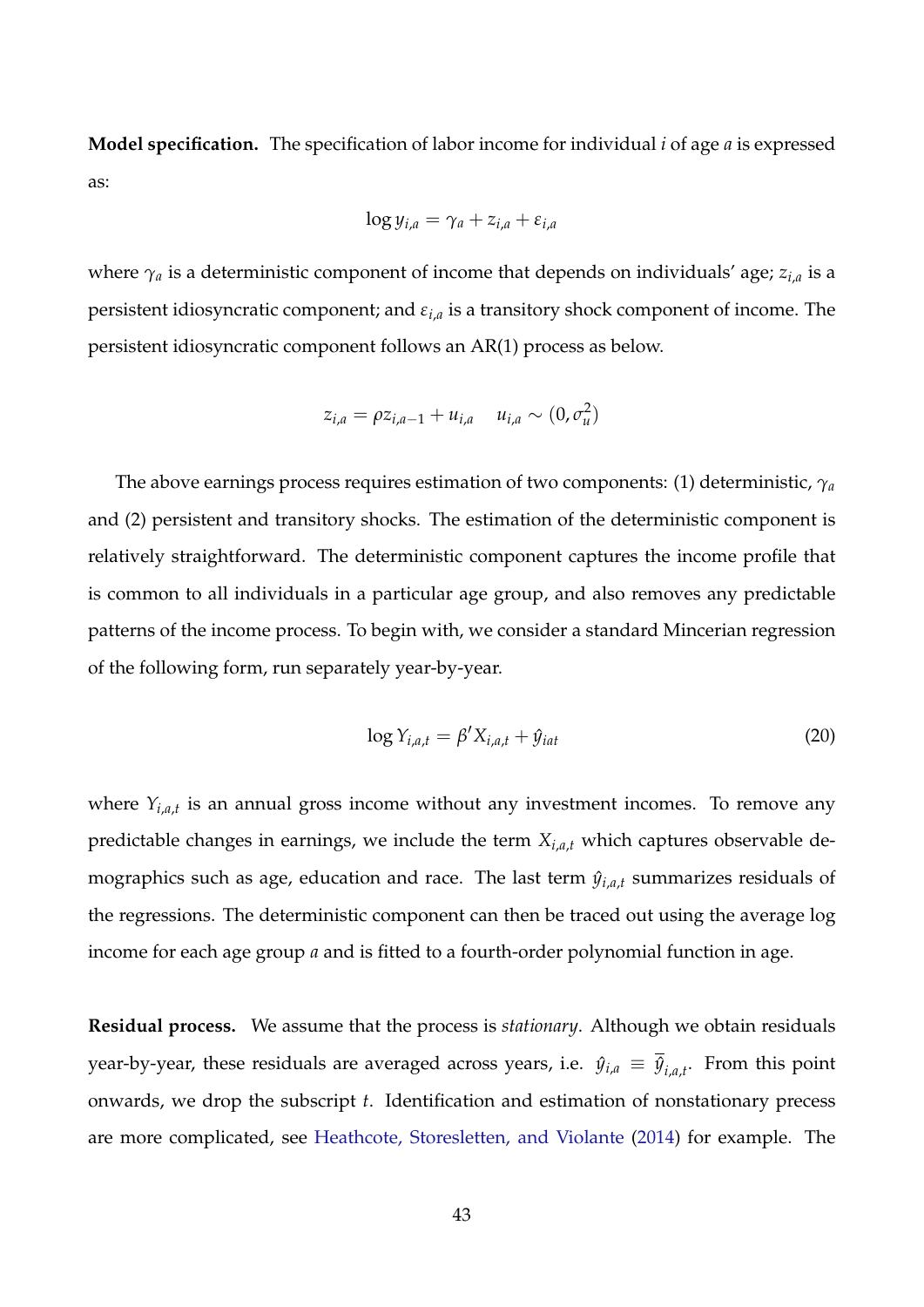

Figure 9: Deterministic component

specification of the process of residual dispersion can then be written as

$$
\hat{y}_{i,a} = z_{i,a} + \varepsilon_{i,a} \tag{21}
$$

$$
z_{i,a} = \rho z_{i,a-1} + u_{i,a}
$$
 (22)

where

$$
\varepsilon_{i,a} \sim \text{IID}(0, \sigma_{\varepsilon}^2); \quad u_{i,a} \sim \text{IID}(0, \sigma_u^2); \quad z_{i,0} \sim \text{IID}(0, \sigma_{z,0}^2)
$$

and

*εi*,*a*⊥*ui*,*a*⊥*zi*,0,

The parameters to be estimated are grouped into  $\theta = \{\rho, \sigma_{\varepsilon}^2\}$ *ε* , *σ* 2 *u* , *σ* 2 *<sup>z</sup>*,0}.

**Identification.** We follow identification procedures discussed in [Guvenen](#page-37-10) [\(2009\)](#page-37-10) and [Storesletten, Telmer, and Yaron](#page-38-4) [\(2004\)](#page-38-4). Identification in levels is based on the following definitions of variances and covariances.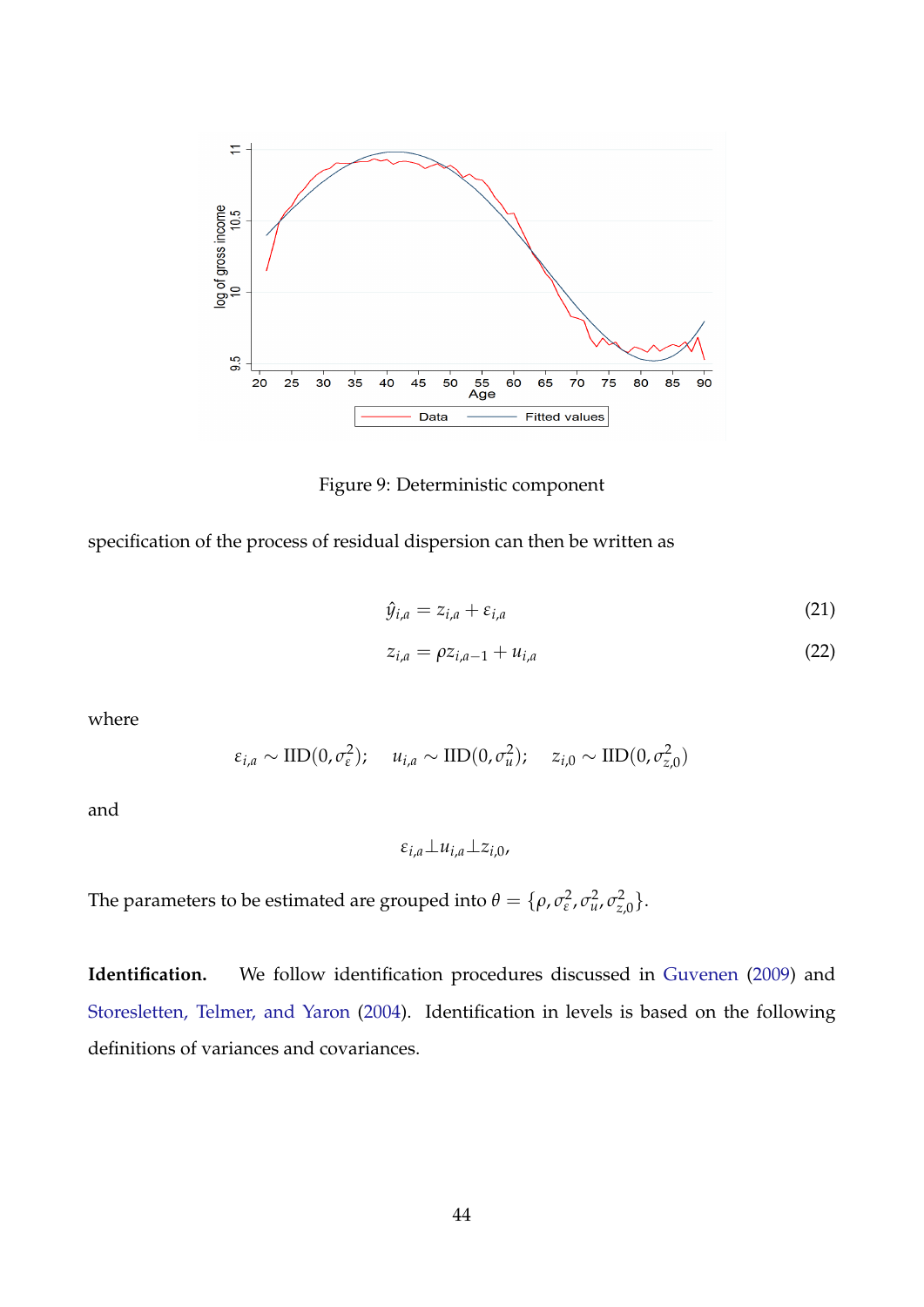$$
var(\hat{y}_{i,0}) = \sigma_{z,0} + \sigma_{\varepsilon} \qquad \text{for } a = 0
$$
  

$$
var(\hat{y}_{i,a}) = var(z_{i,a}) + \sigma_{\varepsilon} \qquad \text{for } a > 0
$$
  

$$
var(z_{i,a}) = \rho^2 var(z_{i,a-1}) + \sigma_u
$$
  

$$
cov(\hat{y}_{i,a}, \hat{y}_{i,a-j}) = cov(z_{i,a}, z_{i,z-j}) \qquad \text{for } j > 0
$$
  

$$
cov(z_{i,a}, z_{i,a-j}) = \rho^j var(z_{i,a-j})
$$

With these in hand, we can formulate the parameter identification as follows. First, the AR(1) coefficient or the persistent parameter  $\rho$  is identified from the slope of the covariance at lags.

$$
\frac{cov(\hat{y}_{ia}, \hat{y}_{i,a-2})}{cov(\hat{y}_{i,a-1}, \hat{y}_{i,a-2})} = \frac{\rho^2 var(z_{i,a-2})}{\rho var(z_{i,a-2})} = \rho
$$

The variance of transitory component,  $\sigma_{\varepsilon}^2$  $\frac{1}{\varepsilon}$  is identified from the difference between variance and covariance

$$
var(\hat{y}_{i,a-1}) - \rho^{-1}cov(\hat{y}_{ia}, \hat{y}_{i,a-1}) = var(\eta_{i,a-1}) + \sigma_{\varepsilon} - var(\eta_{i,a-1})
$$

and the variance of initial persistent component,  $\sigma_{z,0}^2$  can be obtained residually from  $\sigma_{\varepsilon}^2$  and *var*( $y_i$ , 0). Finally, the variance of error term in the AR(1) process,  $\sigma_u^2$  is identified from the following.

$$
var(\hat{y}_{i,a-1}) - cov(\hat{y}_{ia}, \hat{y}_{i,a-2}) - \sigma_{\varepsilon}^2 = \rho^2 var(\eta_{i,a-2}) + \sigma_u^2 + \sigma_{\varepsilon}^2 - \rho^2 var(\eta_{i,a-2}) - \sigma_{\varepsilon}^2
$$
  
=  $\sigma_u^2$ 

Therefore, the identification of parameters are achieved using two lags. In our case, the model is largely identified since the HILDA survey is available for 15 waves. Also, the parameters are tightly estimated because the number of individuals in the panel is large. In our baseline sample, there are 1,592 individuals.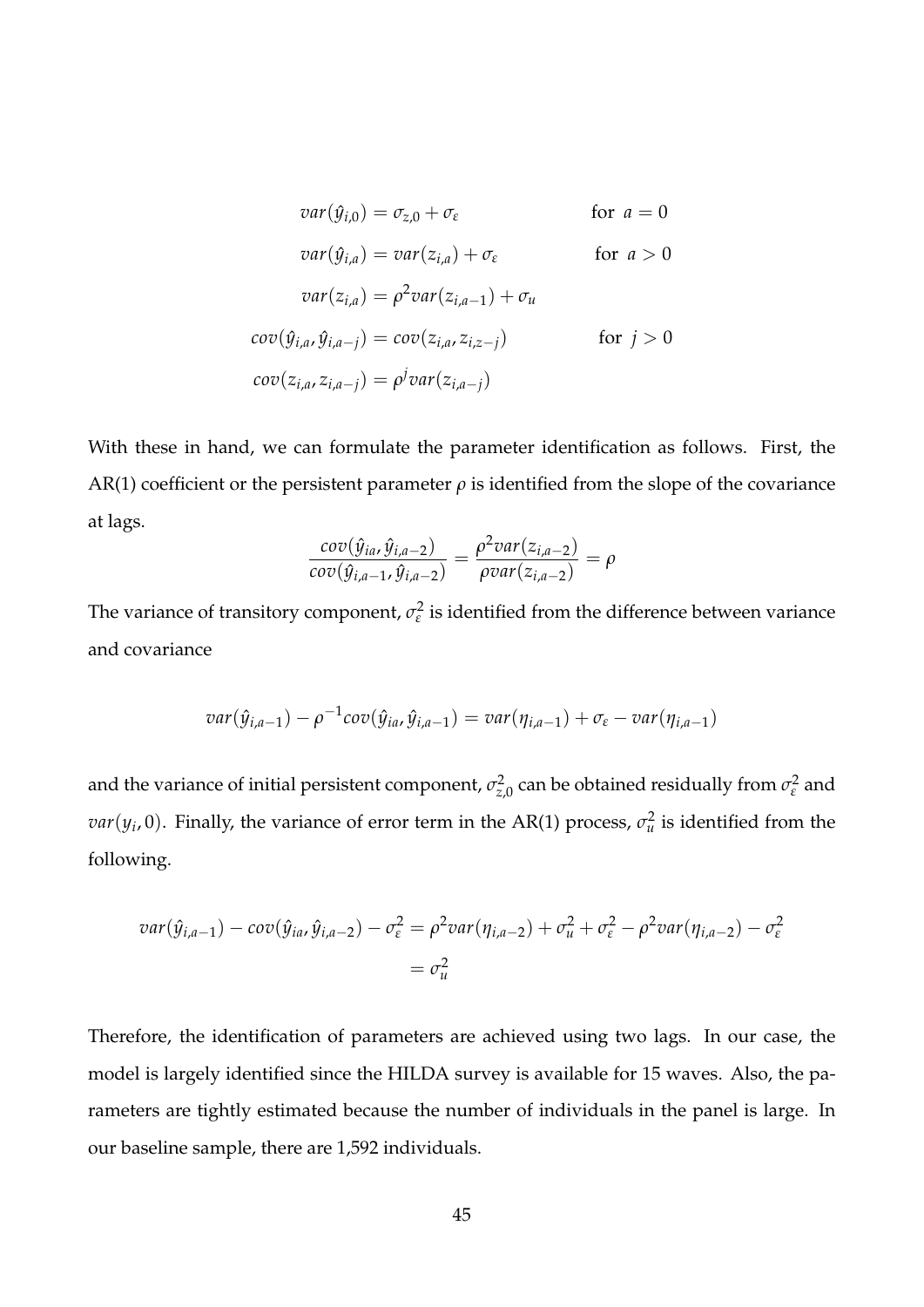**Estimation.** Our sample consists of the unbalanced panel of individuals aged  $a = 1, ..., A$ . We define a  $A \times 1$  vector for every individual  $i = 1, ..., I$ .

$$
\mathbf{d}_i = \left(\begin{array}{c} d_{i,1} \\ \dots \\ d_{i,A} \end{array}\right)
$$

where  $d_{i,a} \in \{0,1\}$  is an indicator variable for whether individual *i* is present at age *a* in the sample. Similarly, define a  $A \times 1$  vector of residual earnings observations as

$$
\mathbf{y}_i = \left(\begin{array}{c} \hat{y}_{i,1} \\ ... \\ \hat{y}_{i,A} \end{array}\right)
$$

Since the panel is unbalanced, we must set the missing elements to zero. Now, let

$$
\mathbf{Y} = \sum_{i=1}^{I} \mathbf{y}_i \mathbf{y}_i' \quad \mathbf{D} = \sum_{i=1}^{I} \mathbf{d}_i \mathbf{d}_i'
$$

The covariance of earnings is then a  $A \times A$  symmetric matrix, **C**, computed as the element by element division between **Y** and **D**

$$
C=\frac{\Upsilon}{D}
$$

The construction of covariance matrix **C** is as follows: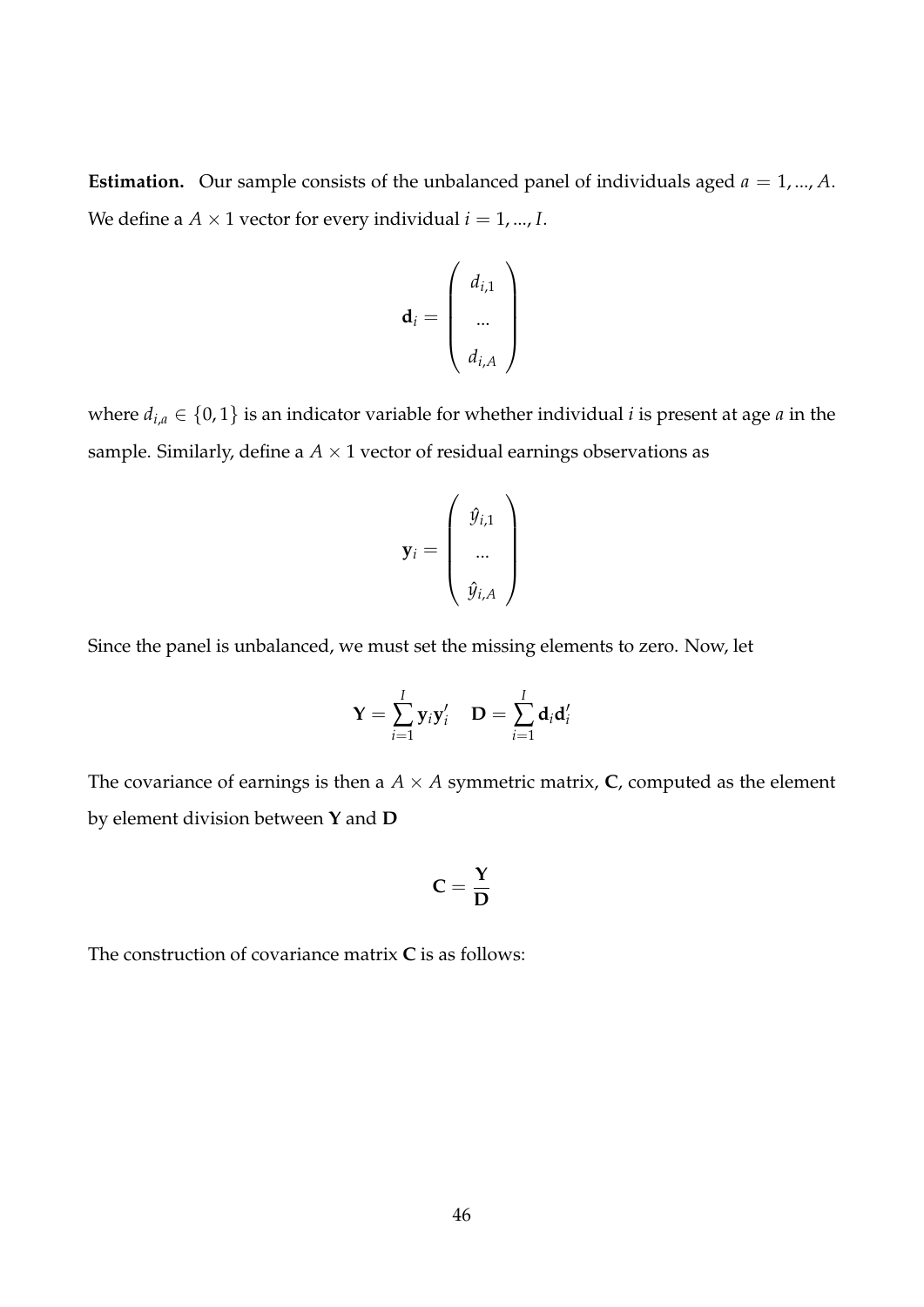$$
\mathbf{C}(\theta) = \begin{bmatrix} c_{1,1} & c_{1,2} & \cdots & c_{1,j} & \cdots & c_{1,A} \\ c_{2,1} & c_{2,2} & \cdots & \cdots & c_{2,A} \\ \vdots & \ddots & \vdots & \vdots \\ c_{j,1} & & & c_{j,A} \\ \vdots & & & c_{A-1,A-1} & \vdots \\ c_{A,1} & \cdots & \cdots & c_{A,j} & \cdots & c_{A,A} \end{bmatrix}
$$

in which each element of  $C(\theta)$  can be recovered from the moment conditions of variance and covariance shown above. For instance, the first column of  $C(\theta)$  can be expressed as follow  $\overline{ }$ 

$$
\mathbf{C}_{\theta}(1) = \begin{pmatrix} var(z_{i,1}) + \sigma_{\varepsilon}^{2} \\ \rho var(z_{i,1}) \\ \vdots \\ \rho^{j-1} var(z_{i,j-1}) \\ \rho^{A-1} var(z_{i,A-1}) \end{pmatrix}
$$

The second column is given by

$$
\mathbf{C}_{\theta}(2) = \begin{pmatrix} \rho var(z_{i,1}) \\ var(z_{i,2}) + \sigma_{\varepsilon}^2 \\ \vdots \\ \rho^{j-2}var(z_{i,j-2}) \\ \rho^{A-2}var(z_{i,A-2}) \end{pmatrix}
$$

and the same process goes on until *A*th column. Each entry of **C** is the cross-sectional covariance of earnings at ages (*p*, *q*). Next, take the upper triangular portion of **C** and vectorize it into an  $A(A + 1)/2 \times 1$  vector

$$
\widehat{\mathbf{M}} = vech\left(\mathbf{C}^{UT}\right)
$$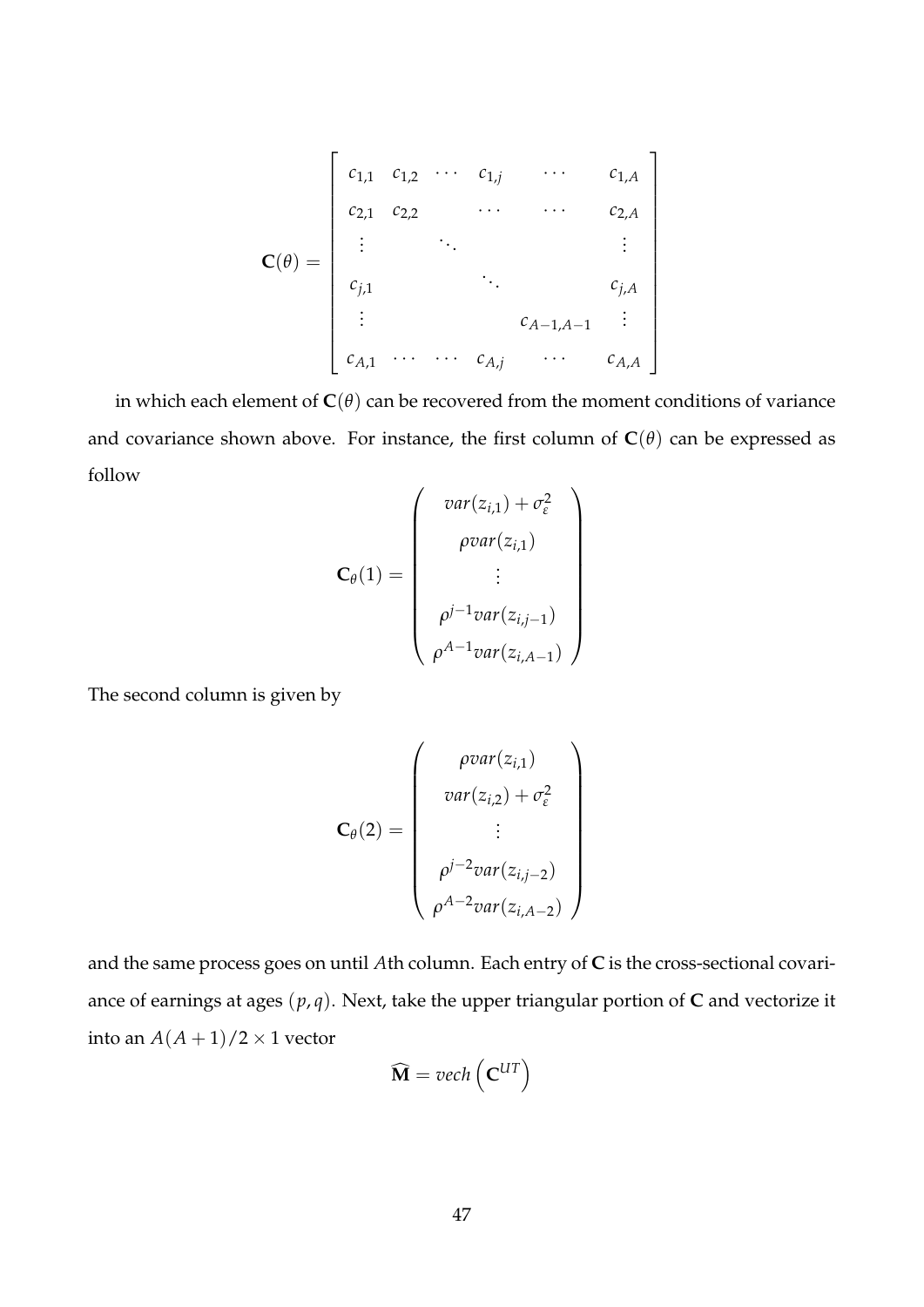Let  $M(\theta)$  be the theoretical counterpart of  $\widehat{M}$ . The moment condition is then given by

$$
\mathbb{E}[\widehat{\mathbf{M}} - \mathbf{M}(\theta)] = 0
$$

The standard estimation strategy in the literature is to use a Minimum Distance Estimator (MDE) proposed by [Chamberlain](#page-36-9) [\(1984\)](#page-36-9). The goal is to choose the parameter values that minimize the distance between empirical and theoretical moments. The MDE is a solution to

$$
\min_{\theta} \left[ \widehat{\mathbf{M}} - \mathbf{M}(\theta) \right]' \Omega \left[ \widehat{\mathbf{M}} - \mathbf{M}(\theta) \right]
$$
 (23)

where  $\Omega$  is a weighting matrix.

**Weighting matrix and standard errors.** [Chamberlain](#page-36-9) [\(1984\)](#page-36-9) claims that the vector of covariance,  $\widehat{M}$  has an asymptotic variance of the form

$$
\mathbf{V} = \frac{\sum_{i=1}^{I} (\widehat{\mathbf{M}} - \widehat{\mathbf{M}}_i)(\widehat{\mathbf{M}} - \widehat{\mathbf{M}}_i)'}{\mathbf{s}\mathbf{s}'}
$$

where  $M$  defined as above;  $M_i$  is a vector that contains the distinct elements of the crossproduct matrix **y***i***y** 0  $a'_i$  and **V** is a  $A(A+1)/2 \times A(A+1)/2$  matrix. Similarly,  $\mathbf{s} = vech(\mathbf{D}^{UT}).$ [Chamberlain](#page-36-9) [\(1984\)](#page-36-9) shows that the optimal weighting matrix Ω is **V**−<sup>1</sup> . However, [Altonji](#page-36-10) [and Segal](#page-36-10) [\(1996\)](#page-36-10) argue that there is a small sample bias in parameter estimates based on  $\Omega$ and recommend using (i)  $\Omega = I$  (equally weighted estimator) where *I* is an identity matrix or (ii)  $\Omega = diag(\mathbf{V}^{-1})$  (diagonally weighted estimator). Given that, we choose the first one, an equally weighted estimator.

Once we estimate the asymptotic variance, the computation of standard errors is straightforward. The standard errors of estimates are computed as below.[19](#page-47-0)

$$
\widehat{se}(\widehat{\theta}) = (\mathbf{G}' \Omega \mathbf{G} \mathbf{G})^{-1} \mathbf{G}' \Omega \mathbf{V} \Omega \mathbf{G} (\mathbf{G}' \Omega \mathbf{G} \mathbf{G})^{-1}
$$
(24)

<span id="page-47-0"></span> $19$ An alternative way of estimating standard errors is to use a bootstrap method. This method however is computationally intensive because it requires sample replications of around 500 times and carry out the structural estimation for each replication.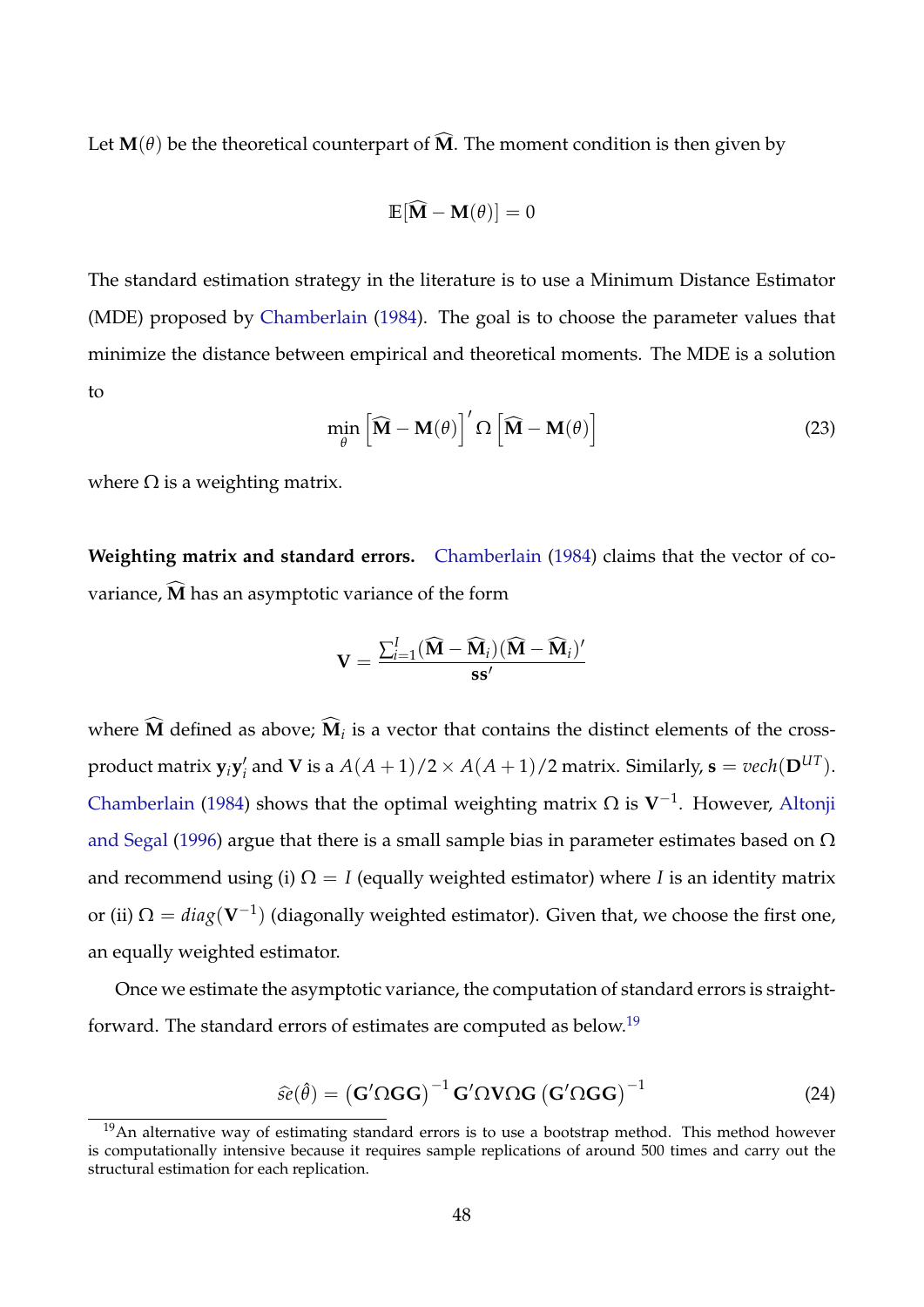|                    | 10 consecutive | 5 consecutive |
|--------------------|----------------|---------------|
| $\rho$             | 0.9407         | 0.9557        |
|                    | (0.0078)       | (0.0061)      |
| $\sigma^2_u$       | 0.0302         | 0.0259        |
|                    | (0.0001)       | (0.0000)      |
| $\sigma_{z,0}^2$   | 0.1376         | 0.1678        |
|                    | (0.0003)       | (0.0000)      |
| $\sigma_{\rm s}^2$ | 0.0805         | 0.1405        |
|                    | (0.0026)       | (0.0052)      |
| No. of individuals | 1541           | 3341          |

<span id="page-48-0"></span>Table 16: Estimates of income process using HILDA

Note: The model is estimated using the minimum distance method. Asymptotic standard errors are reported in parentheses.

where **G** is the  $A(A + 1)/2 \times n$  Jacobian matrix of  $M(\theta)$  evaluated at the estimated parameter values. The letter *n* represents the number of estimated parameters in our statistical model.

**Result.** In the second column of Table [16,](#page-48-0) we report the results using the baseline sample. The persistent component, *ρ* is slightly lower than a random walk process. The results also suggest that the variance of transitory component is higher than that of the persistent component, consistent with the findings by [Chatterjee, Singh, and Stone](#page-36-11) [\(2015\)](#page-36-11). We also provide in the last column of Table [16](#page-48-0) the results based on 5 consecutive years of appearance. When we relax such a restriction on the consecutive years of appearance, we observe slightly higher persistence and lower variances of both persistent and transitory components.

**Simulation.** Since the HILDA survey is available for only 15 years, it lacks the sufficient time lags to estimate parameters of interest, especially when we need to calibrate our model in which one period accounts for five years.<sup>[20](#page-48-1)</sup> Here, we introduce a simulation technique that enables us to approximate earnings process parameters with any model periods.

<span id="page-48-1"></span> $20$ Although the re-interview rate in HILDA is reasonably high, only a few households remain in the survey for the entire 15 years of the survey period.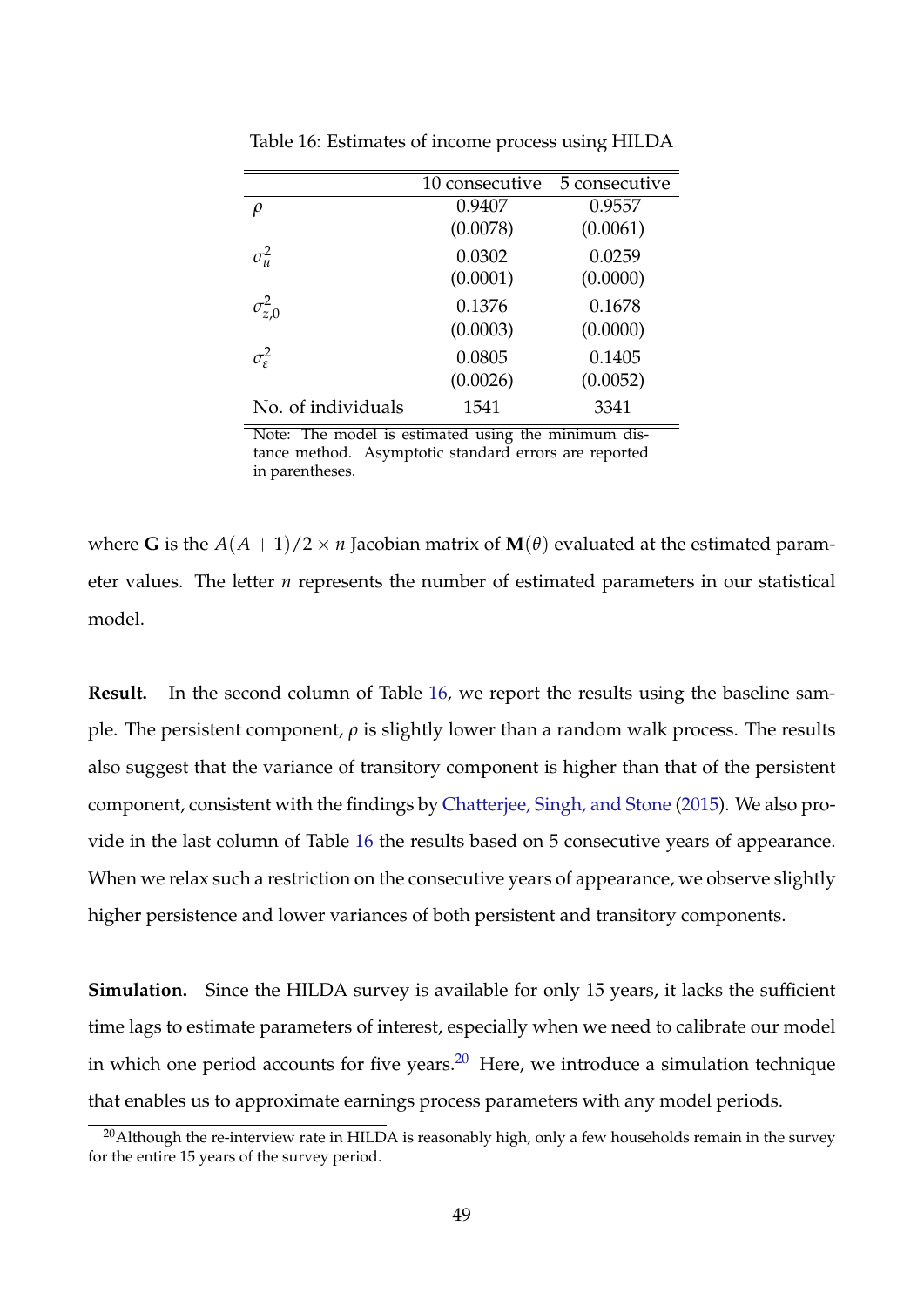We follow the procedure below to obtain the panel of model implied income. This simulation provides us with a distribution of income that has both cross-sectional and time-series properties implied by the annual parameter estimates.

- 1. Draw an initial sample of 5,000 individuals, entering the model economy at the age of 21. Also we assume that  $z_{i,0} = 0$
- 2. For each individual and period:
	- (a) Draw a death shock. This shock comes from the binomial distribution where the survival probabilities are obtained from the Life Table published by the ABS.
	- (b) If survive, continue with the income process specified above.
	- (c) If die, replace this individual with a new individual entering the model with age 21. The new individual starts her life-cycle from this period, as noted in (a) and (b).
- 3. Continue this process for 120 periods. It gives us the unbalanced panel consists of 600,000 observations and 20,521 individuals exiting the panel at different ages.

After obtaining the large panel of income data, we perform the MDE for each model period. For brevity, we provide the estimates for 2, 3, 4, and 5 years. These estimates provide a useful source for income process calibrations in our income process. The simulated data can also be used to estimate income process parameters for any period. The results are reported in Table [17.](#page-50-0) The estimates for the AR(1) coefficient become lower as the number of model period increases. In contrast, the variance of idiosyncratic component,  $\sigma^2_u$ , increases as the number of model period increases. These observations make intuitive sense as earnings are less persistent (lower  $\rho$ ) and more volatile (higher  $\sigma_u^2$ ) for longer periods. It thus suggests that the mean reversion becomes increasingly a more important determinant in earnings dynamics as we increase the number of periods, and that a random walk specification is not sufficient to understand the income process for models with longer time horizons. We also provide the annual estimates using the simulated data. Encouragingly, the key parameters,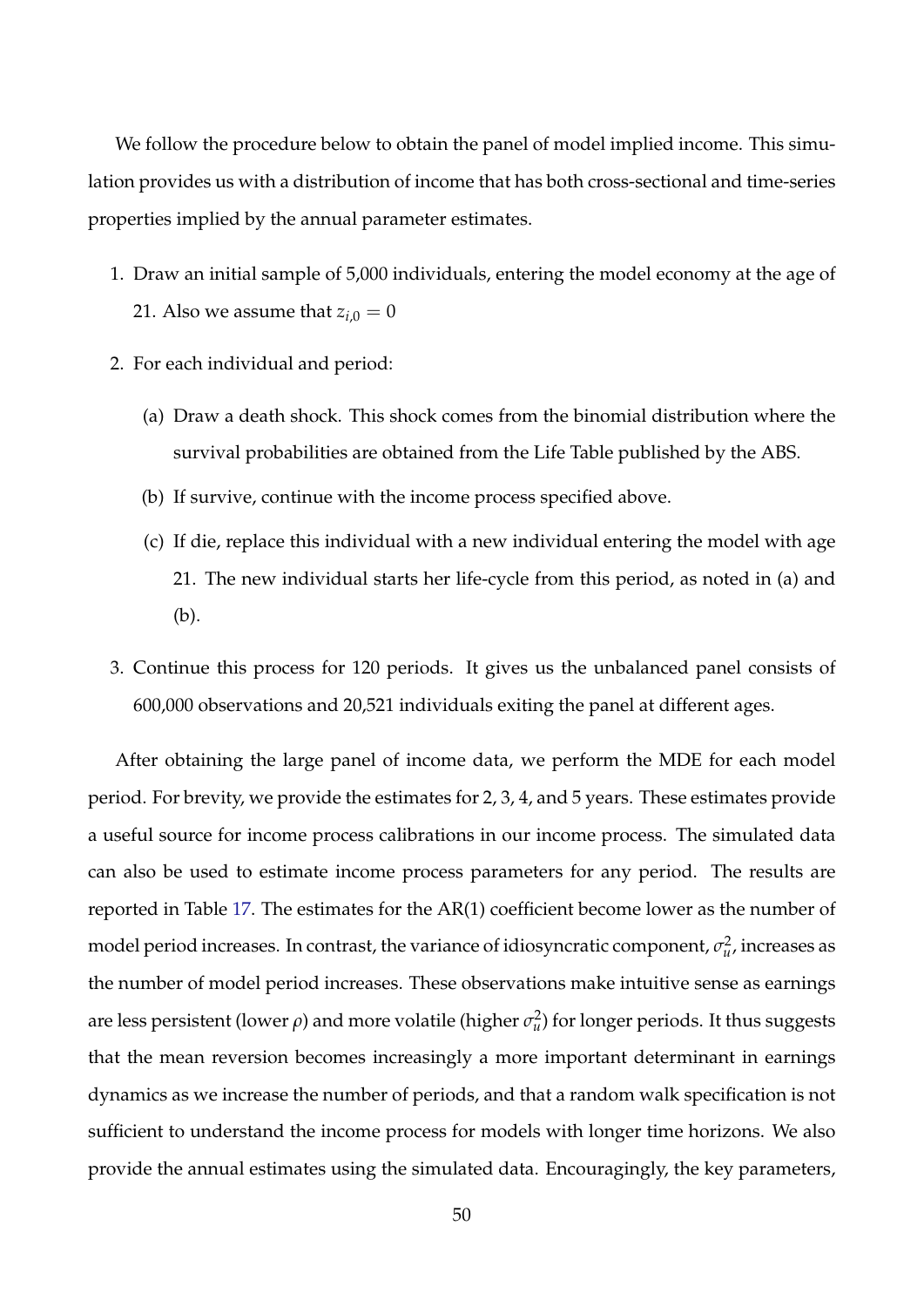<span id="page-50-0"></span>

|                          | Actual   | 1 year   | 2 year               | 3 year               | 4 year               | 5 year               |
|--------------------------|----------|----------|----------------------|----------------------|----------------------|----------------------|
| $\rho$                   | 0.9407   | 0.9200   | 0.8367               | 0.7675               | 0.7261               | 0.6404               |
|                          | (0.0078) | (0.0001) | (0.0035)             | (0.0006)             | (0.0003)             | (0.0003)             |
| $\sigma_u^2$             | 0.0302   | 0.0434   | 0.1030               | 0.1525               | 0.1948               | 0.2357               |
|                          | (0.0001) | (0.0001) | (0.0006)             | (0.0015)             | (0.0028)             | (0.0057)             |
| $\sigma_{z,0}^2$         | 0.1376   | 0.2185   | 0.1775               | 0.1337               | 0.0640               | $5.1 \times 10^{-7}$ |
|                          | (0.0003) | (0.0004) | (0.0023)             | (0.0058)             | (0.0094)             | (0.0022)             |
| $\sigma_{\varepsilon}^2$ | 0.0805   | 0.0369   | $9.9 \times 10^{-9}$ | $6.8 \times 10^{-7}$ | $1.3 \times 10^{-9}$ | 0.0041               |
|                          | (0.0026) | (0.0015) | (0.0034)             | (0.0060)             | (0.0096)             | (0.0137)             |
| No. of individuals       | 1,541    | 18,566   | 18,283               | 17,623               | 16,570               | 15,048               |

Table 17: Estimates of income process using simulated data

Note: The data are generated from simulation. The model is estimated using the minimum distance method. Asymptotic standard errors are reported in parentheses.

*ρ* and  $\sigma_u^2$  are close to the actual estimates reported in Table 1, reinforcing the credibility of our simulation procedure.

We also run an additional simulation to support that the above simulation is sufficient to generate a panel that is a good representation of the actual data. $^{21}$  $^{21}$  $^{21}$  To briefly explain the procedure, for every period (after the step 2 above), we count the number of individuals for each age cohort and calculate the average income across all individuals. We then simulate the economy until the distribution of individuals across age cohorts and the average income are not changing over time. In this way, the stationary distribution is achieved in 55 periods. This additional exercise supports the idea that the panel we obtained has an unbiased representation of population.

### **A2. Computational details**

#### **Computation of Stationary Equilibria**

**State space, choice variable, and timing of event.** A household's current state is determined by four individual vectors, savings *s*, the housing asset *h*−1, the realization of income shock *z*, and age *a*. The choice variables include savings *s'*, housing asset *h*, housing ser-

<span id="page-50-1"></span> $21$ We run this simulation using the 5 year estimates, but the estimates from any model periods to verify this.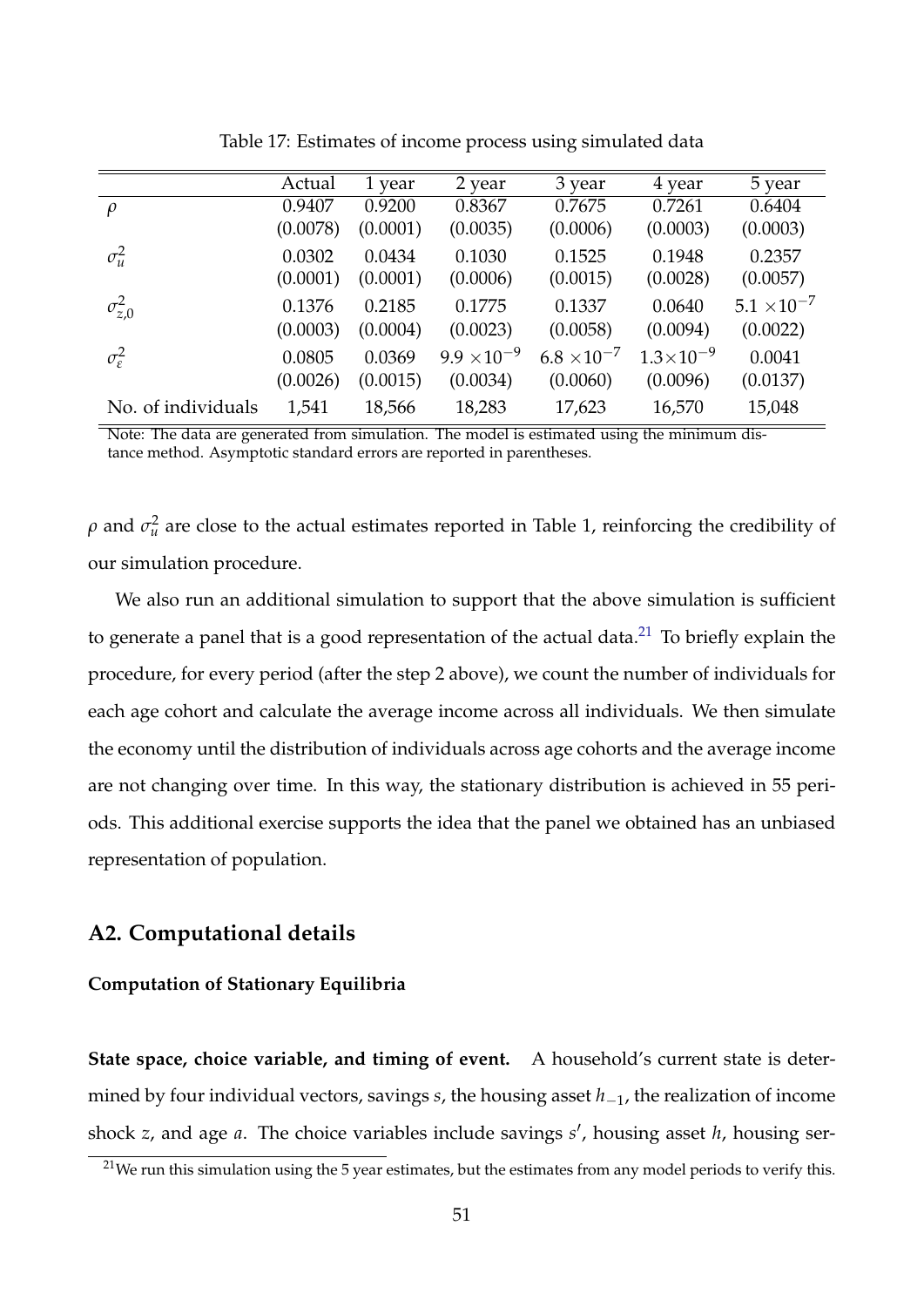vices  $\tilde{h}$ , and non-durable consumption  $c$ . The risk-free asset is discretized into 60 spaces. Households are allowed to choose the maximum possible borrowing for each housing size,  $s = (1 - \theta)ph$ . We define this as knots. Between each pair of knots, we allow for three equally spaced grids so that it gives more flexibility in choosing the size of mortgages. The saving grid is more finely spaced for lower levels of borrowings. For positive *s*, we use the increment of \$10,000 for savings up to \$200,000, and \$50,000 up to the maximum value which is capped at \$1,000,000. Houses are available in  $K = 9$  discrete sizes,  $h \in \{0, h(1), ..., h(9)\}.$ Increasing the number for *K* increases the computational speed exponentially. The smallest housing size, *h*(1) is set at 80 percent of the median income corresponding to the actual value of \$278, 700. So in the baseline, the value of smallest house is \$328,866. We cap the largest housing size at the actual value of \$1,500,000. Houses available to renters can be smaller than the minimum housing size, we include three extra housing sizes for rent below *h*(1) such that  $h^{\text{rent}} \in \{h^{\text{rent}}(1),..,h^{\text{rent}}(3),h(1),...,h(9)\}.$  This is the grid for housing services for renters. The state space for idiosycratic income shocks is discretized into five states using the method of [Tauchen and Hussey](#page-38-3) [\(1991\)](#page-38-3).

It would be useful to describe the timing of event within a period. In any period of life, households face the following events sequentially:

- 1. Endowments are realized
	- idiosyncratic income shocks determine labor income
	- savings from the previous period provide return. If borrowed, households need to pay mortgage interest
- 2. Housing and asset decisions are made
	- sell (1 − *δ*)*h*−<sup>1</sup> and choose *h*
	- altering the net level of housing stocks, i.e. *h*−<sup>1</sup> 6= *h* incurs transaction costs

Housing consumption is given by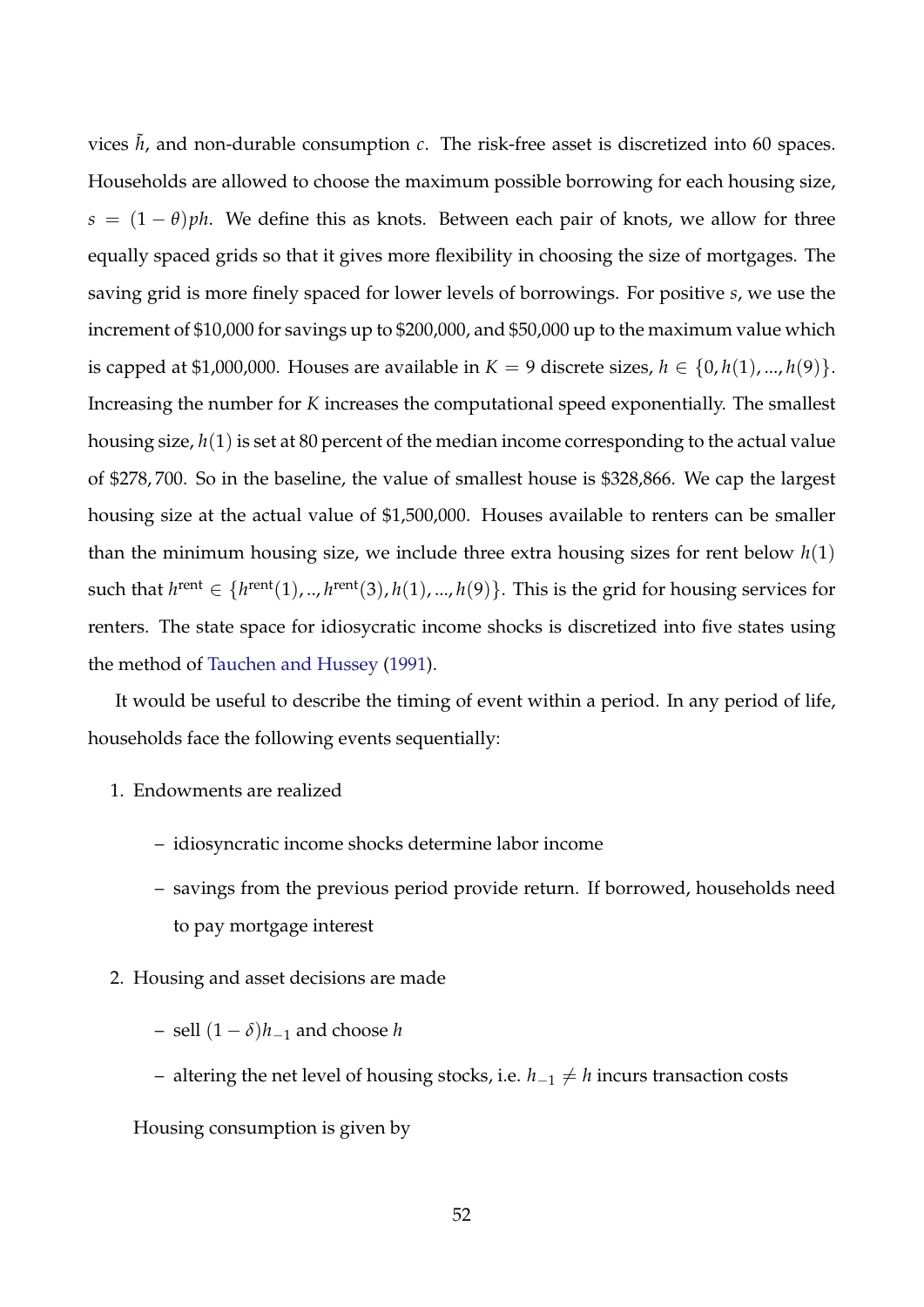- if  $h \geq \tilde{h} > 0$ , the household consumes housing services from owner-occupied housing stocks
- if  $\tilde{h} > h = 0$ , the household consumes housing services by renting a house

If  $h > \tilde{h} > 0$ , then the household becomes a landlord and receive a rental yield of NRI, defined as [\(6\)](#page-11-2).

- 3. Pay tax levied on taxable income, given by [\(7\)](#page-12-0) for the baseline economy. Receive the lump-sum transfer *F*.
- 4. Choose non-durable consumption *c* and finalize the amount of savings and borrowings *s* 0 .

**Computation of stationary equilibrium.** The stationary equilibrium is computed using constant prices, rents and transfers. We start first by guessing a those three equilibrium objects. Given prices, rents and transfers, we compute the optimal policy and value functions for the last period,  $A = 14$ . We then solve the household problem for all other periods using backward induction. Once we obtain policy functions, we simulate forward the economy until a stationary distribution of households over the state space is achieved. In doing so, we draw 100,000 households. Each household start their life-cycle with zero savings and housing stocks. After the end of each period, households receive an age-dependent death shock in which the death rate is obtained from the Life Table (2007-08 release) published by the ABS. We assume that the death shock follows the binomial distribution. Households exit the economy with certainty after 14 periods. If a household survives, he continues to make choices, and we simulate the optimal behavior of these households forward using the policy functions. If a household dies, he is replaced by a newly born household who starts his life-cycle from the following period. The stationary distribution is obtained when the cohort distribution and the mean of savings do not change over time. Finally, we iterate the whole process until the market clearing price, rent, and the lump-sum transfer that gives the balanced budget for the government are found. We provide more details on this in the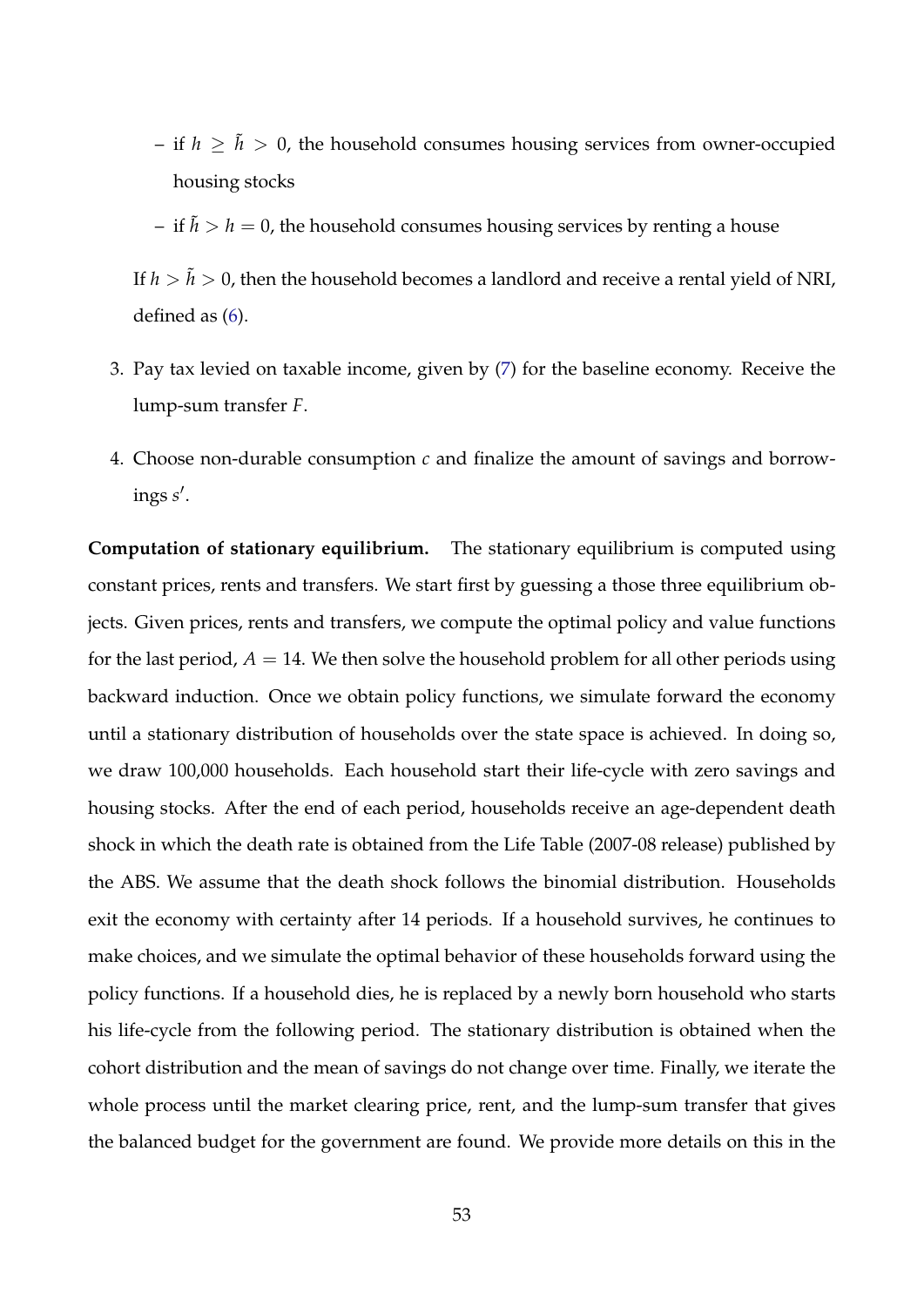following section.

**Finding market clearing prices and rents.** We follow an algorithm provided in [Sommer](#page-38-0) [and Sullivan](#page-38-0) [\(2016\)](#page-38-0) in finding market clearing prices and rents. In a simulated economy, there is a cross-section of  $N = 100,000$  households. The market clearing condition for housing and rental markets are given by

$$
\sum_{i=1}^{N} h_i(p^*, p^{r*}|z) = H
$$
  

$$
\sum_{i=1}^{N} \tilde{h}_i(p^*, p^{r*}|z) = H
$$

Solving for the equilibrium of the housing and rental markets is very time consuming because it involves repeatedly solving the household dynamic programming at potential equilibrium prices and simulating data to check for market clearing until the equilibrium prices are found.

Let  $p_k$  and  $p_k^r$  $\mathbf{p}_k^r$  be the *k*th guess of the market clearing house price and rent, and let  $p_k^r$  $_{k}^{r}(p_{k})$ represent the rent that clears the market for housing conditional on house price *p<sup>k</sup>* . Now consider the following excess demand functions

$$
ED_k^h(p_k, p_k^r) = \sum_{i=1}^N h_i(p^*, p^{r*}|z) - H
$$
  

$$
ED_k^{\tilde{h}}(p_k, p_k^r) = \sum_{i=1}^N \tilde{h}_i(p^*, p^{r*}|z) - H
$$

The equilibrium house price *p*∗ and rent *p*<sup>*r*∗</sup> simultaneously clear the housing and rental market such that

$$
ED_k^h(p_k, p_k^r) = 0
$$
  

$$
ED_k^{\tilde{h}}(p_k, p_k^r) = 0
$$